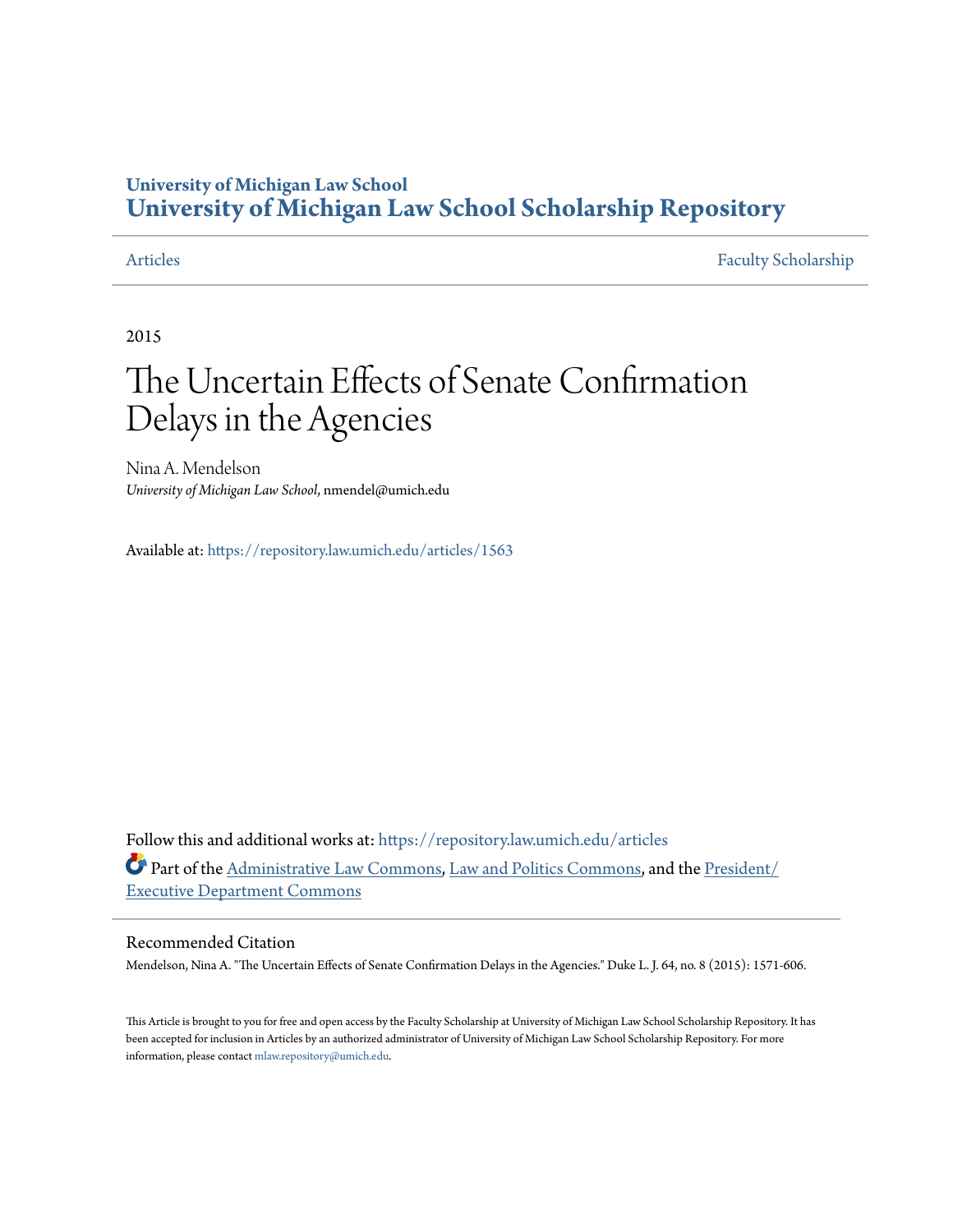## **THE UNCERTAIN EFFECTS OF SENATE CONFIRMATION DELAYS IN THE AGENCIES**

NINA A. MENDELSON†

#### **ABSTRACT**

 *As Professor Anne O'Connell has effectively documented, the delay in Senate confirmations has resulted in many vacant offices in the most senior levels of agencies, with potentially harmful consequences to agency implementation of statutory programs. This symposium contribution considers some of those consequences, as well as whether confirmation delays could conceivably have benefits for agencies. I note that confirmation delays are focused in the middle layer of political appointments—at the assistant secretary level, rather than at the cabinet head—so that formal functions and political oversight are unlikely to be halted altogether. Further, regulatory policy making and even agenda setting can depend more critically on the work of career civil servants than on the political leadership of an assistant secretary, further reducing the cost of midlevel vacancies. The Article then suggests that confirmation delays can have positive effects, although the list is short. Senior civil servants, serving as acting officials, can offer valuable expertise on regulatory decisions, and their expertise with respect to core implementation and enforcement issues may exceed that of more generalist political appointees. Additionally, confirmation delays may prompt both increased leadership by longtime civil servants and reduced turnover in their ranks, with benefits to overall agency function. On the other hand, confirmation delays surely cause significant problems by reducing resources to agencies and increasing turnover in management. Missing confirmed appointees also may contribute to slower White* 

Copyright © 2015 Nina A. Mendelson. Noncommercial copying of this work is licensed under the Creative Commons Attribution-NonCommercial License, as long as the licensee notes the author's name, title, and the work's first publication in the *Duke Law Journal*.

 <sup>†</sup> Joseph L. Sax Collegiate Professor of Law, University of Michigan Law School. Thanks for excellent conversation and feedback to participants in the *Duke Law Journal*'s 45th Annual Administrative Law Symposium, the University of Michigan's Governance Workshop and Research Lunch Series, and a faculty workshop at the University of Chicago Law School. Especial thanks to David Lewis for serving as a commenter on the piece, to Kate Andrias, Michael Barr, Sam Bagenstos, Riyaz Kanji, Jennifer Nou, and Biz Scott for valuable conversations, and to Joseph Celentino for outstanding research assistance. Finally, I appreciate the generous research support of the University of Michigan Law School's Cook Fund.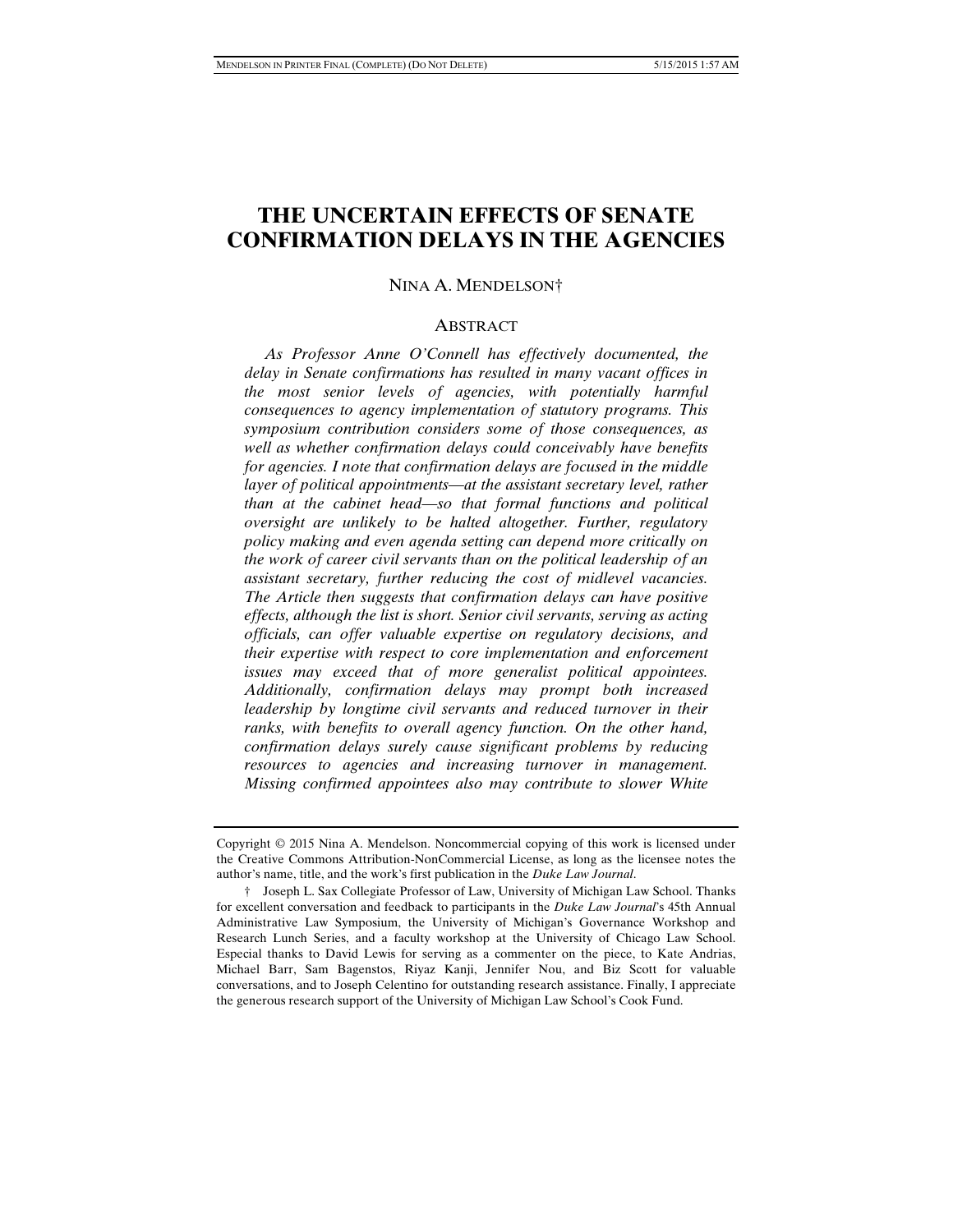*House regulatory review. More research is needed, but at a minimum, thinking about confirmation delays presents another opportunity to reflect on whether we should thin the layer of political management in agencies and on the relative importance, to administrative agency legitimacy and function, of specific expertise, compared with political accountability.* 

#### TABLE OF CONTENTS

|  | C. Other Effects of Increasing Civil Service |  |
|--|----------------------------------------------|--|
|  |                                              |  |
|  |                                              |  |
|  |                                              |  |

#### **INTRODUCTION**

The federal executive agencies<sup>1</sup> have been plagued by persistent delays in Senate confirmation. One year into his administration, only 64.4 percent of President Obama's Senate-confirmed positions were filled, continuing the downward trend from a still-not-very-impressive fill rate of 86.4 percent at the one-year mark of the Reagan administration.<sup>2</sup> Some of this is attributable to nomination delays

 <sup>1.</sup> This Article focuses on executive branch agencies, conventionally understood to be those whose heads are removable at will by the President. *See* Adrian Vermeule, *Conventions of Agency Independence*, 113 COLUM. L. REV. 1163, 1163 (2013) ("It is often said that the legal touchstone of agency independence is whether the agency head or heads are dischargeable at will, or only for cause."). Because independent agencies are understood to be structured initially to create greater independence from the President, delays in confirming presidential appointees raise fewer distinct issues with respect to presidential control. However, for those (such as unitary executive theorists) who argue that the legitimacy and constitutionality of the administrative state depends on presidential control, confirmation delays of independent agency officials might be understood as simply worsening the difficulties accompanying the creation of independent agencies. *Cf.* Steven Calabresi & Saikrishna Prakash, *The President's Power To Execute the Laws*, 104 YALE L.J. 541, 570–99 (1994) (discussing textual arguments for a unitary Executive); Free Enter. Fund v. Pub. Co. Accounting Oversight Bd*.*, 561 U.S. 477, 502 (2010) ("Congress cannot reduce the Chief Magistrate to a cajoler-in-chief.").

 <sup>2.</sup> ANNE JOSEPH O'CONNELL, CTR. FOR AM. PROGRESS, WAITING FOR LEADERSHIP: PRESIDENT OBAMA'S RECORD IN STAFFING KEY AGENCY POSITIONS AND HOW TO IMPROVE THE APPOINTMENTS PROCESS 8 (Apr. 2010), *available at* https://cdn.americanprogress.org/wpcontent/uploads/issues/2010/04/pdf/dww\_appointments.pdf.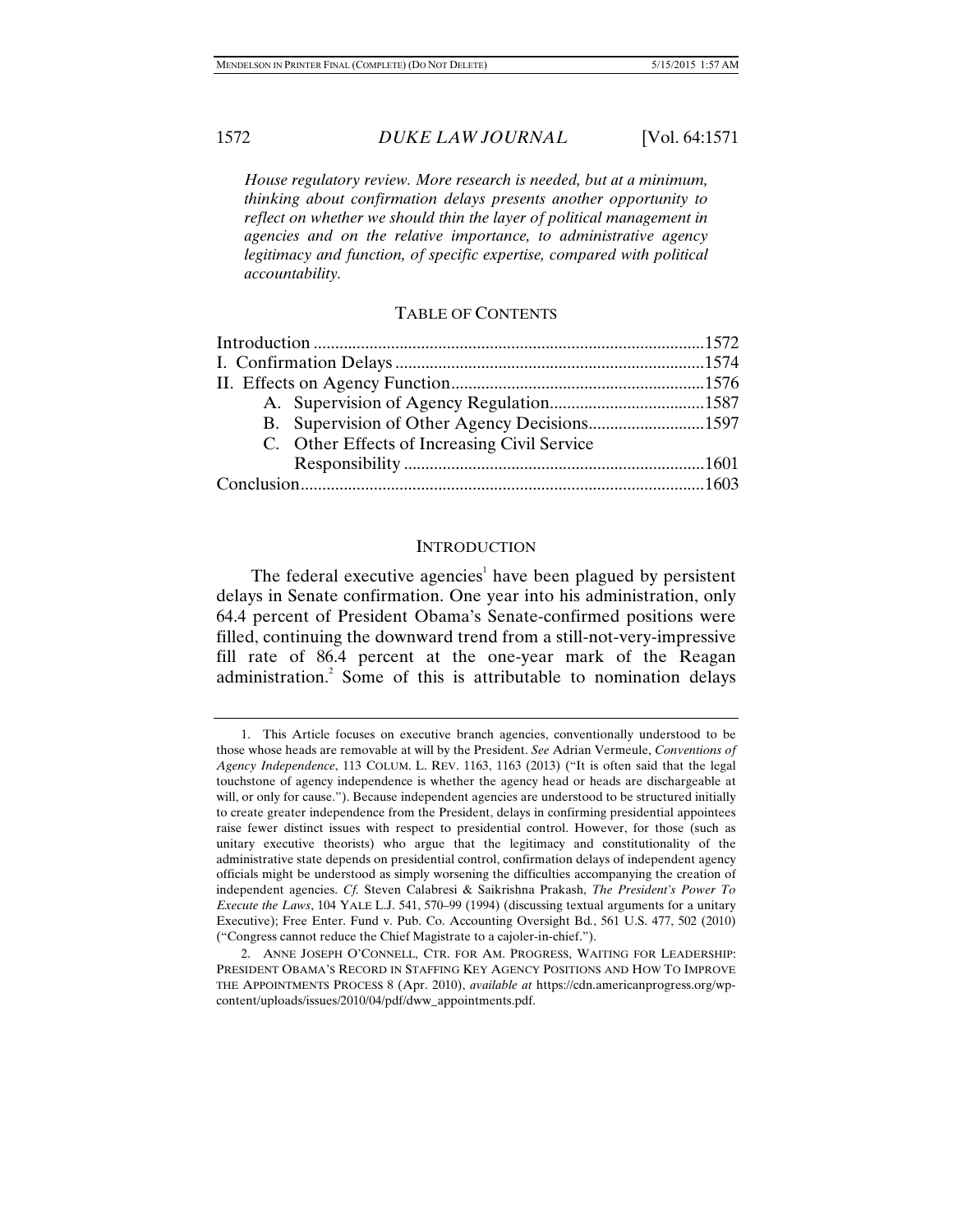inside the White House, but much is also attributable to Senate delays.<sup>3</sup> Meanwhile, scholars have stressed the importance of the President choosing her own senior agency officials. The key issue is democratic legitimacy, because presidential control of agencies can supply political accountability. As Professor Jerry Mashaw has suggested, presidential supervision can assure an agency's democratic responsiveness, perhaps even better than close control by Congress.<sup>4</sup> The legitimizing effect of presidential control is a critical justification for the *Chevron* doctrine of judicial deference to agency interpretations.<sup>5</sup> If the President's ability to choose her own people to run the agencies is impaired, it would seem to follow that this democratic accountability would be eroded. Indeed, Professor Matthew Stephenson has argued that presidential power is at its "apex" for senior executive officials and that the prospect of electoral accountability is most salient for senior executive officials. Beyond this, Professor Anne O'Connell has emphasized the functional consequences of vacancies in Senate-confirmed positions, stating they

"likely have detrimental consequences for the administrative state and therefore for public policy"—most critically, a lack of direction by political officials to career staff, who may be "less likely to address important problems and less equipped to handle crises."<sup>7</sup> Finally, now-Justice Kagan has argued that "agency experts have neither democratic warrant nor special competence to make the value judgments—the essentially political choices—that underlie most

 <sup>3.</sup> Delay from additional vetting in the White House to avoid confirmation problems in the Senate could also be laid at the feet of the Senate; in addition, the White House might tend to select nominees whose views are closer to those in the Senate to reduce confirmation delay.

 <sup>4.</sup> JERRY L. MASHAW, GREED, CHAOS, AND GOVERNANCE: USING PUBLIC CHOICE TO IMPROVE PUBLIC LAW 153 (1997); *see* Cynthia R. Farina, *Undoing the New Deal Through the New Presidentialism*, 22 HARV. J.L. & PUB. POL'Y 227, 229 (1998) ("[P]laced unambiguously under the President's direction, [the regulatory state's] democratic pedigree becomes impeccable."); SIDNEY A. SHAPIRO & ROBERT L. GLICKSMAN, RISK REGULATION AT RISK: RESTORING A PRAGMATIC APPROACH 179 (2003) ("[P]olitical oversight should . . . enhance the legitimacy of the agency's endeavors by putting upon them the stamp of democratic accountability.").

 <sup>5.</sup> Chevron U.S.A. Inc. v. Natural Res. Def. Council, Inc., 463 U.S. 29, 59 (1984) ("While agencies are not directly accountable to the people, the Chief Executive is, and it is entirely appropriate for this political branch of the Government to make such policy choices . . . .").

 <sup>6.</sup> Matthew Stephenson, *Can the President Appoint Principal Executive Officers Without a Senate Confirmation Vote*?, 122 YALE L.J. 940, 948–49 (2013).

 <sup>7.</sup> Anne Joseph O'Connell, *Vacant Offices: Delays in Staffing Top Agency Positions*, 82 S. CAL. L. REV. 913, 920 (2009).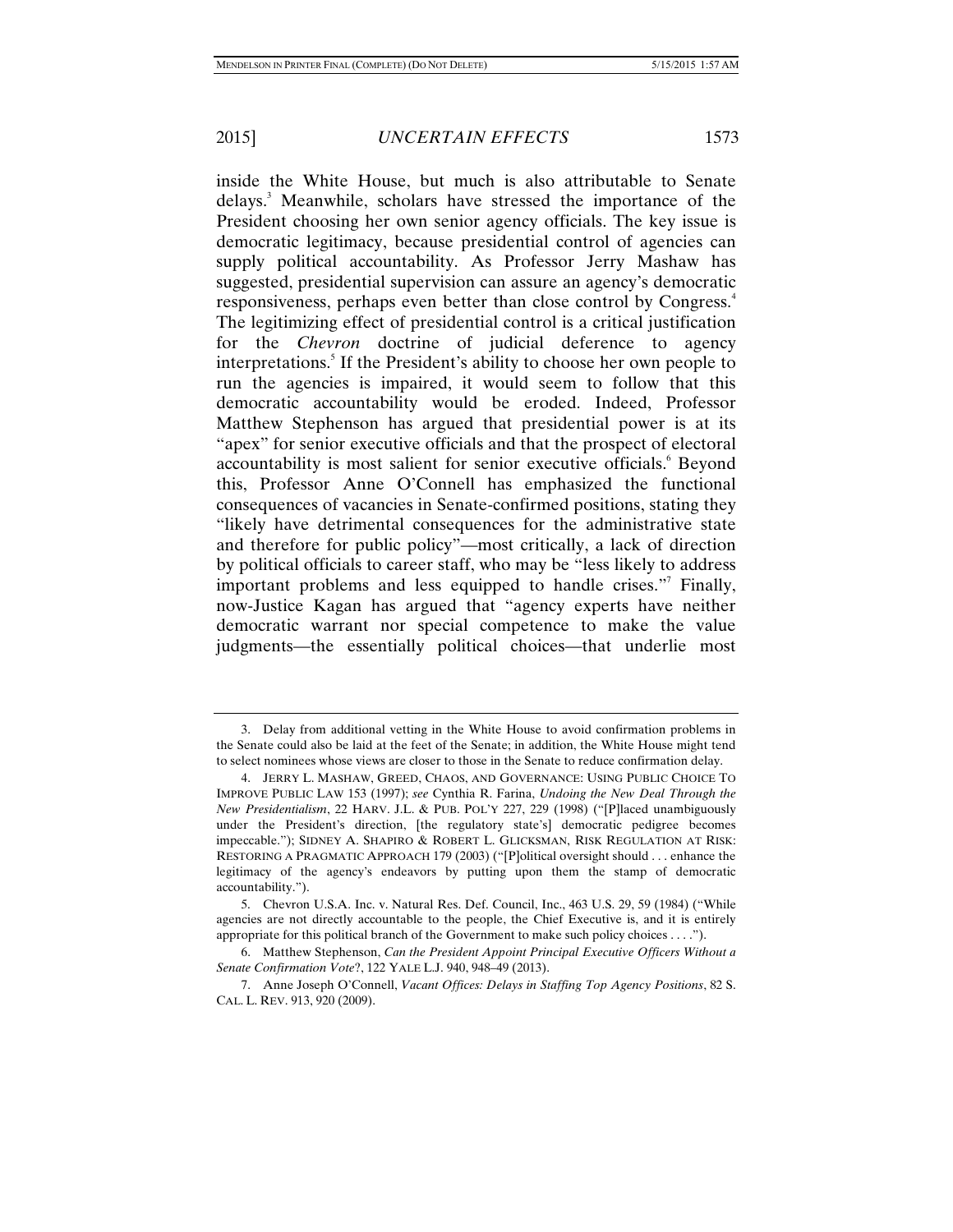administrative policymaking."<sup>8</sup> The implication would be that Senate interference with the President's ability to select senior agency officials would have substantial costs for the function and legitimacy of the administrative state.

The news so far seems bad, but there may be more to the story. This Article reflects further on the costs of confirmation delays for agency function and considers whether such delays could conceivably generate positive consequences.<sup>9</sup> In particular, this Article focuses in greater detail on the levels at which confirmation delays are concentrated and the responsibilities of affected officials and the agencies in general. First, confirmation delays are not evenly spread across appointees, but affect heads of agencies far less than those lower down in the hierarchy. Second, the impact of confirmation delays can vary by agency function. Commentators focus most on the costs to presidential influence over broad policies, as compared to simple management of program implementation. But even for such significant regulatory activity, given the gestation period required for a new policy and other factors, reliance on acting career officials to fill a position or an outright vacancy may be less costly than expected.

That said, confirmation delay certainly entails significant costs to agency function, including reductions in agency personnel resources and increased personnel turnover. Potential positive effects are not wholly lacking, but the list is short. Confirmation delay's most positive consequence may be to prompt closer examination of agency decision making patterns and career and political officials' qualifications, and to consider more seriously reforms to our current bureaucratic structure.

#### I. CONFIRMATION DELAYS

At the outset, confirmation of cabinet officials is not the main problem.<sup>10</sup> O'Connell reports relatively short initial average vacancy periods for cabinet secretaries, ranging from five days (Clinton and

 <sup>8.</sup> Elena Kagan, *Presidential Administration*, 114 HARV. L. REV. 2245, 2353 (2001).

 <sup>9.</sup> This work builds on Anne O'Connell's initial look at the costs and benefits of vacancies in positions requiring confirmation in her leading article, *Vacant Offices*. *See* O'Connell, *supra* note 7, at 935–51.

 <sup>10.</sup> According to the White House website, the Cabinet includes the heads of fifteen executive departments. *The Cabinet*, THE WHITE HOUSE, htttp://www.whitehouse.gov/ administration/cabinet (last visited Apr. 6, 2015). The heads of two additional non–White House agencies also have what the website terms "the status of Cabinet-rank:" the Environmental Protection Agency (EPA) and the Small Business Administration. *Id.*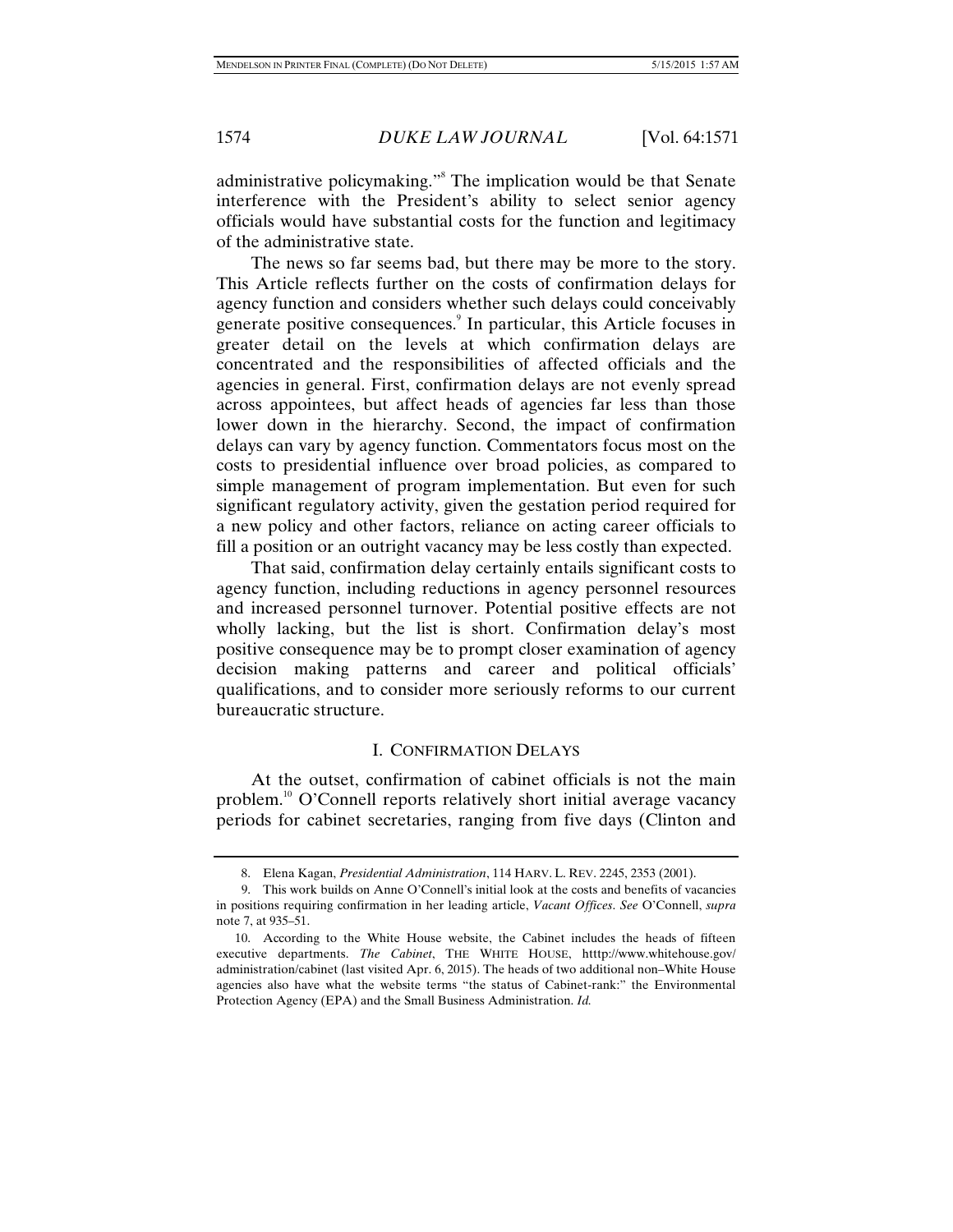George W. Bush) to thirteen days (Reagan) to the relative outlier of thirty-six days (George H.W. Bush).<sup>11</sup> These short vacancy periods likely also characterize confirmation of officials at freestanding noncabinet executive agencies such as the Environmental Protection Agency  $(EPA)^{12}$ . This is not all that surprising, since these positions represent only a very small number of the total presidential nominations to the executive branch. The confirmation processes accompanying them are highly visible. Senatorial opposition to these high-level nominations is likely to receive extensive media coverage. Such visibility might tend to deter, for example, both presidential selection of appointees with problematic qualifications and senatorial opposition that could be characterized as obstructionist.

Instead, the lengthiest average vacancies in Senate-confirmed positions are for lower levels of management, including assistant secretaries and what O'Connell terms the "agency heads," by which she mostly means leaders of agencies that are located within larger departments (for example, the Federal Aviation Administrator within the Department of Transportation).<sup>13</sup> O'Connell reports that assistant secretaries faced long confirmation delays during the administrations she considered—140 to 250 days. Meanwhile, the agency heads also faced long delays, ranging from 155 to 238 days. $^{14}$ 

 <sup>11.</sup> O'Connell, *supra* note 7, at 957.

 <sup>12.</sup> *E.g.*, *The New Team,* N.Y. TIMES, http://projects.nytimes.com/44th\_president/new\_ team (Obama EPA administrator confirmed Jan. 22, 2009; CIA director confirmed Feb. 12, 2009; OMB director confirmed Jan. 20, 2009). *But see* Juliet Eilperin, *Senate Confirms Gina McCarthy as EPA Administrator*, WASH. POST, July 18, 2013, http://www.washingtonpost.com/ blogs/post-politics/wp/2013/07/18/senate-confirms-gina-mccarthy-as-next-epa-administrator-in-59-to-40-vote (four months needed to confirm Gina McCarthy, Obama's second EPA administrator); Elizabeth Newell Jochum, *Senate Approves Venture Capitalist as Small Business Administrator*, GOV'T EXECUTIVE, Apr. 3, 2009, http://www.govexec.com/oversight/ 2009/04/senate-approves-venture-capitalist-as-sba-administrator/28903 (Small Business Administrator not confirmed until April 2, 2009). O'Connell groups all "agency heads" into the same category, however, whether or not the agency is located within another, larger agency, or whether it is a freestanding agency. For example, the head of EPA is grouped in the same category as the head of the National Highway Traffic Safety Administration. O'Connell, *supra*  note 7, at 999. As with cabinet departments, nominations to heads of freestanding agencies can be highly visible, and thus confirmation is likely to move more quickly. In addition, vacancies in these positions can have far more serious consequences to agency function, since statutory authorizations typically run to the head of the entire organization. *See infra* text accompanying note 68. O'Connell's grouping of this data implies that confirmation delays for heads of agencies within departments are likely to be even longer than the data suggest.

 <sup>13.</sup> O'Connell, *supra* note 7, at 999.

 <sup>14.</sup> *Id.* at 957.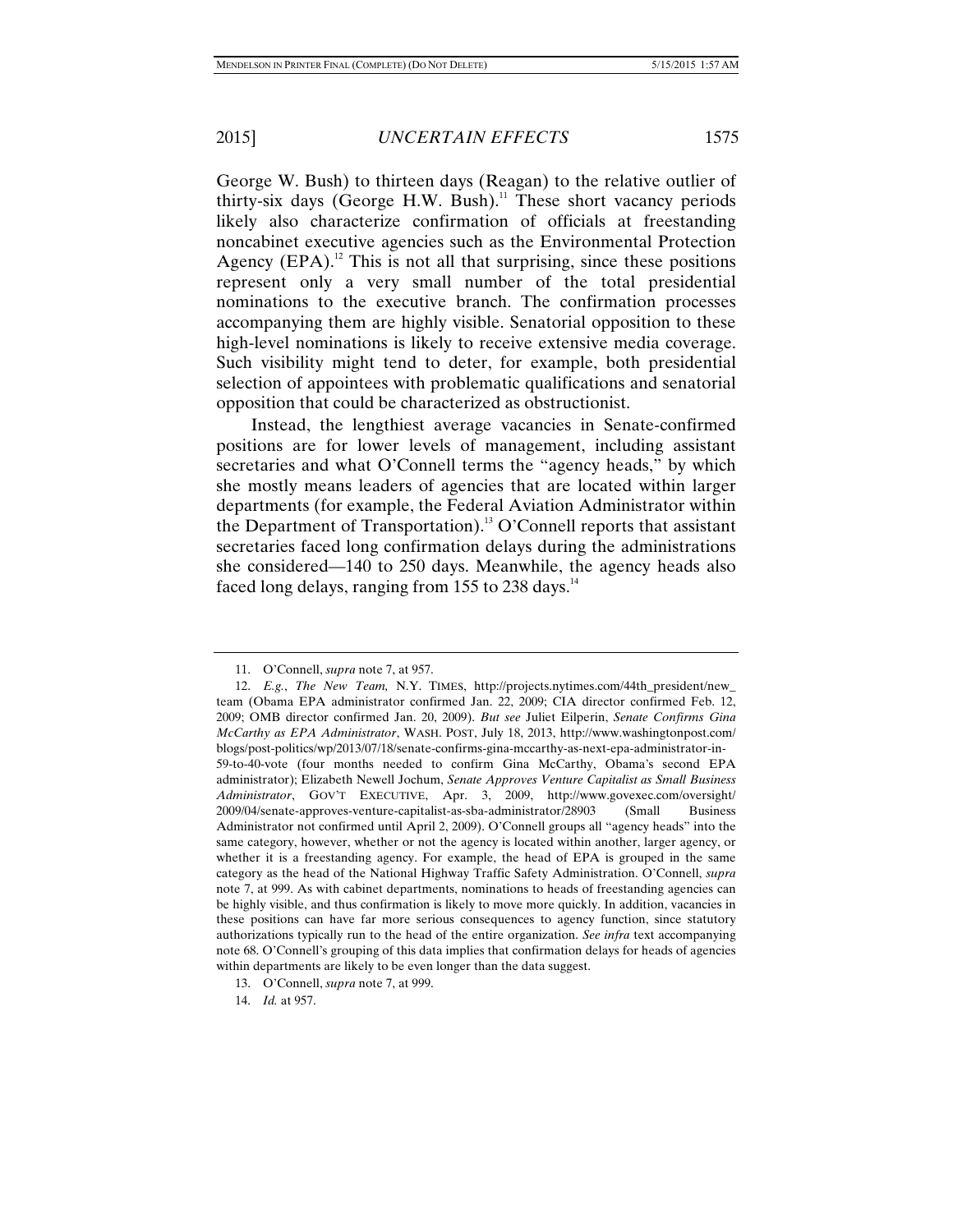In late 2013, Senate Democrats enacted a rule change—the socalled "nuclear option." Under the nuclear option, executive branch nominations and judicial nominations other than those to the Supreme Court can no longer be filibustered—under the revised Senate rules, only a majority vote is required to close debate.<sup>15</sup> It remains to be seen how much the Senate rule change will mitigate delays, as other delaying countermoves remain possible. Opposing senators could still, for example, refuse unanimous consent to scheduling hearings or voting on nominations. Anecdotal reports are mixed.<sup>16</sup> Professor Anne O'Connell has reported that in the year after the reform, confirmations actually took longer, compared to the year before the reform, but fewer nominees were returned or withdrawn.<sup>17</sup> Continuing delays in confirmation may prompt the White House to further investigate nominees and pre-vet candidates with the relevant Senate committees, slowing the process still further.

#### II. EFFECTS ON AGENCY FUNCTION

Confirmation delays, of course, slow the President's ability to place her choices in the relevant offices. Leave aside for the moment the temptation to allocate these jobs as spoils for campaign workers or donors.18 Assume that the President's reasons for selecting

 <sup>15.</sup> *See* Paul Kane, *Reid, Democrats Trigger 'Nuclear' Option; Eliminate Most Filibusters on Nominees*, WASH. POST, Nov. 21, 2013, http://www.washingtonpost.com/politics/senate-poisedto-limit-filibusters-in-party-line-vote-that-would-alter-centuries-of-precedent/2013/11/21/d0 65cfe8-52b6-11e3-9fe0-fd2ca728e67c\_story.html.

 <sup>16.</sup> *E.g.*, Andrew Siddons, *Conflict in Senate Creates a Logjam of Ambassador Confirmations,* N.Y. TIMES, July 16, 2014, at A10; Ian Millhiser, *Why the Senate STILL Isn't Able To Get Anything Done Even After the 'Nuclear Option*,*'* THINKPROGRESS, Feb. 13, 2014, http://thinkprogress.org/justice/2014/02/13/327339/senate-nuclear-option/.

 <sup>17.</sup> See Anne Joseph O'Connell, *Shortening Agency and Judicial Vacancies Through Filibuster Reform? An Examination of Confirmation Rates and Delays from 1981 to 2014*, 64 DUKE L.J. 1645, 1677 (2015).

 <sup>18.</sup> *See generally* David E. Lewis, *The Personnel Process in the Modern Presidency*, 42 PRESIDENTIAL STUD. Q. 577, 584 (2012) (discussing the administration's incentive to "reward campaign personnel, surrogates, and donors with jobs"); Christopher V. Fenlon, *The Spoils System in Check? Public Employees' Right to Political Affiliation and the Balkanized Policymaking Exception to 1983 Liability for Wrongful Termination*, 30 CARDOZO L. REV. 2295, 2296 n.3 (2009) (defining patronage and summarizing the literature discussing it). Presidents undoubtedly do allocate some jobs as rewards to devoted campaign supporters. *See, e.g.*, Al Kamen, *Sharply Divided Senate Narrowly Confirms Two Bundlers for Sensitive Posts*, WASH. POST, Dec. 2, 2014, http://www.washingtonpost.com/blogs/in-the-loop/wp/2014/12/02/sharplydivided-senate-narrowly-confirms-two-bundlers-for-sensitive-posts (discussing Senate confirmation of "two major Obama campaign contributors" for ambassadorships to Hungary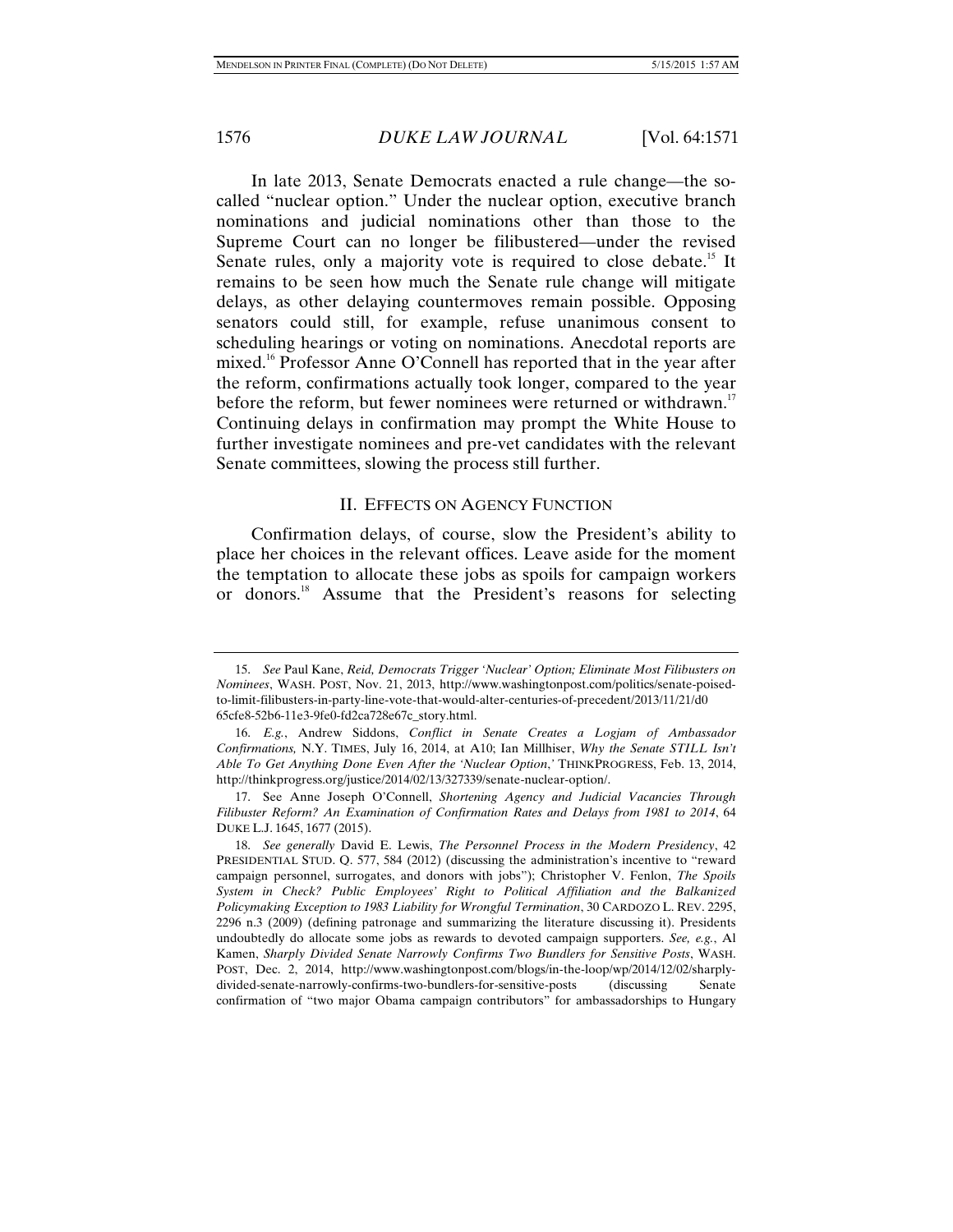particular officials—for which she will be held accountable by the electorate—are the same as for exercising other forms of control over agencies. In other words: the accomplishment of her policy goals and enhancement of an agency's performance of its statutory functions.<sup>19</sup>

In arguing that presidential control is essential to agency legitimacy, the presidential control literature has mainly focused on control over regulatory decisions. This emphasis on regulation is unsurprising because this quasi-legislative power is understood to be one of the administrative state's broadest and most far-reaching policymaking devices.20 The presidential interest in controlling regulatory decision making is not only strong, but growing.<sup>21</sup> Meanwhile, Jerry Mashaw's influential argument in favor of broad congressional delegations to agencies, rather than the use of highly specific statutory language, largely concerns rulemaking authority.<sup>22</sup> Moreover, although agency rulemaking can be technical in nature, the questions agencies must resolve also very often include significant issues of value, such as what constitutes an "unreasonable risk," or an "adequate margin of safety."<sup>23</sup> We might prefer such matters to be resolved by institutions that are accountable to the electorate.

Regarding particular tools of control, the literature has then focused substantially on centralization—centralized presidential

and Argentina in the face of "a letter in opposition from 15 former presidents of the American Foreign Service Association").

 <sup>19.</sup> This Article assumes that the President will not wish, for example, to appoint individuals or make decisions specifically to undermine agency function. *Cf.* Yvette Barksdale, *The Presidency and Administrative Value Selection*, 42 AM. U. L. REV. 273, 280 (1993) (observing that although many academics characterized Reagan-era efforts at regulatory review as valid assertions of presidential power, "[o]ne commentator denounced the Reagan initiatives as a license for the OMB to undermine regulatory programs established by Congress").

 <sup>20.</sup> *E.g.*, Nina Mendelson, *Disclosing "Political" Oversight of Agency Decision Making*, 108 MICH. L. REV. 1127, 1131 (2010).

 <sup>21.</sup> *E.g.*, Peter L. Strauss, *Foreword: Overseer, or "The Decider"? The President in Administrative Law*, 75 GEO. WASH. L. REV. 696, 697–98 (2007) ("That recent years have witnessed presidential blurring of the distinction [between authority to decide and oversight of agency decisions] may not be surprising politically . . . ."); *id.* at 702 ("Our most recent Presidents . . . seem to have been at pains to convey the impression that they are personally responsible for the conduct of domestic governance . . . and their cabinet officials sometimes speak as if they were following binding presidential orders . . . ."). *See generally* Kagan, *supra* note 8 (discussing presidential control over rulemaking decisions).

 <sup>22.</sup> *See* MASHAW, *supra* note 4, at 148–52 (articulating an accountability rationale for broad delegations of legislative authority to agencies, rather than detailed statutes). Of course, setting prospective policies is not the only aspect of agency management for which the public may perceive that the President is accountable.

 <sup>23.</sup> *See* Mendelson, *supra* note 20, at 1135–37.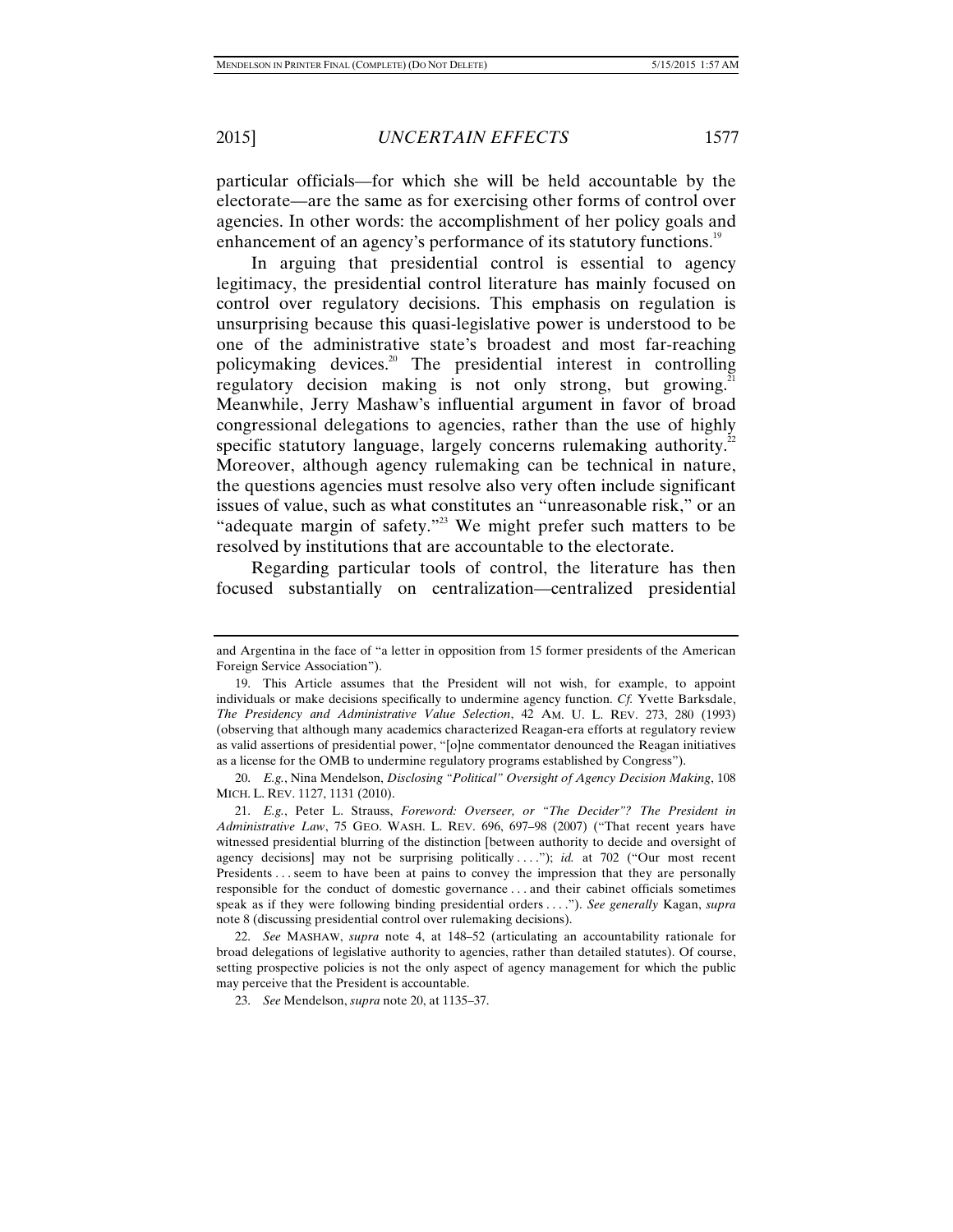control of particular agency rulemaking decisions, in which the President or her White House agents supervise agency action directly; and politicization—controlling agency behavior through appointments. $24$  Centralized supervision could be conducted through regulatory review by the Office of Management and Budget's (OMB's) Office of Information and Regulatory Affairs (OIRA), $^{25}$  via presidential directives, $26$  or by coordination with other White House offices, including the so-called White House  $czars<sup>27</sup>$  Since the issuance of Executive Order 12,291 by President Reagan, Presidents have successfully routinized regulatory review.<sup>28</sup> As I have written elsewhere, OIRA review has been consistently characterized by high rates of changes to agency rules, though the content of those changes is unclear.<sup>29</sup> A related focal point of scholarly debate in this area has been whether the President has the authority to decide or merely to oversee questions that statutes allocate to the agencies.<sup>30</sup>

 26. *See* Kagan, *supra* note 8, at 2290–98 (discussing the use of presidential directives to govern agency decisions).

 27. *See generally* Aaron Saiger, *Obama's "Czars" for Domestic Policy and the Law of the White House Staff*, 79 FORDHAM L. REV. 2577 (2011) (discussing the use of "czars" to regulate agency decisions).

 28. *See generally* David Barron, *From Takeover to Merger: Reforming Administrative Law in an Age of Agency Politicization*, 76 GEO. WASH. L. REV. 1095, 1106–10 (2008) (discussing regulatory review under the Reagan administration); Mendelson, *supra* note 20, at 1146–47 (summarizing the history of regulatory review executive orders).

 29. Mendelson, *supra* note 20, at 1149–51 (reporting that a strong majority of agency rules submitted for OIRA review were either rejected or approved "consistent with change").

 30. *Compare* Thomas O. Sargentich, *The Emphasis on the Presidency in U.S. Public Law: An Essay Critiquing Presidential Administration*, 59 ADMIN. L. REV. 1, 7 (2007) (arguing that Presidents generally lack directive authority, highlighting the importance of checks and balances), Kevin M. Stack, *The President's Statutory Powers To Administer the Laws*, 106 COLUM. L. REV. 263, 293–96 (2006) (arguing that the President only has the power to direct agencies when the statute clearly grants it), *and* Strauss, *supra* note 21, at 759 ("If [statutory] text chooses between President as overseer of the resulting assemblage, and President as necessarily entitled 'decider,' the implicit message is that of oversight, not decision."), *with* Kagan, *supra* note 8, at 2327–28 (arguing that when a statute delegates authority to an agency

 <sup>24.</sup> Kagan, *supra* note 8, at 2273 & n.123 (noting contrasting strategies of "centralization" and "politicization").

 <sup>25.</sup> Exec. Order No. 12,866, 58 Fed. Reg. 51,735 (Sept. 30, 1993). *See generally* Nicholas Bagley & Richard L. Revesz, *Centralized Oversight of the Regulatory State*, 106 COLUM. L. REV. 1260 (2006) (arguing that the belief that agencies will tend to overregulate is incorrect); *see generally* Lisa Bressman & Michael Vandenbergh, *Inside the Administrative State: A Critical Look at the Practice of Presidential Control*, 105 MICH. L. REV. 47 (2006) (arguing for a reworking of the structure of presidential control over agencies); Sally Katzen, *A Reality Check on an Empirical Study: Comments on "Inside the Administrative State*", 105 MICH. L. REV. 1497 (2007) (disagreeing with Bressman and Vandenbergh, *supra*, over their areas for improvement of the presidential control structure).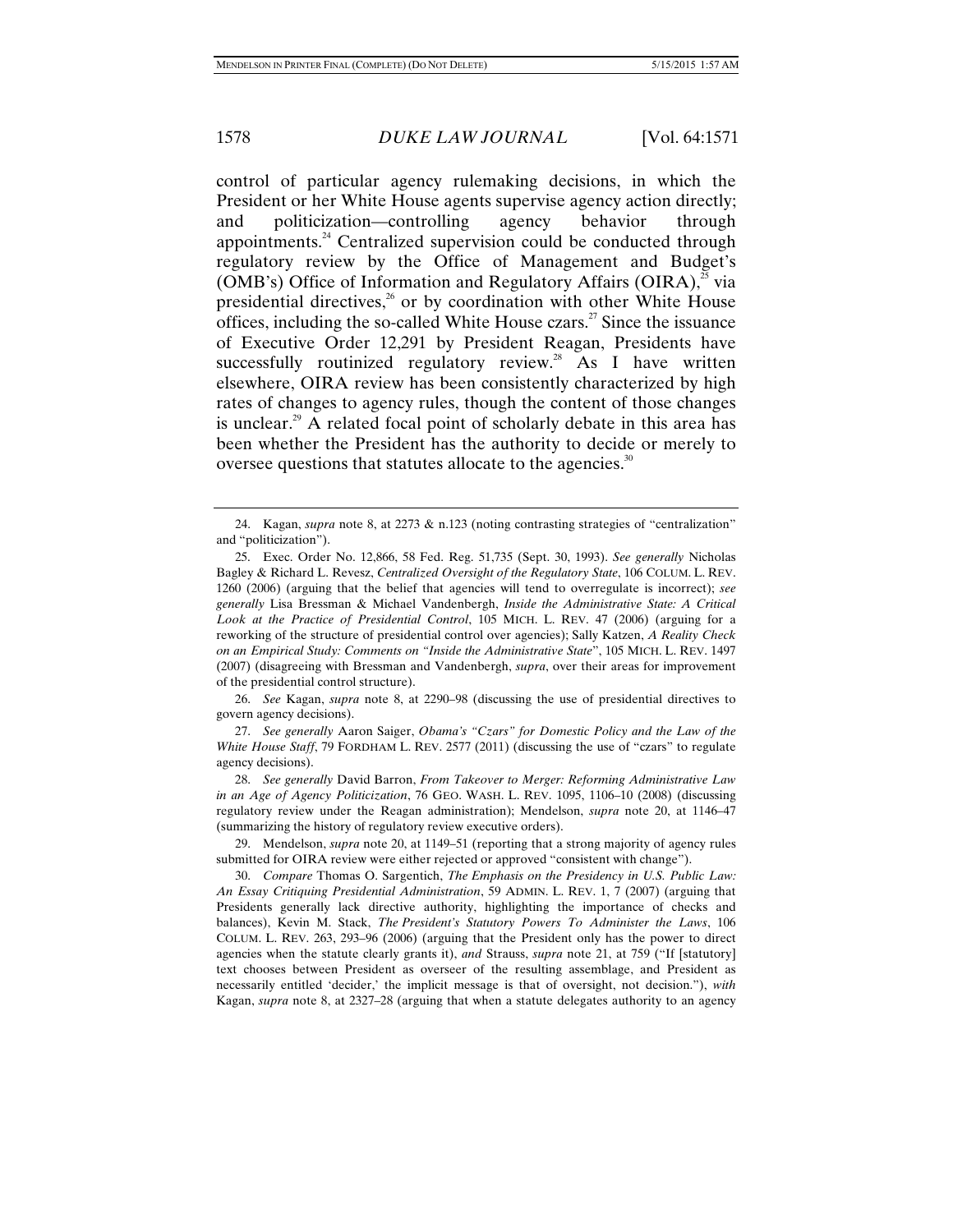But as Professor Terry Moe has argued, and as then-Professor David Barron has emphasized, centralization is an inherently limited strategy, owing to finite presidential resources. OIRA and other White House offices cannot feasibly supervise all of the regulatory state's activity, $3<sup>1</sup>$  and the number of directives a President can issue is bound to be limited.<sup>32</sup> Moreover, despite occasional experimentation with so-called "prompt letters," regulatory review has been overwhelmingly reactive.<sup>33</sup> Rather than initiating new regulatory policies, centralization strategies almost always respond to regulatory activity that originates, in the first instance, in the agencies.<sup>34</sup>

Accordingly, Presidents will have an incentive to shift to the alternative strategy of politicization. "By appointing individuals on the basis of loyalty, ideology, or programmatic support," the President can attempt to enhance responsiveness more widely.<sup>35</sup> Rather than trying to control regulatory decisions directly, the President might appoint senior agency officials with either a high degree of loyalty to the President or similar policy commitments.<sup>36</sup>

 33. *See* Nina A. Mendelson & Jonathan B. Wiener, *Responding to Agency Avoidance of OIRA*, 37 HARV. J.L. & PUB. POL'Y 447, 498 (2014); Michael A. Livermore & Richard L. Revesz, *Regulatory Review, Capture, and Agency Inaction*, 101 GEO. L.J. 1337, 1382–85 (2013).

 34. OIRA Administrator John Graham, in the George W. Bush administration, initiated the practice of issuing prompt letters, but such letters have been rare at best. *See* Mendelson & Wiener, *supra* note 33. Meanwhile, in response to the generally reactive nature of OIRA review, Revesz and Livermore have recently advocated for more systematic OIRA review of agency inaction, in the form of agency denials of petitions for rulemaking. *See* Livermore & Revesz, *supra* note 33.

 35. Terry Moe, *The Politicized Presidency*, *in* THE MANAGERIAL PRESIDENCY 151–52 (1999). Moe also observes that by emphasizing "professionalism, expertise, and administrative experience, [the President] can take action to enhance organizational competence." *Id.* 

 36. The President or her appointees might also attempt to use ideology to guide civil service appointments, though that practice is controversial. *See generally* Barron, *supra* note 28, at 1131–32 (mentioning that the use of politics to hire careerists has "provoked controversy, and even been reversed by the most recent Attorney General"); Nina Mendelson, *Agency Burrowing: Entrenching Policies and Personnel Before a New President Arrives*, 78 N.Y.U. L. REV. 557, 610–11 (2003) ("[T]he reality is that political concerns often factor into [ostensibly merit-based civil service hiring].").

official, it is best read as delegating that authority to the President as well), *and* Nina Mendelson, *Another Word on the President's Statutory Authority over Agency Action*, 79 FORDHAM L. REV. 2455, 2457–58 (2011) (arguing that statutory delegation to a member of the executive branch should not be interpreted to preclude presidential control).

 <sup>31.</sup> Barron, *supra* note 28, at 1103; *id.* at 1110–14 (noting the limitations of centralized regulatory review).

 <sup>32.</sup> *See id.* at 1118 (describing the limitations of directives). Even when they are affirmative in tone, directives may well simply pick up on what is already happening in the agencies. *See infra* text accompanying notes 106–07.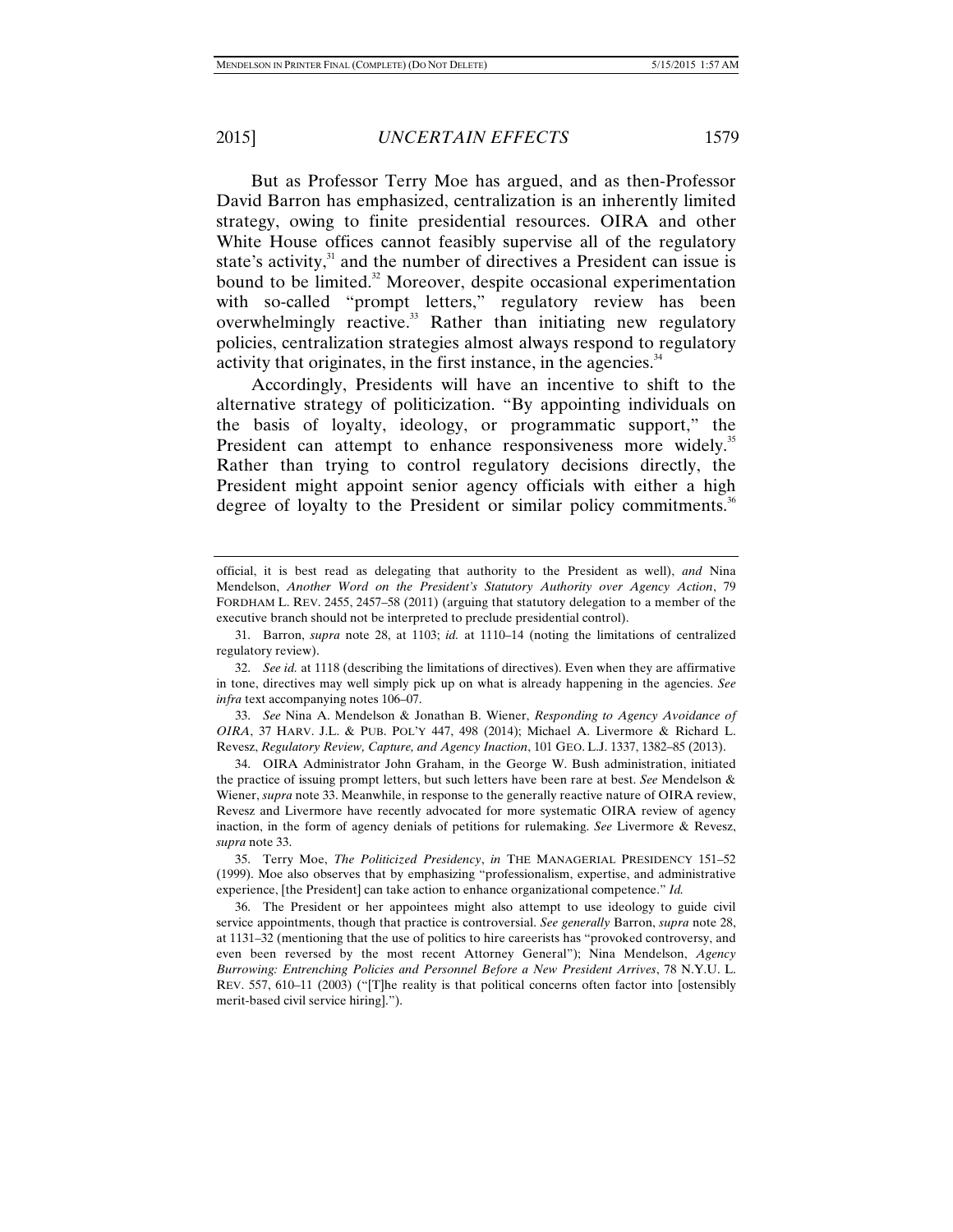Such senior officials could be expected to influence the content of agencies' regulatory initiatives.

Barron has argued that this politicization strategy is on the upswing and could enable a President to "transform[] the nation's administrative agencies from within."37 Compared with centralization, politicization may be understood to have even greater potential for realizing presidential policy goals because the number of positions subject to direct political control has increased. Professor Paul Light has documented this "thickening" of the political layer in the agencies.<sup>38</sup> Barron has also noted a shift in nonpolitical agency jobs toward "economists, engineers, scientists, and lawyers" who can significantly affect regulatory policy.<sup>39</sup> If the White House also can influence the selection of persons to fill these jobs, including on an ideological basis, it can further facilitate politicization.<sup>40</sup>

In advocating that under some circumstances, Senate inaction on a nominee ought to be understood to satisfy the constitutional confirmation requirement, Stephenson has moved beyond presidential goals to focus on legitimacy.41 With respect to the most senior agency officials, those subject to confirmation, Stephenson has contended that the "political accountability" arguments typically invoked to justify presidential control are most salient.<sup>42</sup> The greatest "concentration of responsibility and accountability" for the President exists with respect to these officials.<sup>43</sup>

Thus, confirmation delays could be understood as undercutting not only presidential influence, but electoral accountability and, in turn, agency legitimacy. First, to the extent voters elected the President to carry out a platform of policy goals, that platform might be less likely to be realized. Government could be understood as less responsive to the electorate. Second, confirmation delays might prompt the public to absolve the President in future elections of

 <sup>37.</sup> Barron, *supra* note 28, at 1196.

 <sup>38.</sup> *See generally* PAUL LIGHT, THICKENING GOVERNMENT (1995). Light analyzes the thickening of the political layer as one feature of the overall thickening of agency management layers. *Id.* at 88–89, 166–67 (noting "politicization, and the thickening that appears to go with it;" describing growth in corps of "presidential 'helpers,'" though noting the irony that it has "thickened the career executive ranks too").

 <sup>39.</sup> Barron, *supra* note 28, at 1123–24.

 <sup>40.</sup> *Id.* 

 <sup>41.</sup> *See generally* Stephenson, *supra* note 6.

 <sup>42.</sup> *Id.* at 948 (political accountability arguments are "particularly salient" with respect to senior executive officers).

 <sup>43.</sup> *Id*.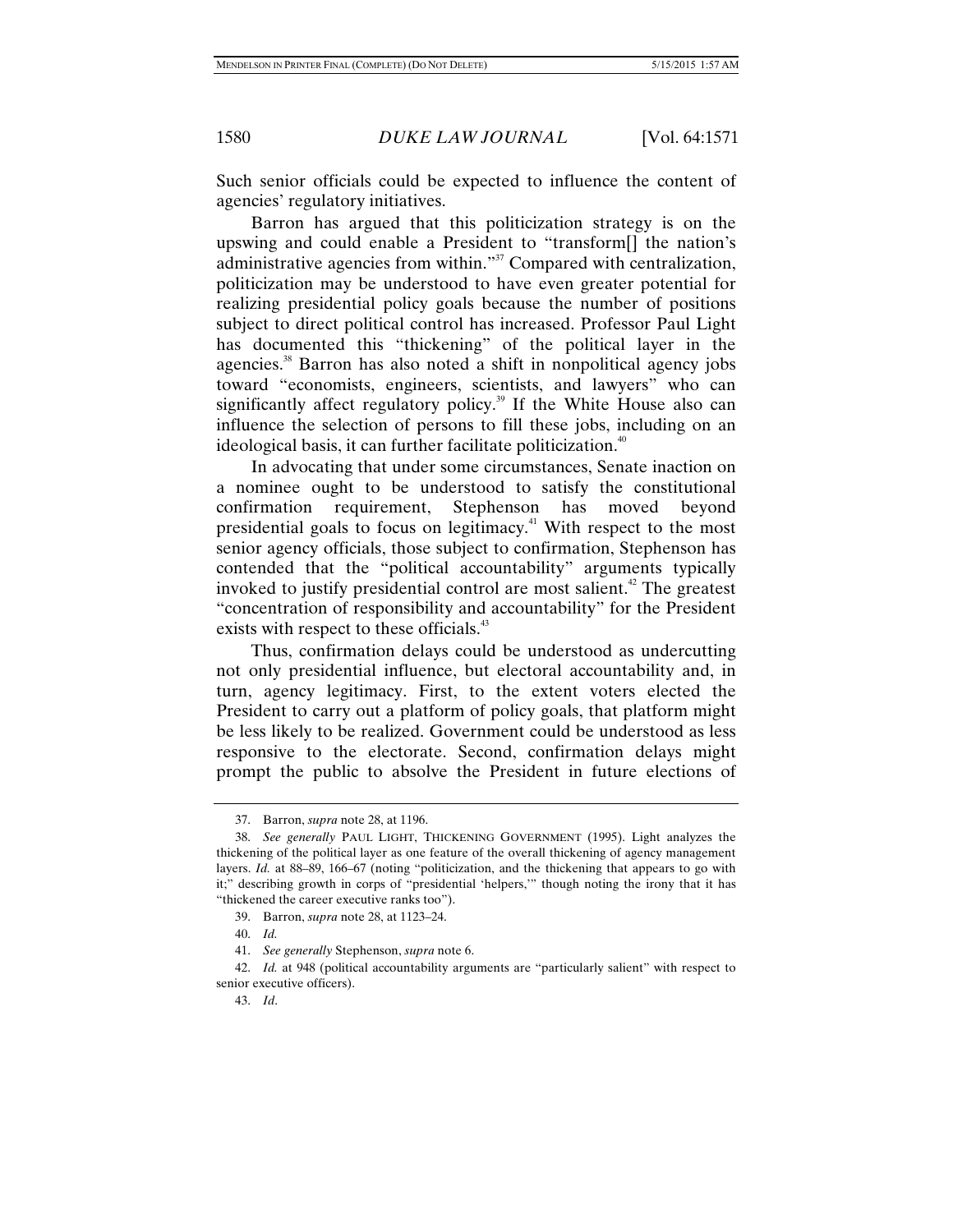responsibility for agency ineffectiveness and malfunctions, further undermining agencies' electoral accountability.

But commentary on presidential control of agencies is limited by its largely undifferentiated focus on regulatory policy. Perhaps to state the obvious, making significant policy changes, including through regulation, is far from the only critical function carried out by administrative agencies, or the only function for which electoral accountability is relevant.

Consider the executive function that might be termed "implementation," which includes day-to-day review of permit applications, the issuance of licenses to doctors to prescribe controlled substances, and the management of air traffic by air traffic controllers. Responsibility for these core activities also runs to senior agency managers. Consider the spring 2014 scandal in which veterans experienced serious delays in obtaining health care at hospitals and clinics run by the Department of Veterans Affairs. An outside audit revealed that many thousands of veterans had waited months for medical appointments.44 Moreover, some patient schedulers had been instructed to enter false information related to how long veterans had to wait for appointments.45 Notably, in Phoenix, Arizona, delays in care contributed to the deaths of patients.<sup>46</sup> These events did not implicate rulemaking, but instead the most basic issues of functioning at the Veterans' Administration.<sup>47</sup> Similarly, the Centers for Disease Control's (CDC's) management of the Ebola virus in the United States drew criticism in the fall of 2014. Few, if any, of the CDC's policies on Ebola have been implemented through rulemaking. Instead, the key agency actions have involved placing CDC

 <sup>44.</sup> *See* Richard A. Oppel, Jr., *Audit Shows Extensive Medical Delays for Tens of Thousands of Veterans*, N.Y. TIMES, June 9, 2014, http://www.nytimes.com/2014/06/10/us/vaaudit-finds-long-waits-for-care-are-widespread.html.

 <sup>45.</sup> *Id.*

 <sup>46.</sup> Richard A. Oppel, Jr., *V.A. Official Acknowledges Link Between Delays and Patient Deaths*, N.Y. TIMES, Sept. 17, 2014, http://www.nytimes.com/2014/09/18/us/va-officialsacknowledge-link-between-delays-and-patient-deaths.html.

 <sup>47.</sup> *E.g.*, Matthew Daly, *VA Fires Phoenix Hospital Director*, WASH. TIMES, Nov. 24, 2014, http://washingtontimes.com/news/2014/nov/24/apnewsbreak-va-fires-phoenix-hospital-director; Ryan Howes, *Shinseki Acts Against Phoenix VA Officials, Then Turns in Resignation*, CRONKITE NEWS ONLINE, May 30, 2014, http://cronkitenewsonline.com/2014/05/shinseki-actsagainst-phoenix-va-officials-then-turns-in-resignation.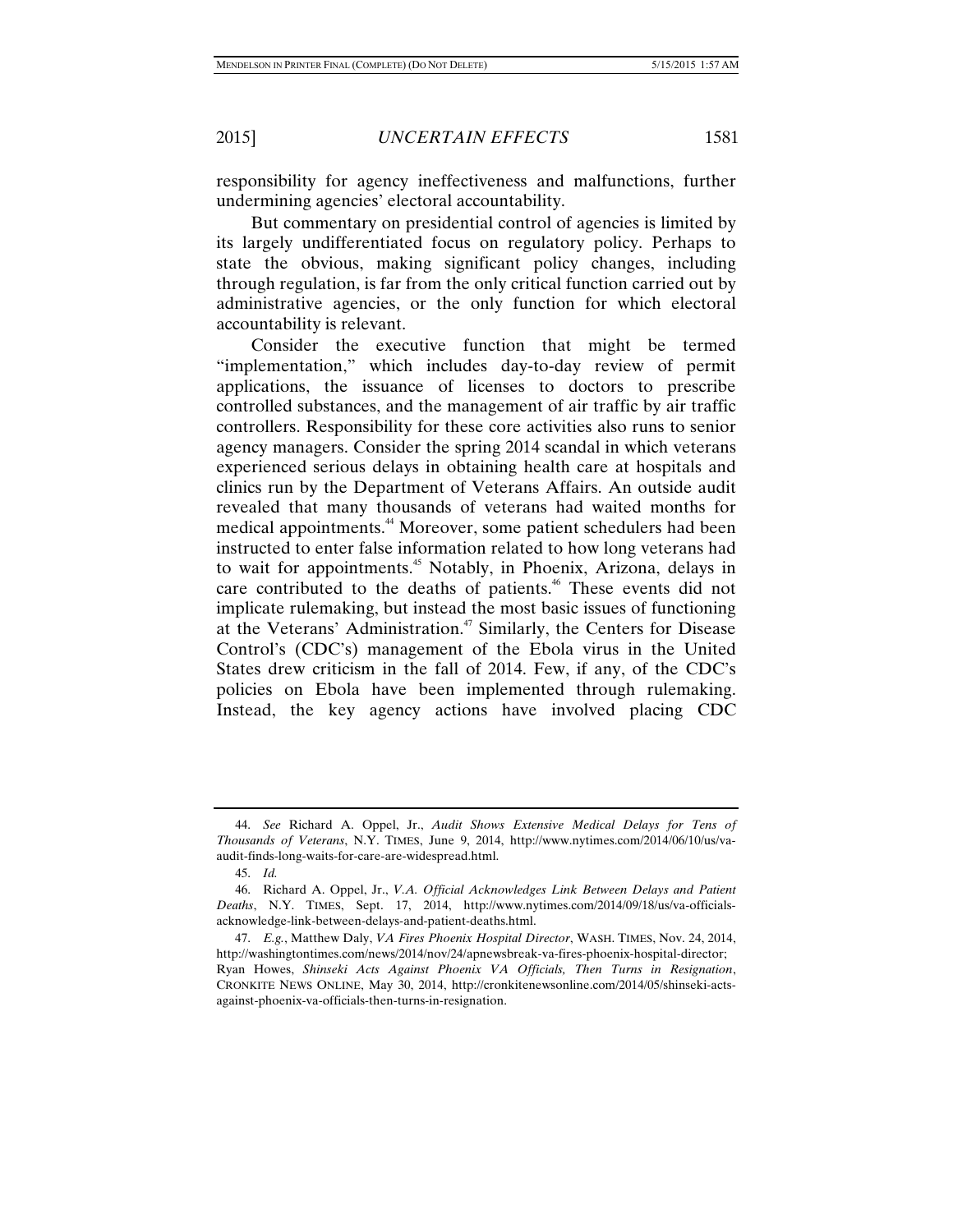employees at hospitals and devising policies through informal means.<sup>48</sup>

In addition, consider the essential executive function of enforcement.<sup>49</sup> Agency enforcement initiatives can serve as vehicles for policy implementation, $50$  but the enforcement function also subsumes numerous individual decisions.

Finally, there is adjudication. In the executive agencies, adjudication tends to be dominated by the resolution of individual claims by administrative law judges, such as the resolution of immigration claims by immigration judges or the processing of a particular permit application to fill a wetland. Adjudication before a full multimember commission such as the National Labor Relations Board (NLRB) or the Securities and Exchange Commission (SEC) may more typically implicate policy issues. But such adjudication is beside the point for this Article, since those adjudicating agencies are usually independent.<sup>51</sup>

As discussed in greater detail below, effectively performing all these sorts of functions may, like rulemaking, require resolving some broad policy issues, but managing may more often require deploying insights into what has worked and what has not, knowledge we might associate with officials with extensive agency experience. $52$ 

Commentary on this issue also has not adequately considered the levels at which confirmation delays are concentrated; agencies with vacancies generally have at least some confirmed political appointees in place. First, vacancies from confirmation delays are not at the tops of agencies, but instead affect political appointees one or two layers down from the agency head.<sup>53</sup> The layer of appointed agency officials subject to Senate confirmation in a given agency is often two or three deep, occasionally four. The President may have the ability to select

 <sup>48.</sup> *E.g.*, Lena H. Sun, Lenny Bernstein & Joel Achenbach, *CDC Director's Challenge: Deadly Ebola Virus and Outbreak of Criticism*, WASH. POST, Oct. 16, 2014, http://www.washingtonpost.com/national/health-science/cdc-directors-challenge-deadly-ebolavirus-and-outbreak-of-criticism/2014/10/16/f0109802-5547-11e4-ba4b-f6333e2c0453\_story.html.

 <sup>49.</sup> *Cf.* Morrison v. Olson, 487 U.S. 654, 691 (1988) (noting that the independent counsel's functions were indisputably "'executive' in the sense that they are law enforcement functions").

 <sup>50.</sup> *See* Kate Andrias, *The President's Enforcement Power*, 88 N.Y.U. L. REV. 1031, 1041– 46 (2013).

 <sup>51.</sup> *See* Vermeule, *supra* note 1, at 1168 (identifying the "multimember" nature of certain organizations as a "structural feature[] that characterize[s] many . . . independent agencies").

 <sup>52.</sup> *See infra* text accompanying notes 115*–*19.

 <sup>53.</sup> *See supra* notes 11–15 and accompanying text.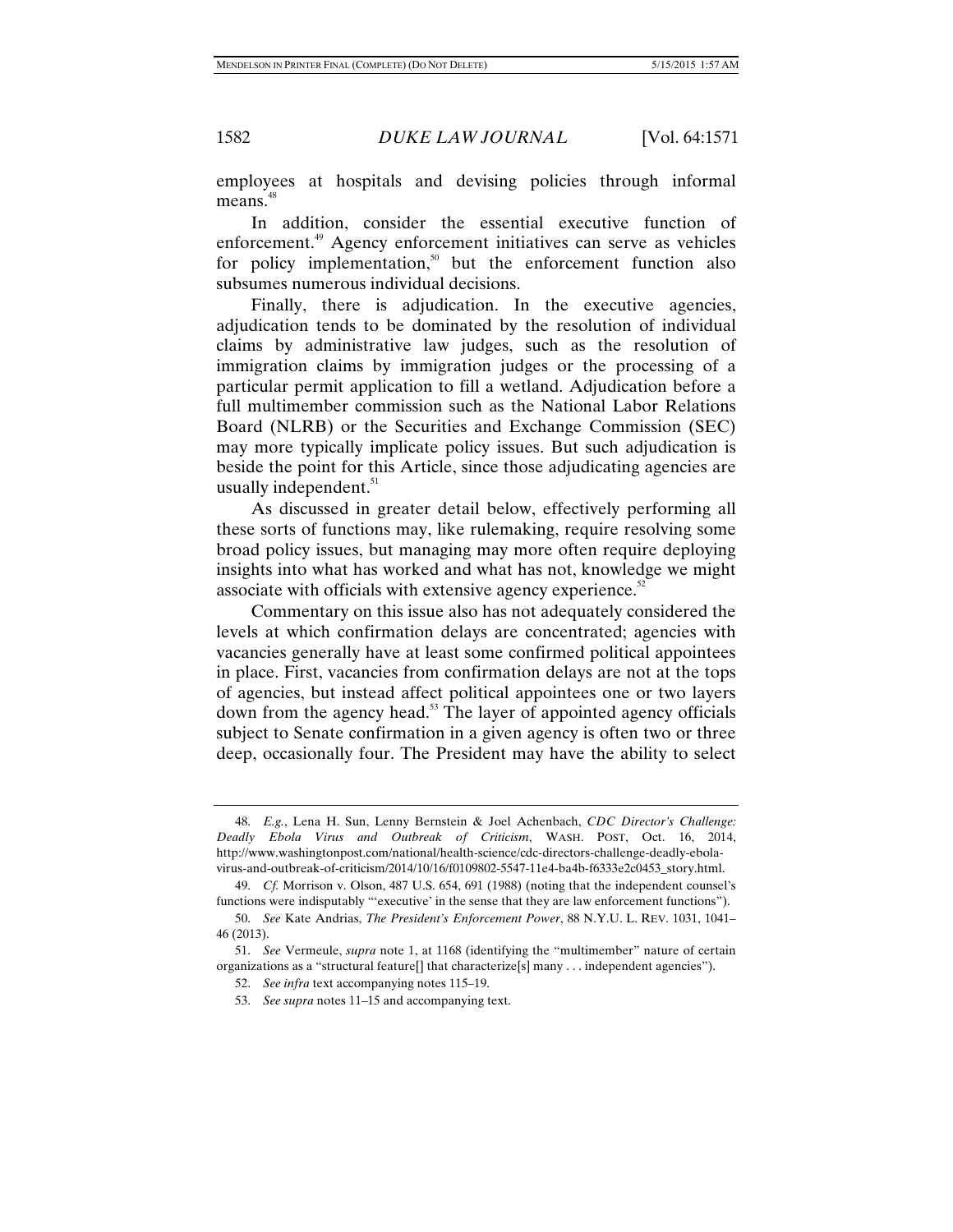officials lower down in the agency as well, but these appointments do not depend on Senate confirmation.

For example, as the Plum Book describes, at the Department of Labor the secretary and deputy secretary of labor are presidential appointees, subject to Senate confirmation.<sup>54</sup> The assistant secretaries are subject to Senate confirmation as well.<sup>55</sup> But other posts, such as the associate deputy secretary, deputy assistant secretaries, and chiefs of staff, include "noncareer" (or political) appointees exempt from Senate confirmation.<sup>56</sup>

The layers are thicker at the Department of the Treasury. Both the secretary of the treasury and deputy treasury secretary are presidential appointees, subject to Senate confirmation. Some of Treasury's offices below the deputy secretary level are headed by assistant secretaries reporting directly to the secretary and deputy secretary; some are headed by undersecretaries. Each of these in turn may supervise a group of assistant secretaries, all of which are subject to Senate confirmation. Below these there are multiple noncareer appointees not subject to confirmation.<sup>57</sup>

The EPA's leadership structure includes an administrator and deputy administrator, both presidential appointees subject to Senate confirmation.<sup>58</sup> The heads of each office, such as the assistant administrators for the Office of Water, Office of Chemical Safety, and so on, are also presidential appointees subject to Senate confirmation. Their deputies, however, typically include at least one political appointee not subject to confirmation and one career appointee.<sup>59</sup> Each assistant administrator usually supervises several offices, headed by senior career civil service officials.<sup>60</sup> Regional administrators and deputy assistant administrators are typically political appointees not

 <sup>54.</sup> *See* STAFF OF H. COMM. ON OVERSIGHT AND GOV'T REFORM, 112TH CONG., POLICY AND SUPPORTING POSITIONS (v), 99 (Comm. Print 2012), *available at* http://www.gpo.gov/fdsys/ pkg/GPO-PLUMBOOK-2012/pdf/GPO-PLUMBOOK-2012.pdf (last visited Apr. 6, 2015) [hereinafter PLUM BOOK].

 <sup>55.</sup> *See id.* at (v), 99–102.

 <sup>56.</sup> *See id.*

 <sup>57.</sup> *See id.* at 122–26; *Organizational Structure*, U.S. DEP'T OF THE TREASURY, http://www. treasury.gov/about/organizational-structure/Pages/default.aspx (last updated Apr. 1, 2014). *See generally* Barron, *supra* note 28, at 1131 (noting White House influence over, if not control of, the selection of lower level noncareer appointees).

 <sup>58.</sup> *See* PLUM BOOK, *supra* note 54, at (v), 146.

 <sup>59.</sup> *See id.*

 <sup>60.</sup> *See id.*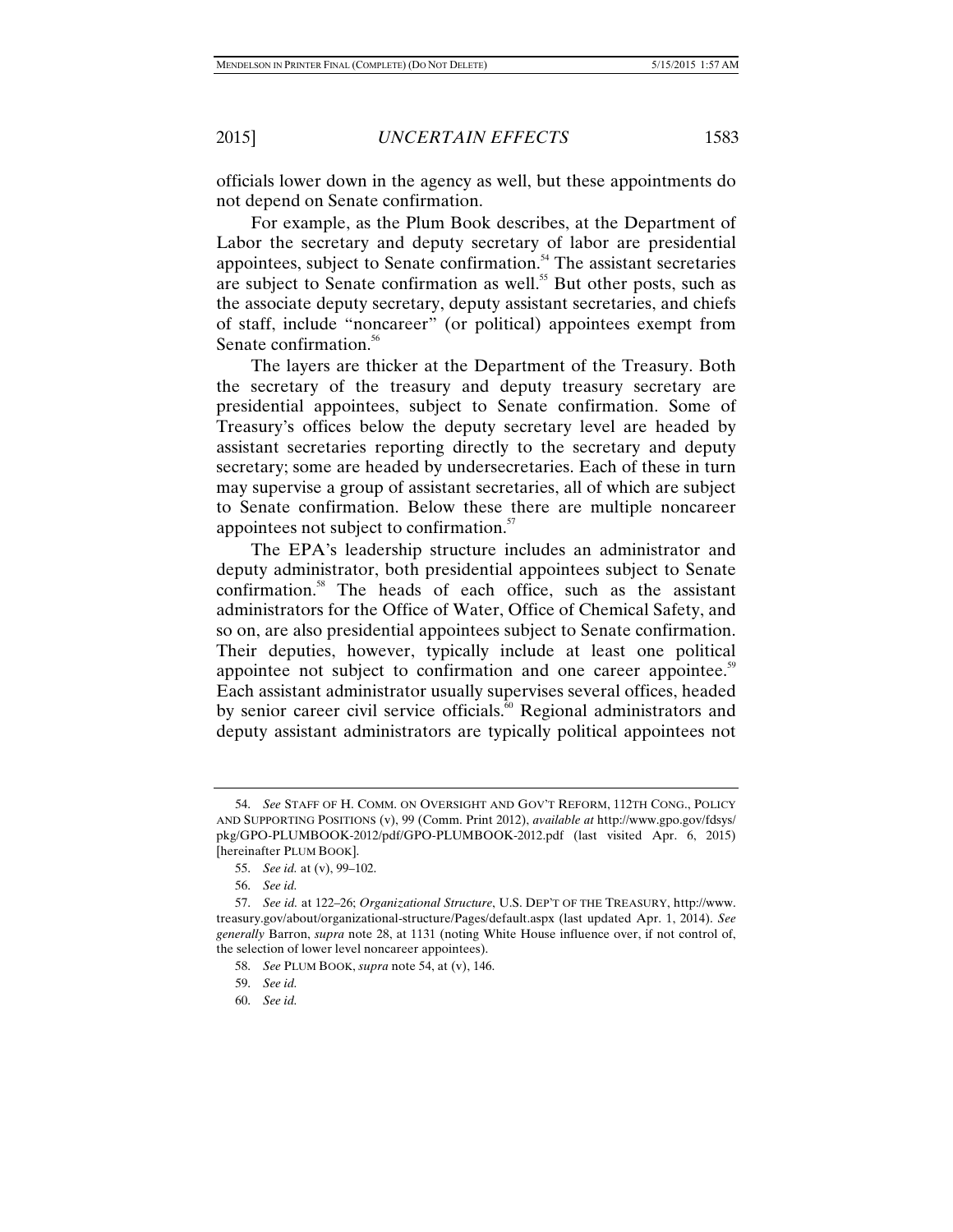subject to confirmation, or a mix of political and career appointees. $61$ Vacancies in these latter positions are not attributable to confirmation delay.

Even for a confirmation delay–caused vacancy, a nominee who is awaiting confirmation may be permitted to informally select or suggest political appointees within his or her office, conceivably blunting the effect of a continuing vacancy.<sup>62</sup> Occasionally, an agency may still receive the benefit of a nominated individual's perspective and expertise even without confirmation. For example, Antonio Weiss was appointed in January 2015 to be a counselor to the Treasury Secretary—a political appointment requiring no confirmation—after the Senate failed to confirm him as the Treasury Department's Under Secretary for Domestic Finance.<sup>63</sup>

In sum, the primary confirmation delay problem is in the middle layer of political agency managers—the agency subheads or assistant secretaries, sandwiched between the cabinet officials and the lower layers of political appointees not subject to confirmation. This middle layer is composed of appointees chosen through a political process either controlled or substantially influenced by the White House.<sup>64</sup>

Even then, the lack of a confirmed appointee does not necessarily result in an outright vacancy. The Federal Vacancies Reform Act of  $1998^\circ$  provides three methods of filling a vacancy in an

 <sup>61.</sup> *See id.*

 <sup>62.</sup> *See supra* notes 48–56 and accompanying text (noting that the White House is typically involved with, though may not outright control, lower-level political appointments).

 <sup>63.</sup> *See* Ben White, *Elizabeth Warren Wins on Antonio Weiss Nomination*, POLITICO (Jan. 12, 2015), http://www.politico.com/story/2015/01/antonio-weiss-pulls-out-treasury-under secretary-114191.html.

 <sup>64.</sup> Although the Plum Book lists some nonconfirmed positions as "presidential appointment[s]" and other noncareer positions in other ways (such as Schedule C), the White House clearly exercises a great deal of influence in the filling of all political positions. *See, e.g.*, *Presidential Appointment Application*, THE WHITE HOUSE, https://apply.whitehouse.gov (last visited Mar. 6, 2015) ("President Barack Obama makes appointments for noncareer positions throughout the federal government on an ongoing basis."); COUNCIL FOR EXCELLENCE IN GOV'T, A SURVIVOR'S GUIDE FOR PRESIDENTIAL NOMINEES 38 (2000), *available at* http://whitehousetransitionproject.org/nfo/SoftwareGuide/AppointeeSurvival.pdf ("A president enters office with 1,000-plus executive branch appointments to fill that require Senate confirmation . . . and more than 2,000 other political appointments that do not require Senate approval."); *id.* at 81 ("White House officials and Cabinet secretaries engage in a tug-of-war over who will fill the second tier of positions.").

 <sup>65.</sup> Federal Vacancies Reform Act of 1998, 5 U.S.C. §§ 3345–3349d (2012). *See generally* HENRY B. HOGUE, CONG. RESEARCH SERV., RS21412, TEMPORARILY FILLING PRESIDENTIALLY APPOINTED, SENATE-CONFIRMED POSITIONS (2008) (describing temporary appointment tools for addressing vacancies under the Federal Vacancies Reform Act of 1998).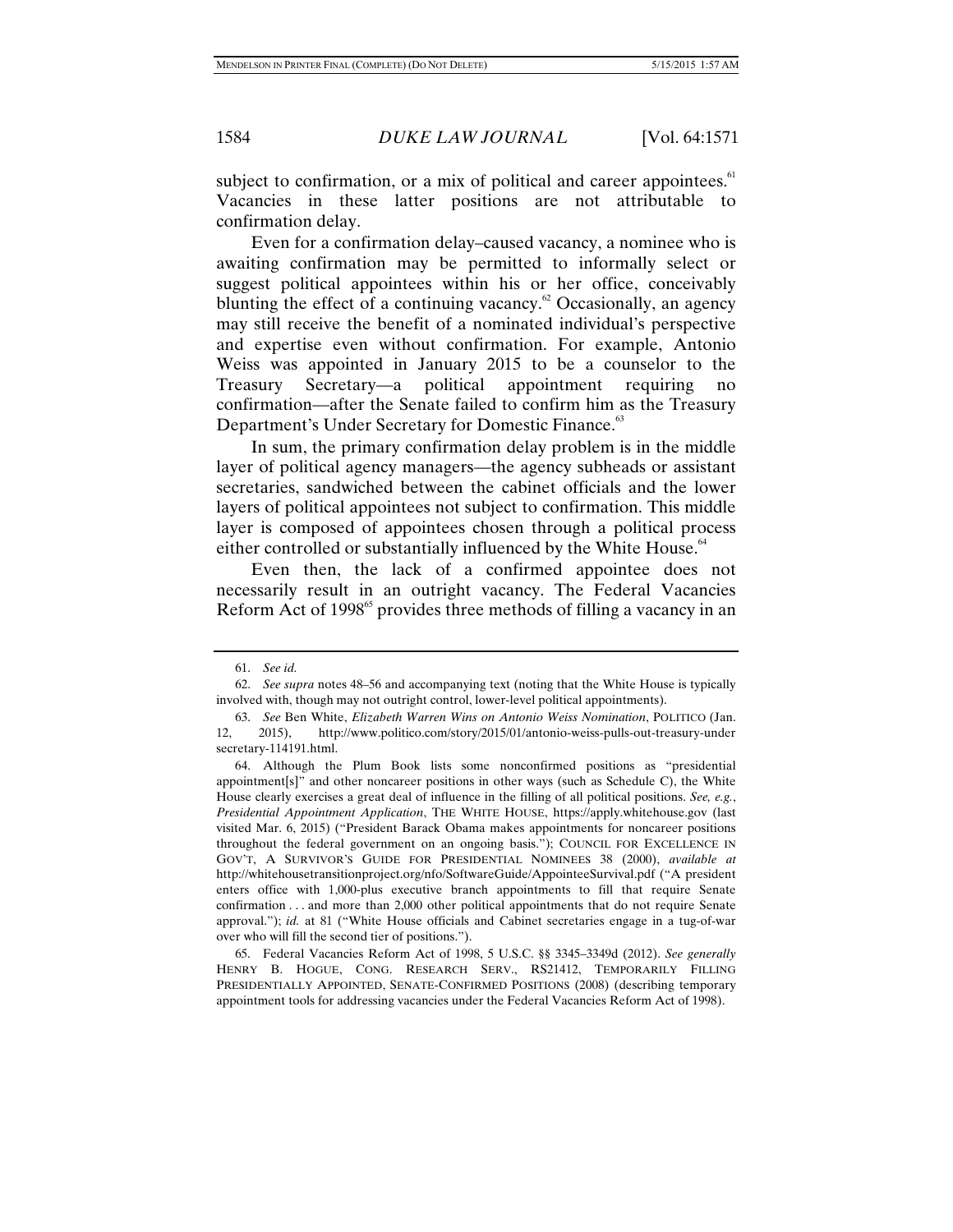executive agency: the "first assistant" may assume the functions and duties of the office (assuming the person has been in that position for at least ninety days and is not the nominee for the position); the President may direct an officer occupying a different position for which the officer has been confirmed by the Senate to perform the tasks; or the President may select an officer or employee who occupies a position in the same agency at the GS-15 level or above and has been with the agency for at least ninety of the preceding 365 days.<sup>66</sup> In general, the acting official may serve for 210 days after the date on which the vacancy commenced; the time restriction is suspended if a nomination has been submitted to the Senate for confirmation, and the temporary appointment can continue for an additional 210 days after the rejection, withdrawal, or return of such a nomination. $\mathcal{F}$  Very often, this all culminates in a career deputy in the office occupying the vacant position as an acting official.

So the key question is how agency function might be affected by delays in confirming the middle layer. To begin with, a missing assistant secretary is highly unlikely to halt the agency's performance of formal functions, such as publishing rules. For example, statutory delegations of rulemaking authority typically run either to the head of the agency (the secretary or administrator) or to the President. Thus, even with a vacancy and no designated acting official, rules in the Federal Register, for example, can be properly signed.<sup>68</sup>

On the other hand, the lack of a confirmed official in certain senior agency positions may impair the agency's function by undermining its ability to provide a person with appropriate status someone endorsed by both federal political branches—to represent the administration on significant policy issues. For example, in testifying before Congress in defense of the executive branch's performance, or in representing the United States' position before

 <sup>66. 5</sup> U.S.C. § 3345(a).

 <sup>67.</sup> The Federal Vacancies Reform Act of 1988, 5 U.S.C. §§ 3345–3349d.

 <sup>68.</sup> Admittedly, vacancies in other Senate-confirmed positions can preclude some agencies from carrying out their responsibilities, as with the NLRB. *See, e.g.*, New Process Steel, L.P. v. Nat'l Labor Relations Bd., 560 U.S. 674 (2010) (invalidating NLRB decision for Board's failure to have three-member quorum). This is because the Vacancies Reform Act of 1998, authorizing the appointment of acting officials, excludes multimember, independent commissions from its scope. 5 U.S.C. § 3349c(1) (2012). As an independent agency, the NLRB is beyond the scope of this Article in any event.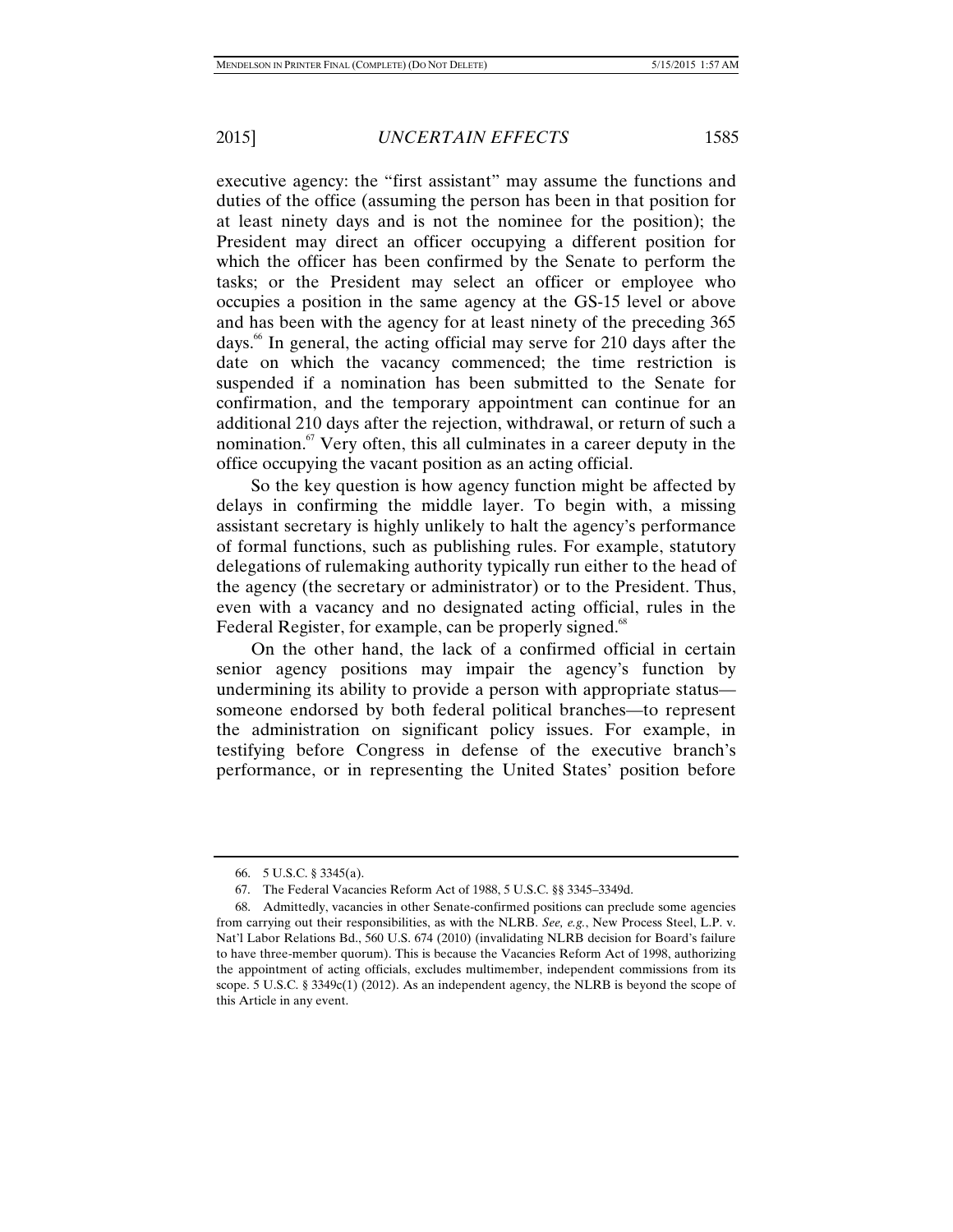international institutions, an official's lack of Senate confirmation can impair her status and effectiveness in furthering the agency's goals.<sup>69</sup>

Beyond this, the senior political official is there to supervise—to ensure that agency offices, composed mainly of career civil servants, perform work that hews to the President's expectations of policy direction and quality. It is almost a commonplace that incoming Presidents worry about a resistant career civil service—shirking, resisting, or outright undermining the goals of the new administration.<sup>70</sup> Light has reported, however, that most political appointees ultimately conclude that careerists are competent and responsive.<sup>71</sup> Professor David Lewis has independently suggested that "[c]areer executives are more likely [than political appointees] to have subject area expertise [and] public management skills."<sup>72</sup> The following discussion assumes, consistent with Light and Lewis's views,

 71. *See* Paul C. Light, *When Worlds Collide: The Political-Career Nexus*, *in* THE IN-AND-OUTERS, PRESIDENTIAL APPOINTEES AND TRANSIENT GOVERNMENT IN WASHINGTON 156, 158*–*59 (G. Calvin Mackenzie ed., 1987). Light cautions, however, that a delay in developing that level of respect can impair agency function. *Id.*; *see also* O'Connell, *supra* note 7, at 943 ("Public administration scholars see productive interactions between careerists and political appointees as critical for strong agency performance.").

 <sup>69.</sup> *See, e.g.*, Paul Verkuil, *Outsourcing and the Duty To Govern*, *in* GOVERNMENT BY CONTRACT: OUTSOURCING AND AMERICAN DEMOCRACY 312, 330 (2006) ("Public status enhances credibility."). *But see* Nolan McCarty & Rose Razaghian, *Advice and Consent: Senate Responses to Executive Branch Nominations 1885–1996*, 43 AM. J. POL. SCI. 1122, 1127 (1999) (noting that "career servants have long-term interactions with Congress, primarily through budget procedures and congressional oversight, making them more responsive to the wishes of Congress than to the more transitory presidential administrations").

 <sup>70.</sup> *E.g.*, J. CLARENCE DAVIES, ENVIRONMENTAL INSTITUTIONS AND THE REAGAN ADMINISTRATION, IN ENVIRONMENTAL POLICY IN THE 1980S: REAGAN'S NEW AGENDA 144 (Norman J. Vig & Michael E. Kraft eds., 1984) (noting concern in Carter administration that career civil service would be an "obstacle," and in Reagan administration that agencies were staffed by "'extremists' who were hostile to Reagan"); JAMES Q. WILSON, BUREAUCRACY: WHAT GOVERNMENT AGENCIES DO AND WHY THEY DO IT 50 (1989) (noting Nixon's fears that "the federal bureaucracy [including liberals recruited by past Democratic administrations] would sabotage his administration's plans"); Mendelson, *supra* note 36, at 559 (quoting Truman, regarding Eisenhower taking office, as saying "'[h]e'll sit right here . . . and he'll say do this, do that!! And nothing will happen.'" (quoting MARGARET TRUMAN, HARRY S. TRUMAN 551–52 (1973))). Hugh Heclo suggested four types of unsupportive behavior in career civil servants: They can oppose political leadership (leading to sabotage), misunderstand their directions, or wish to be persuaded or heard before agreeing to support political leadership. *See* HUGH HECLO, A GOVERNMENT OF STRANGERS: EXECUTIVE POLITICALS IN WASHINGTON 204–05 (1977).

 <sup>72.</sup> DAVID E. LEWIS, THE POLITICS OF PRESIDENTIAL APPOINTMENTS: POLITICAL CONTROL AND BUREAUCRATIC PERFORMANCE 142 (2008); *see also* CHARLES GOODSELL, THE CASE FOR BUREAUCRACY 104 (2004) (summarizing studies suggesting that "'an image of bureaucrats as lazy and inefficient . . . is wholly inaccurate'" (quoting JOHN BREHM & SCOTT GATES, WORKING, SHIRKING, AND SABOTAGE 108 (1999))).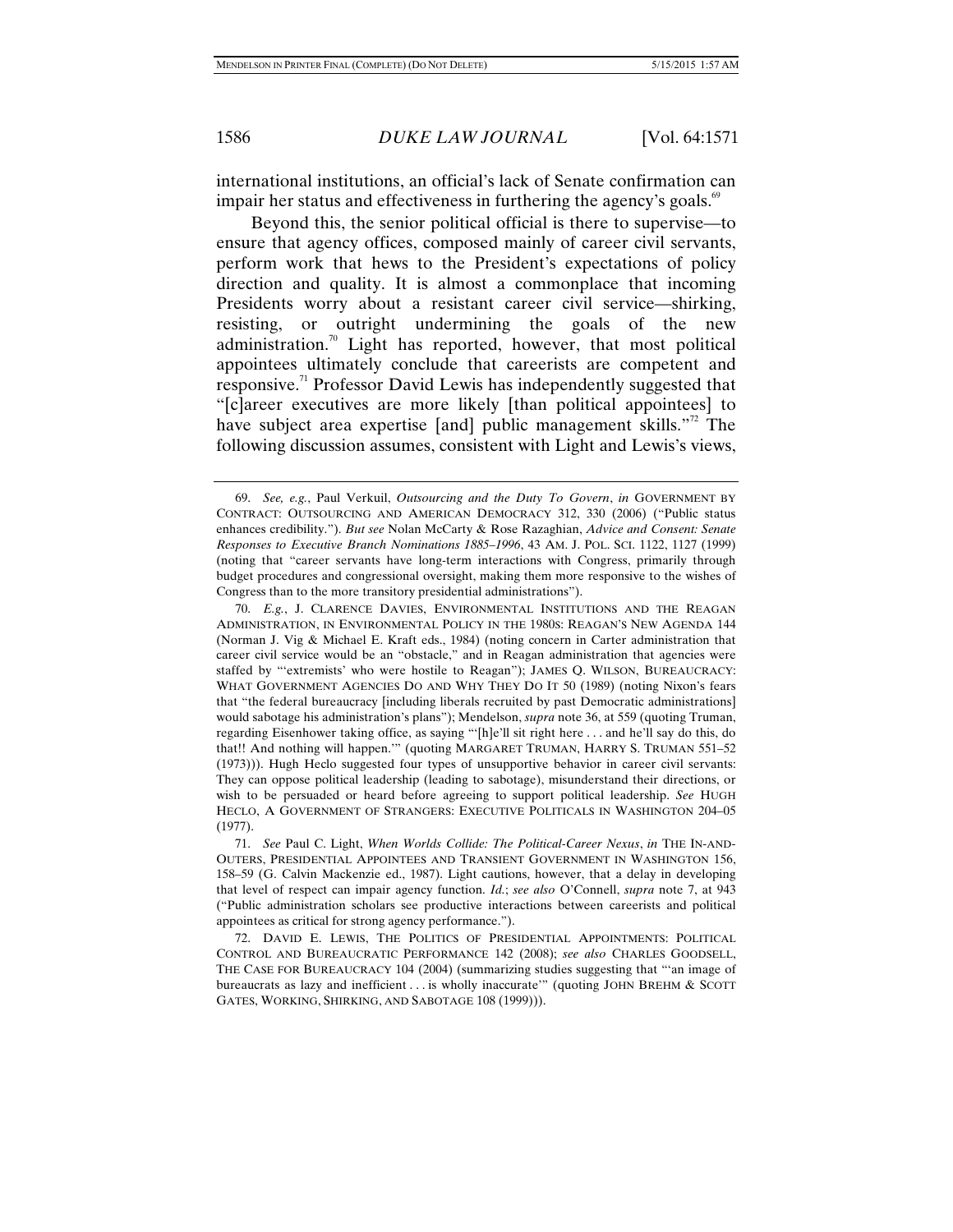that career civil servants are likely to be competent and responsive, but may require direction and information from political appointees to develop and select policies, including allocating resources, consistent with presidential preferences. If civil servants are indeed unresponsive or shirk their work, more supervisory resources will be required; a missing midlevel appointee accordingly may represent a greater problem. $\frac{73}{2}$ 

#### *A. Supervision of Agency Regulation*

Consider first the supervision of significant agency regulatory activity and other major policy decisions, the function on which commentators typically focus. Again, the norm of democratic accountability dominates the discussion: by virtue of the electoral process, the incoming administration has earned the right to pursue the President's policy preferences and is responsible to voters for major executive decisions. $4^4$ 

Vacancies in midlevel political positions can certainly slow review of agency policy decisions. All recent White Houses have prioritized political supervision of agency decisions to some degree. President George W. Bush went the furthest, by ordering that each agency's "regulatory policy officer" be a political appointee and that such officer serve as a "gatekeeper" for rulemaking within that agency.<sup>75</sup> This order was revoked by the Obama administration,<sup>76</sup> but it is still widely understood that a significant regulatory initiative will typically be approved by a senior political official before the agency proceeds with it.

A political deputy to a not-yet-confirmed assistant secretary or assistant administrator, as there often is, can perform some review function, but senior political officials would likely insist on further review of regulatory action beyond what the deputy or an acting civil servant can provide. Other officials in the department, at the same level as or higher than the vacant position, may also be called on to review. These individuals will have to expend time and energy to

 <sup>73.</sup> *See* LEWIS, *supra* note 72, at 32–59 (2008) (describing techniques for "politicizing" in response to resistant civil service).

 <sup>74.</sup> *See* Barron, *supra* note 28, at 1096.

 <sup>75.</sup> *See* Exec. Order No. 13,422, 72 Fed. Reg. 2763, 2764 (Jan. 18, 2007); Michael Hissam, *The Impact of Executive Order 13,422 on Presidential Oversight of Agency Administration*, 76 GEO. WASH. L. REV. 1292, 1298 (2008)

 <sup>76.</sup> *See* Exec. Order No. 13,497, 74 Fed. Reg. 6113, 6113 (Feb. 4, 2009).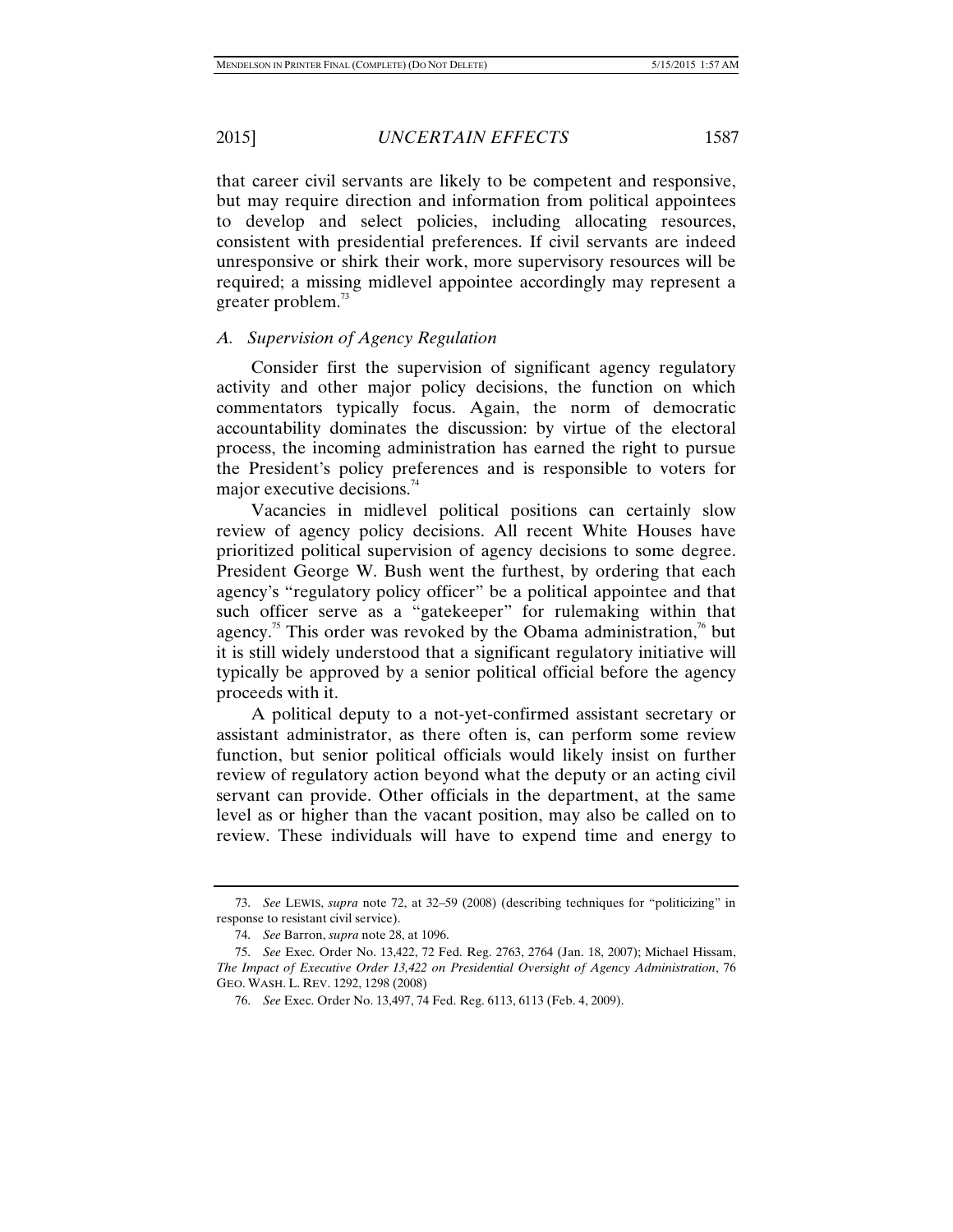understand and review policy decisions. For example, as of fall 2014, confirmed U.S. Treasury Assistant Secretary for Financial Markets Matthew Rutherford was simultaneously serving as acting Under Secretary for Domestic Finance, due to a vacancy in that position.<sup> $\pi$ </sup> This added burden on confirmed officials could divert resources from, and therefore slow, implementation of other agency actions, including actions on the President's affirmative regulatory agenda.

Further, even if an acting official has been designated under the 1998 Vacancies Reform Act, two of the Act's three vacancy-filling methods call directly for diversion of someone working elsewhere in the agency (either a "first assistant" or senior civil servant). The third may result, as with Rutherford, in the vacancy being filled by a confirmed official in the same agency.

But confirmation delays, and the resource drains they can occasion, seem unlikely to halt regulatory work altogether. For example, consider a very-long-delayed confirmation at the EPA, for nominee Kenneth Kopocis to serve as assistant administrator of the Office of Water. Kopocis was nominated in 2011 and renominated in 2014, and his nomination was returned to the President in December 2014 at the close of the 113th Congress.<sup>78</sup> As of April 2015, Kopocis had not yet been renominated. Those opposing his confirmation in the Senate may have been attempting to communicate their

 <sup>77.</sup> *E.g.*, Ian Katz, *Rutherford To Quit Treasury After Assuming Undersecretary Role*, BLOOMBERG (Aug. 7, 2014), http://www.bloomberg.com/news/2014-08-07/rutherford-to-quittreasury-after-assuming-undersecretary-role.html.

 <sup>78.</sup> *See* Patrick Crow, *Kapocis* [*sic*] *Senate Confirmation Left on the Table*, WATERWORLD, http://www.waterworld.com/articles/print/volume-29/issue-9/departments/washington-

update/kapocis-senate-confirmation-left-on-the-table.html (last visited Apr. 6, 2015). Kopocis eventually joined EPA as a "senior advisor" on Nov. 2, 2013, *see id.*, and was renominated for the assistant administrator position on Jan. 6, 2014. *See Nominations & Appointments*, THE WHITE HOUSE, http://www.whitehouse.gov/briefing-room/nominations-and-appointments (last visited Apr. 6, 2014). For information about the previous acting assistant administrator, Nancy Stoner, see generally *Nancy Stoner, Acting Assistant Administrator for Water*, U.S. ENVTL. PROT. AGENCY, http://www2.epa.gov/aboutepa/nancy-stoner-acting-assistant-administratorwater (last updated May 8, 2014) (noting that Stoner had served as deputy assistant administrator for Water), and Jeff Spross, *Why EPA Suddenly Doesn't Have Anyone Running the Office that Protects Our Waterways*, CLIMATE PROGRESS (Aug. 1, 2014, 12:38 PM), http://thinkprogress.org/climate/2014/08/01/3466785/epa-water-kopocis-delayed (noting that acting Assistant Administrator Nancy Stoner had "hit the legal limit on how long an unconfirmed leader can hold an office"). Kopocis's nomination was returned on Dec. 17, 2014. *See Nomination Information for Kenneth J. Kopocis*, CONGRESS.GOV, https://www.congress.gov (choose "Nominations" from the drop-down menu to the left of the search bar; then search for "PN1085"; then check the box for "113 (2013–2014)" under the "Congress" tab on the left of the screen; then click on the "PN1085" result).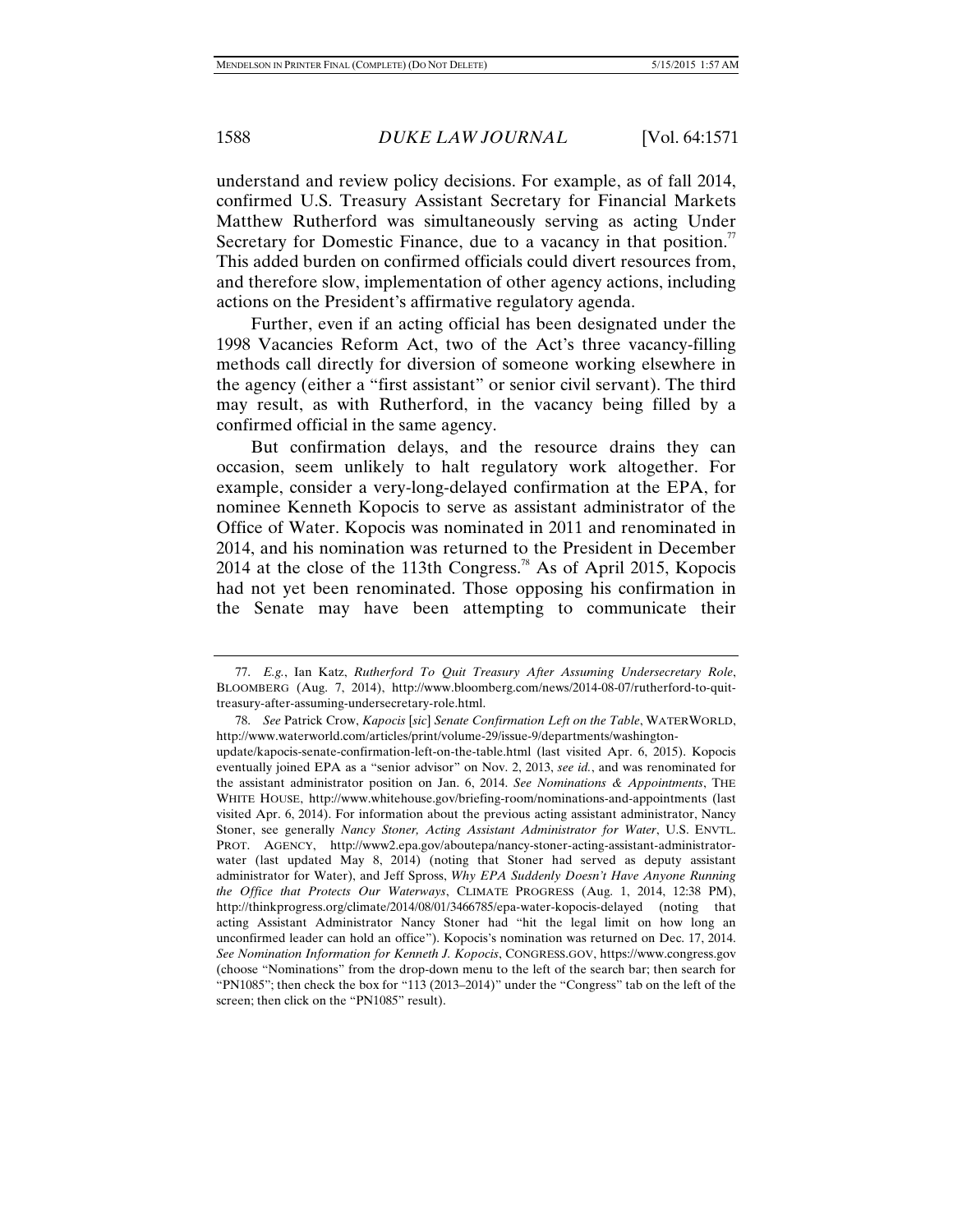disapproval of a major regulatory initiative at the EPA, the EPA's reinterpretation of the key Clean Water Act jurisdictional term "waters of the United States," in response to recent Supreme Court decisions.<sup>79</sup> Even with a senior career civil servant heading the office as an acting official, and despite the visibility of the issue, the EPA still managed to issue the proposed rule for comment in April 2014.<sup>80</sup>

Consider a second example, in the Department of the Interior. Owing to delays in both the White House and the Senate, the Fish and Wildlife Service was headed by an acting career official from February 21, 2010 through June 30, 2011.<sup>81</sup> Nonetheless, the Fish and Wildlife Service proceeded in issuing a policy essential for implementing the Endangered Species Act: its interpretation of when a species should be considered "endangered or threatened" through a "significant portion of its range" in the language of the Endangered Species Act. The draft policy was sent to OIRA in early June 2011 for review.<sup>82</sup> In February 2011, the Fish and Wildlife Service also issued a proposed policy for wind-turbine operators to minimize wildlife impacts.<sup>83</sup> Of course, these are only a few examples. And at a minimum, the acting civil servants appeared to be serving presidential

 82. OIRA did not conclude its review of the policy until Dec. 2011. *See Review of Interim Policy*, REGINFO.GOV, http://www.reginfo.gov/public (search for "1018-AX49" in the search bar; then select the rule with a "Date Received" of 06/10/2011).

 <sup>79.</sup> *See* Spross, *supra* note 78 (noting that the "Waters of the United States" rule provoked opposition from Senate Republicans).

 <sup>80.</sup> *See* Definition of the "Waters of the United States" Under the Clean Water Act, 79 Fed. Reg. 22,188 (proposed Apr. 21, 2014) (to be codified at 33 C.F.R. pt. 328). The comment period closed on Nov. 14, 2014. *See* Extension of Comment Period for the Definition of "Waters of the United States" Under the Clean Water Act Proposed Rule and Notice of Availability, 79 Fed. Reg. 61,590 (Oct. 14, 2014).

 <sup>81.</sup> The acting career official was Rowan Gould, the Fish and Wildlife Service's career deputy director. *See Rowan W. Gould*, U.S. FISH & WILDLIFE SERV., http://www.fws.gov/ offices/rowangould.html (last updated July 15, 2013). The director of the Fish and Wildlife Service, Sam Hamilton, had died suddenly in February 2010, roughly six months after his confirmation in early September 2009, and a replacement, Daniel Ashe, was not nominated by the White House until December 6, 2010, and not confirmed until June 30, 2011. *See Nomination Information for Daniel M. Ashe*, CONGRESS.GOV, https://www.congress.gov (choose "Nominations" from the drop-down menu to the left of the search bar; then search for "PN2378"; then check the box for "111 (2013-2014)" under the "Congress" tab on the left of the screen; then click on the "PN2378" result); *Nomination Information for Daniel M. Ashe*, CONGRESS.GOV, https://www.congress.gov (choose "Nominations" from the drop-down menu to the left of the search bar; then search for "PN57"; then check the box for "112 (2013-2014)" under the "Congress" tab on the left of the screen; then click on the "PN57" result).

 <sup>83.</sup> OIRA concluded its review of this policy promptly. *See Review of Guidelines*, REGINFO.GOV, http://www.reginfo.gov/public (search for "1018-AX45" in the search bar; then select the rule with a "Date Received" of 02/02/2011).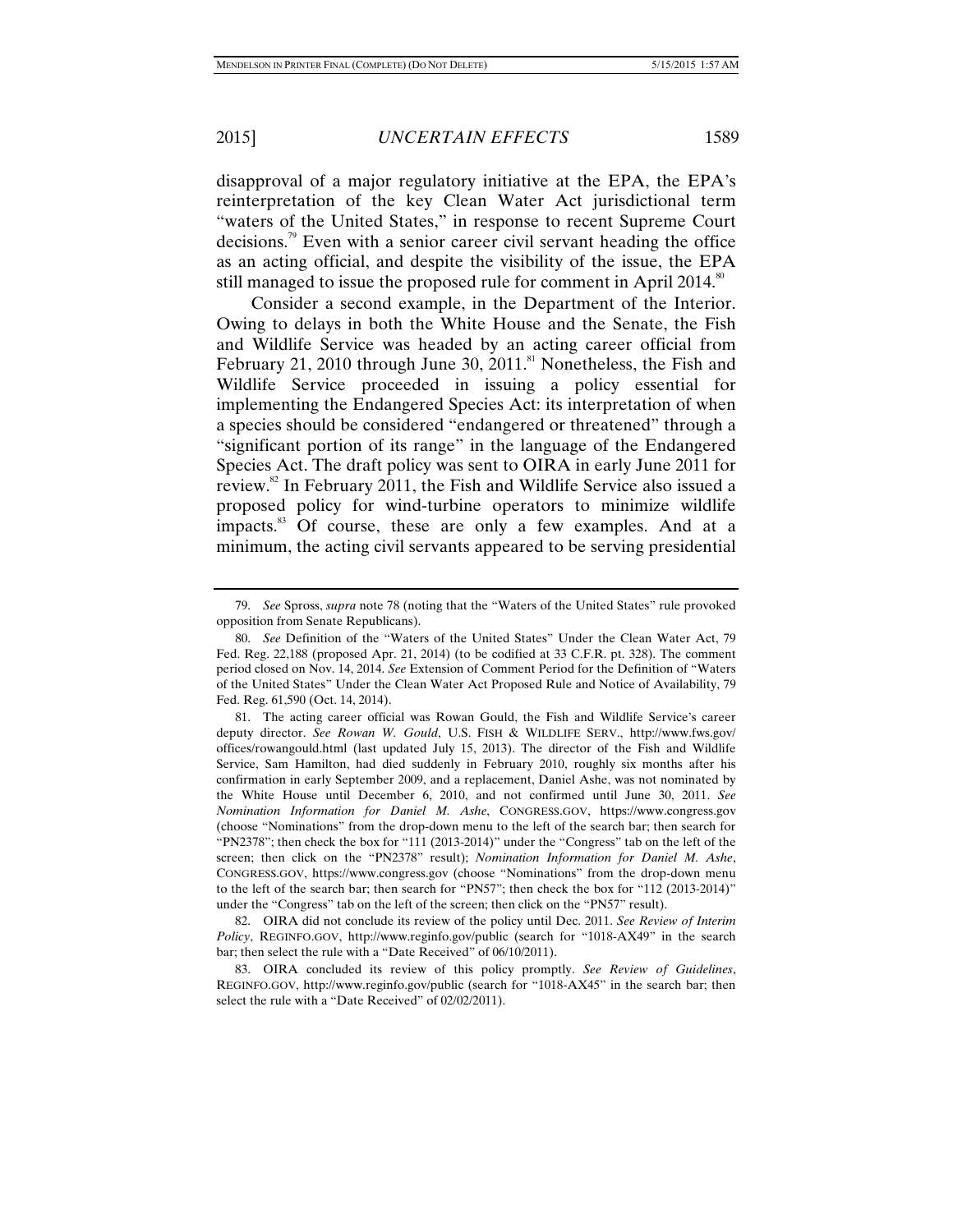goals, and perhaps, even without the imprimatur of confirmation, were distinctively equipped to develop these policies.

Furthermore, a persistent issue with all studies measuring the pace and volume of regulation is the difficulty in defining an appropriate baseline. Thus, one fully completed, economically significant proposed rule and a couple of important policies might tell us little about whether confirmation delays significantly slowed agencies' work or about the precise mechanism by which any such slowing occurred (for example, whether through net reduction in personnel resources or limited capacity for political oversight). These examples might tell us even less about the impacts of confirmation delays at this level in other agencies. But, at a minimum, the anecdotes suggest that further inquiry into how well career civil servants supervise this type of policy work would be worthwhile.

Beyond slowing implementation of an agency's regulatory agenda, midlevel vacancies may undermine the agency's ability to work with its counterparts at other agencies and with political overseers on rulemaking issues. Again, centralized regulatory review under Executive Order 12,866 is now a critical aspect of presidential supervision of executive agencies. Under that executive order, proposed and final significant executive agency rules must be "cleared" by OIRA before publication.<sup>84</sup> That process facilitates not only White House offices' review of agency regulatory activity for consistency with presidential priorities,<sup>85</sup> but also involvement by other agencies.<sup>86</sup>

The well-established nature of this centralized review could substitute somewhat for intra-agency political supervision of regulatory decisions. But vacancies might have other negative implications for an agency's policy choices in regulatory review. For example, White House officials, including those in OIRA, might repose less trust in an agency office's decision when the office is headed by an acting civil servant rather than a duly confirmed political appointee. Even though political officials may have selected

 <sup>84.</sup> *See* Exec. Order No. 12,866, 58 Fed. Reg. 51,735, 51,743–44 (Sept. 30, 1993) (conditioning publication on completion of the OIRA review process). The history of centralized regulatory review has been recounted extensively elsewhere, including in my own work. *See, e.g.*, Barron, *supra* note 28, at 1107–14; Mendelson, *supra* note 20, at 1146–47.

 <sup>85.</sup> *See* Exec. Order No. 12,866, 58 Fed. Reg. at 51,735–36.

 <sup>86.</sup> *See* Cass R. Sunstein, *White House Review of Regulation: Myths and Realities*, 2013 Regulation Lecture at the University of Pennsylvania Law School 6–7 (Jan. 16, 2013), *available at* https://www.regblog.org/wp-content/uploads/2013/11/PPR-Regulation-Lecture-2013.pdf.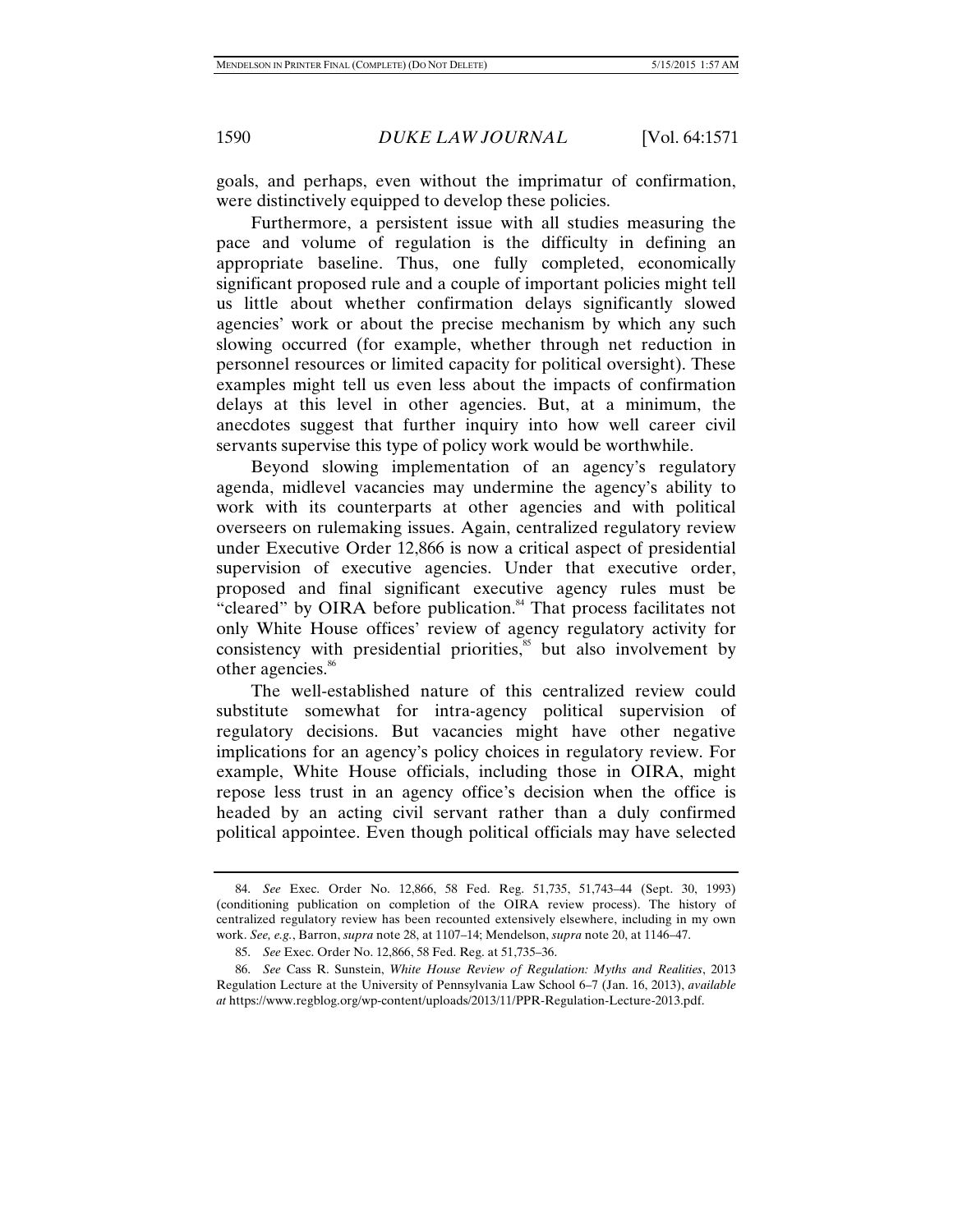the acting official, her loyalty to or alignment with the President's policy preferences may not be as strong as that of a confirmed appointee; even if it is, reviewing officials might question it nonetheless.<sup>87</sup> Such suspicions could slow regulatory review as OIRA officials look more carefully at the agency's regulatory proposal.

For example, OIRA reviewed the EPA rule proposing a revised definition of "waters of the United States" for more than six months, longer than five of the other six economically significant EPA rule reviews completed by OIRA in 2014.<sup>88</sup> On the other hand, OIRA delays on this rule could have been a symptom of the same policy disagreements that may have prompted confirmation delays in the Senate, rather than the lack of a confirmed assistant administrator.

Further, when there are disputes between the regulating agency and others in the regulatory review process, a midlevel vacancy may impede the agency's ability to press its own perspective. As former OIRA Administrator (now Professor) Cass Sunstein has described, disagreement among the agencies is typically resolved through discussion. This discussion takes place in a process "dominated by career staff."<sup>89</sup> A vacancy at an assistant secretary level would not affect this process. But if a dispute were "elevated" within the various agencies, the assistant secretary or equivalent at the agency might be responsible for advocating the agency's view.<sup>90</sup> An agency representative in such a discussion without the imprimatur of Senate confirmation might be accorded less status, and her policy judgments

 <sup>87.</sup> *E.g.*, LEWIS, *supra* note 72, at 30–31 (discussing "a variety of reasons why career bureaucrats do not have the same perspective as their political superiors"); *see supra* text accompanying note 70 (discussing presidential worries concerning civil servant sabotage and shirking).

 <sup>88.</sup> *See Definition of "Waters of the United States" Under the Clean Water Act*, REGINFO.GOV, http://www.reginfo.gov/public/do/eAgendaViewRule?pubId=201404&RIN= 2040-AF30 (last visited Apr. 6, 2015). The review did, however, take less time than reviews of other rules that have been pending for many months, perhaps indicating that OIRA suspicion was not substantial. As others have observed, data on the time required to complete OIRA review are incomplete, as they exclude rules for which review is incomplete, some of which have been pending for years. *See* Rena Steinzor, *What the White House Taketh Away, It Can Also Giveth: An Agenda for 'Regulatory Czar' Howard Shelanski's First 30 Days*, CPRBLOG (May 23, 2013), http://www.progressivereform.org/CPRBlog.cfm?idBlog=D1D07F71-99BB-9B0F-D89627B2C274AAC4. For supporting tables on OIRA review times, see *Table 1: Average OIRA Review Times Rose in 2012 and 2013*, CENTER FOR PROGRESSIVE REFORM (May 14, 2013), http://www.progressivereform.org/articles/OIRA\_Tables\_Copeland.pdf; *Rules Under Review Since 2010*, CENTER FOR PROGRESSIVE REFORM, http://www.progressivereform.org/ articles/Rules\_Under\_OIRA\_Review\_052413.pdf (last visited Apr. 6, 2015).

 <sup>89.</sup> Sunstein, *supra* note 86, at 8.

 <sup>90.</sup> *Id.*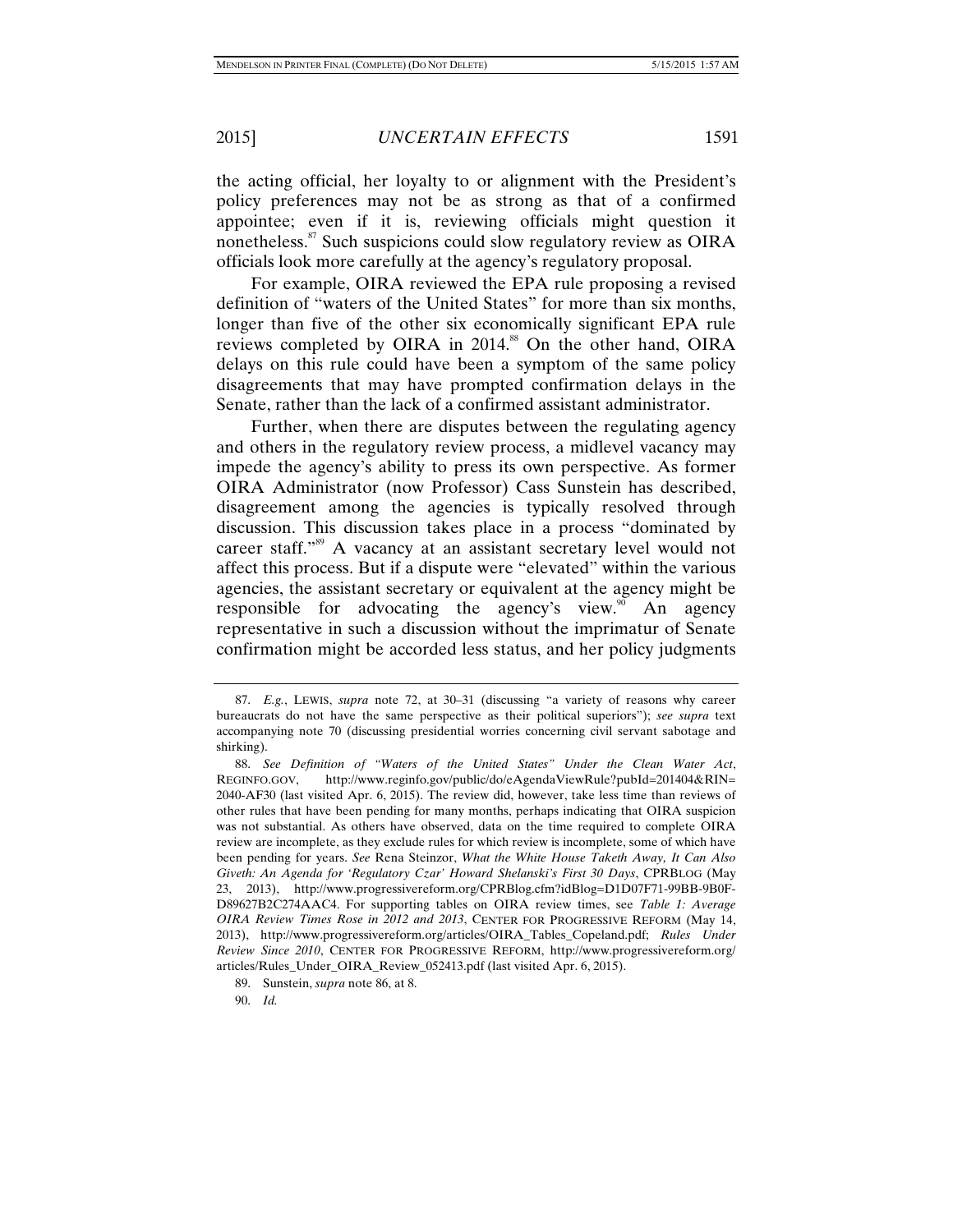correspondingly less deference. If the agency had the option to seek further elevation, a confirmed cabinet or deputy cabinet official would then become involved. $91$  In short, a vacancy at the assistant secretary level could increase the chances of an agency rule being slowed in the review process. Moreover, to the extent that the President attempts to achieve some sort of rough interest balancing with respect to agency regulatory activity by appointing midlevel political officials at each agency, a delay in confirming some of them could theoretically impair that balance.

These are difficulties, to be sure. But supervising the issuance of significant agency rules or other substantial policy decisions simply may not be a substantial part of any given midlevel political appointee's work. For example, take the three agencies recently responsible for the most regulatory activity: the EPA, the Department of Agriculture (USDA), and the Department of Transportation (DOT). In 2013, the list of EPA-submitted rules reviewed by OIRA included thirteen final rules and twenty proposed rules, of which only four were classified as "economically significant."<sup>92</sup> For the USDA, OIRA reviewed thirteen final rules and ten proposed rules, of which seven were classified as "economically significant."<sup>93</sup> And for that same period, OIRA reviewed fourteen final rules and three proposed rules from the DOT, of which only seven were classified as "economically significant."<sup>94</sup> Meanwhile, the EPA had (and has) ten midlevel appointees subject to Senate confirmation, including its general counsel and chief financial officer, both less likely to have policymaking responsibility; the USDA has twelve; and the DOT has sixteen, including its general counsel and chief financial officer.<sup>95</sup> Even taking into account that review might

 <sup>91.</sup> *Id.* (discussing elevation of a contested rule to the head of OIRA and to the deputy secretary or cabinet head).

 <sup>92.</sup> Historical Reports, REGINFO.COM, http://www.reginfo.gov/public/do/eoHistReview Search (under "Executive Order Reviews Completed" select the drop-down box below "Select Agency," then select "Environmental Protection Agency"; then select the drop-down box next to "Select Calendar Year," and select 2013).

 <sup>93.</sup> *Id.* (under "Executive Order Reviews Completed" select the drop-down box below "Select Agency," then select "Department of Agriculture"; then select the drop-down box next to "Select Calendar Year," and select 2013).

 <sup>94.</sup> *Id.* (under "Executive Order Reviews Completed" select the drop-down box below "Select Agency," then select "Department of Transportation"; then select the drop-down box next to "Select Calendar Year," and select 2013).

 <sup>95.</sup> *See* PLUM BOOK, *supra* note 54, at 11–18, 115–21, 146–51. Because the focus of this Article's analysis is midlevel appointees subject to confirmation (denoted "PAS"), these counts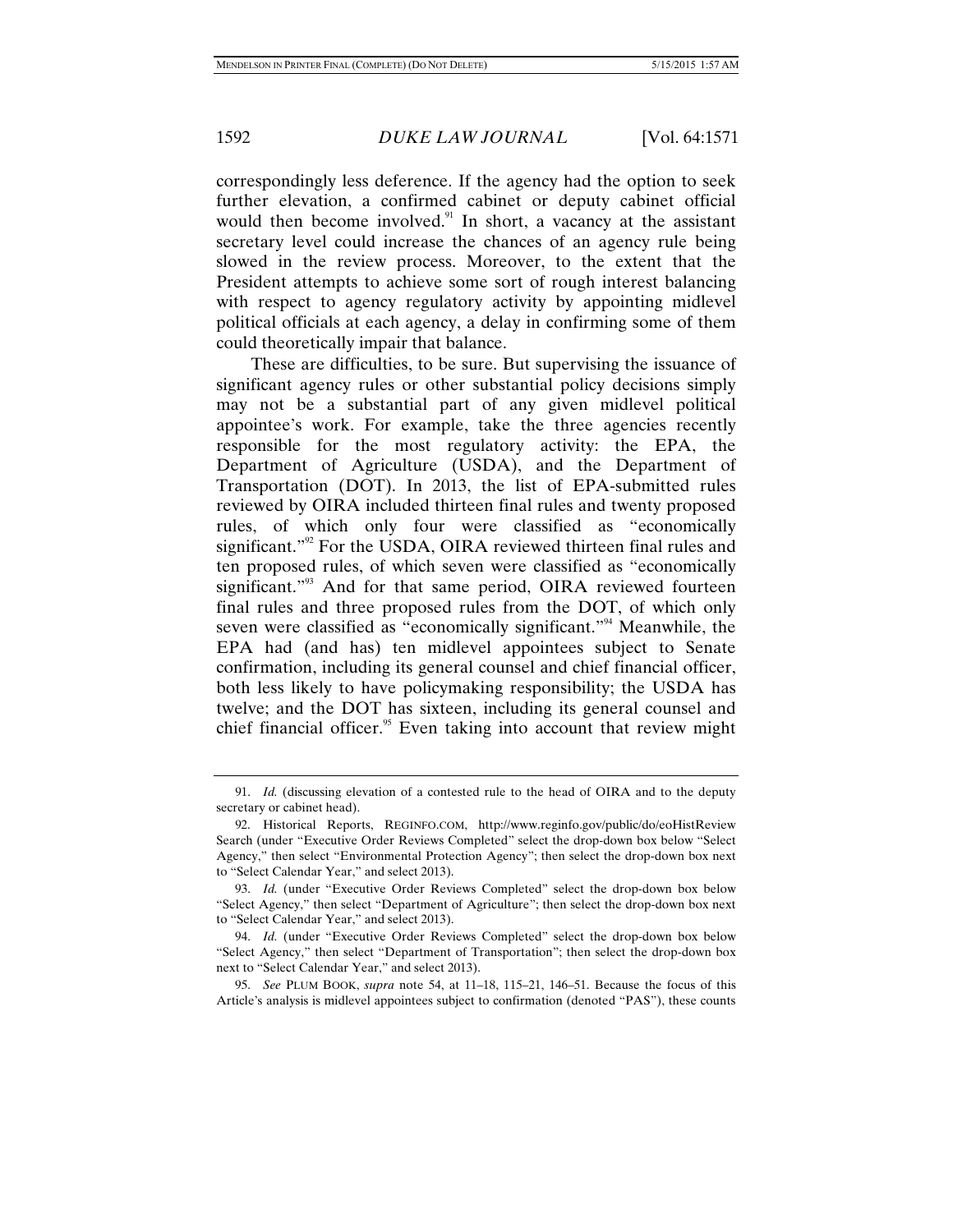result in an agency not proceeding with some rules, so that these numbers understate how much regulatory supervision is conducted by a midlevel appointee, the numbers do suggest that no single midlevel confirmed appointee is likely to spend her time in continuous review of regulatory policy proposals.

Further, even when there is intra-agency political supervision of significant regulatory proposals, that supervision is far less likely to generate new initiatives than simply to react to existing policies in development. This is true for a number of reasons. At the most basic level, recent data suggest that, taking into account the necessary prenotice-of-proposed-rulemaking development, many rulemakings may take "six to eight years" to complete. <sup> $\frac{1}{2}$ </sup> Thus, a particular rule is unlikely to be initiated and then brought to completion under the supervision of a single presidential administration, let alone under the supervision of a single midlevel confirmed official. O'Connell's finding that relatively few notice-and-comment rulemakings are initiated in the first year of a presidency is consistent with two intuitions about political supervision of rulemaking. First, as noted, regulatory development takes a long time, limiting the influence of any particular individual over a regulatory initiative. Second, political officials take significant time to understand what is already under development within the ranks of expert civil servants.<sup>97</sup>

 97. *See* Anne Joseph O'Connell, *Political Cycles of Rulemaking: An Empirical Portrait of the Modern Administrative State*, 94 VA. L. REV. 889, 943 (2008) (noting "a significant start-up

excluded the PAS positions of Secretary and Deputy Secretary of Transportation and Agriculture and the Administrator and Deputy Administrator of the EPA.

 <sup>96.</sup> Richard J. Pierce, Jr., *Rulemaking Ossification is Real: A Response to* Testing the Ossification Thesis, 80 GEO. WASH. L. REV. 1493, 1496 (2012). A recent study has attempted to assess the time an agency has to take before issuing notices of proposed rules. *See* Wendy Wagner, Katherine Barnes & Lisa Peters, *Rulemaking in the Shade: An Empirical Study of EPA's Air Toxic Emissions Standards*, 63 ADMIN. L. REV. 99, 119 (2011) (considering the "rulemaking life cycle for ninety air toxic emissions standards"); *see also* Thomas O. McGarity, *Some Thoughts on "Deossifying" the Rulemaking Process*, 41 DUKE L.J. 1385, 1385–86 (1992) (observing that "the rulemaking process has become increasingly rigid and burdensome"); Richard J. Pierce, Jr., *Seven Ways To Deossify Agency Rulemaking*, 47 ADMIN. L. REV. 59, 60– 62 (1995) (discussing the results of multiple studies analyzing growing ossification in the rulemaking process); William F. West & Connor Raso, *Who Shapes the Rulemaking Agenda?: Implications for Bureaucratic Responsiveness and Bureaucratic Control*, 23 J. PUB. ADMIN. RES. & THEORY 495, 510 (2012) (stating that "[t]he rules in our sample had been under development for varying periods, and many had been initiated years earlier"). Studies suggesting a shorter time for rulemaking have not included the pre-notice-of-proposed-rulemaking period, which is critical for developing the details of the proposal and supporting analyses. *E.g.*, Jason Webb Yackee & Susan Webb Yackee, *Testing the Ossification Thesis: An Empirical Examination of Federal Regulatory Volume and Speed, 1950–1990*, 80 GEO. WASH. L. REV. 1414, 1480 (2012) (acknowledging this limitation of their analysis).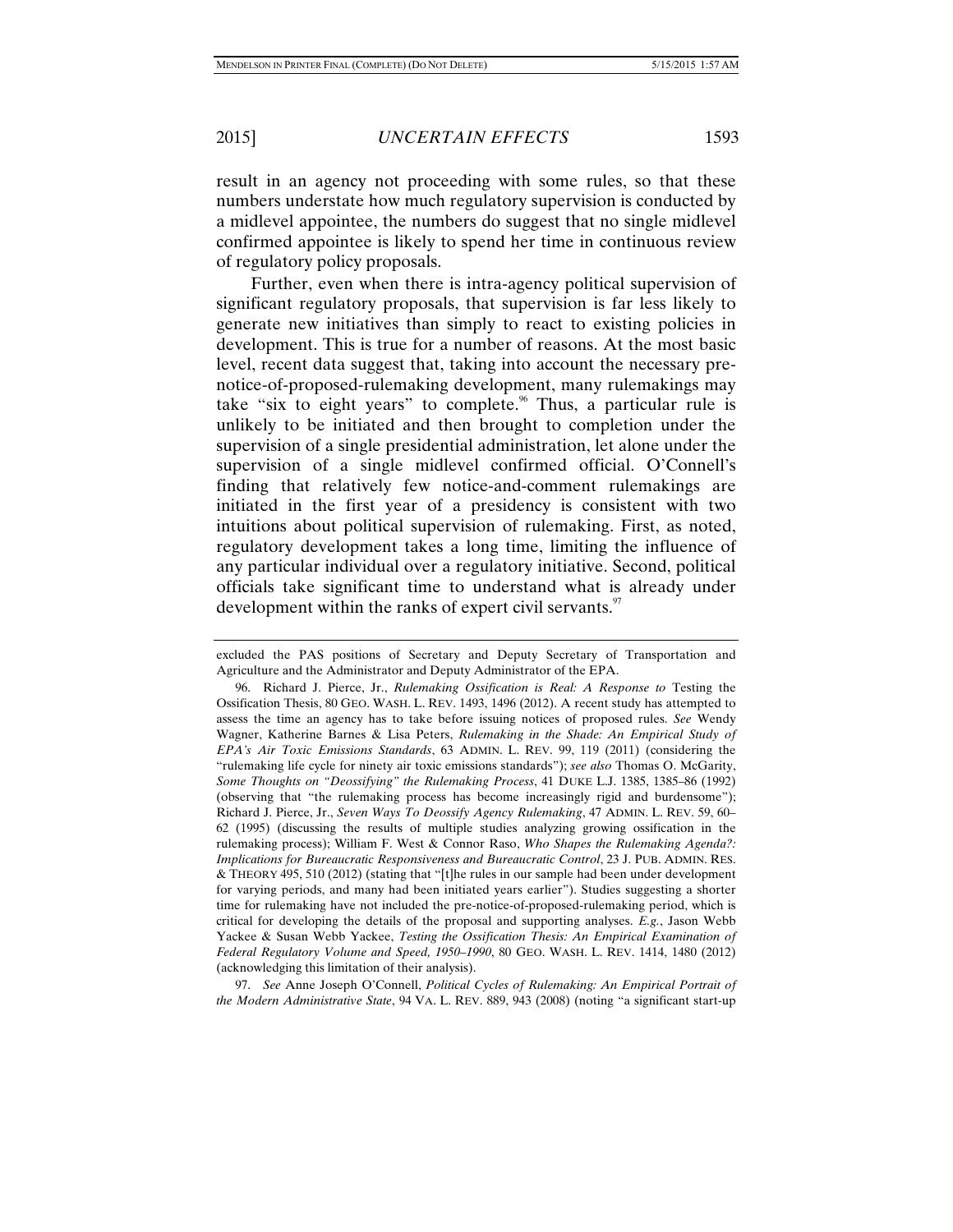Consider as well that officials' terms are short. A particular political official's supervision of a rulemaking process is thus highly likely to be interrupted. O'Connell has summarized data from multiple administrations indicating that mean and median tenure rates for senior political appointees have been well under three years.<sup>98</sup> The then–General Accounting Office found that, for 1981 to 1991, the median appointee tenure was  $2.1$  years.<sup>99</sup> Nine cabinet-level agencies, moreover, had median service lengths of below two years during this period.<sup>100</sup> This sort of turnover would clearly undermine a senior political official's ability to implement policy preferences by shepherding a rulemaking or other major policy decision through the agency. In short, midlevel officials are unlikely to guide any regulatory initiative into law from inception to promulgation. Instead, they are likely to review and revise regulatory policies developed primarily in the civil service.

A midlevel political official could serve mainly as the conduit for presidential preferences into the agency, in which case turnover among political officials might be less significant. In this vein, however, consider William West and Connor Raso's recent study of agenda setting in a data set of 276 agency rules in the second Bush administration, one that emphasized executive control. The study found that the President "encouraged agencies to issue only 7 of the 276 rules in the sample."<sup>101</sup> West and Raso further observed that these seven were not primarily substantive policies.<sup>102</sup> The OMB's (or

period for each President, likely because of the lag associated with learning about the administrative state, finding and appointing agency leaders," and so on).

 <sup>98.</sup> *See* O'Connell, *supra* note 7, at 919 n.23 and accompanying text (summarizing multiple data sources and commenting, "Therefore, a year or two after the start of an administration, presidents are often looking to fill critical agency jobs a second time"); *see also* LEWIS, *supra* note 72, at 177 (arguing that data on careerist qualifications "implies that appointee-run federal programs experience more managerial turnover than do programs administered by careerists").

 <sup>99.</sup> U.S. GEN. ACCOUNTING OFFICE, POLITICAL APPOINTEES: TURNOVER RATES IN EXECUTIVE SCHEDULE POSITIONS REQUIRING SENATE CONFIRMATION 2 (1994).

 <sup>100.</sup> These agencies were the Departments of Veterans Affairs, Commerce, Labor, Defense, HUD, Education, Interior, Justice (excluding the U.S. attorneys), and the EPA. *Id.* at 4. GAO suggested that incumbents in term-limited positions (for example, on commissions and boards, many likely independent) generally serve longer. *Id.* at 9.

 <sup>101.</sup> *See* West & Raso, *supra* note 96, at 510. The authors do caution that one must distinguish "between the president and political executives as original sources of rulemaking initiatives"; the study did not, however, focus on within-agency political executives. *Id.* at 511. Moreover, it is conceivable that the career officials whom Raso and West interviewed were simply unaware that particular rules were developed at the behest of the White House.

 <sup>102.</sup> *Id.* at 510.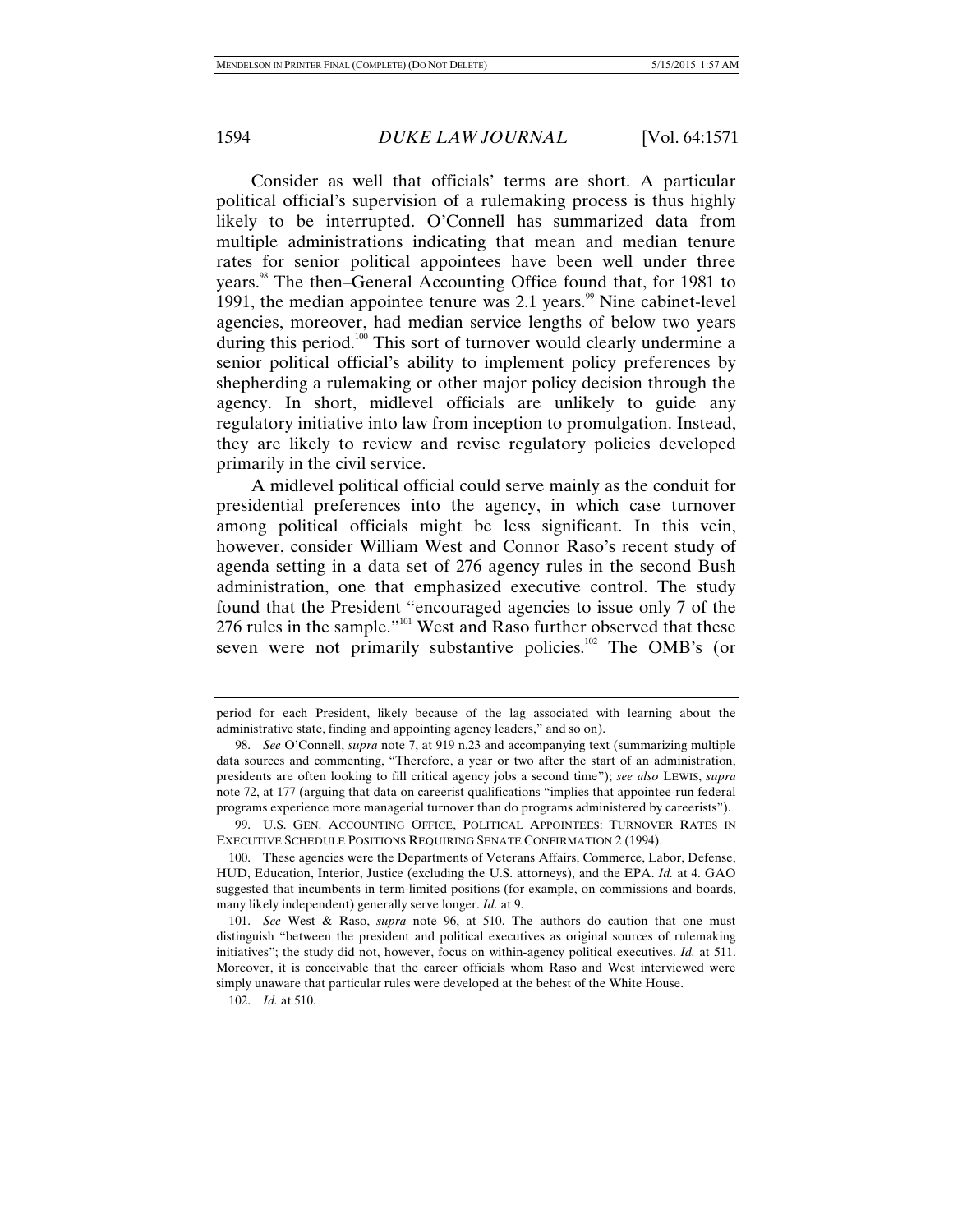OIRA's) influence on defining the substantive rulemaking agenda was similarly limited, though OMB and OIRA might have been heavily involved at later stages.<sup>103</sup> Congress dictated the agenda for roughly a third of the rules, and courts for another 3 percent, but the clear majority occurred "at agencies' discretion."<sup>104</sup>

Indeed, even one of President Obama's most visible "directive" announcements—to the EPA and the DOT to develop greenhousegas and fuel-efficiency standards for cars<sup>105</sup>—built importantly on material that had been developed in the previous administration, largely in an office headed by senior civil servants inside the  $EPA$ .<sup>106</sup> As Professor Lisa Heinzerling (formerly senior climate policy counsel at the EPA) has recounted, the Office of Transportation and Air Quality, based in Ann Arbor, Michigan, "developed a new model for assessing possible greenhouse gas regulations in light of costs and cost-effectiveness," and researched vehicle technology and other costs associated with new regulations.<sup>107</sup> According to West and Raso, the sources for particular discretionary rule proposals in their multiagency sample were overwhelmingly from the agencies themselves, from an advisory committee, or, in the case of roughly a third of significant rules, from an interest group, most often a business  $\text{group.}^{108}$ 

Again, though this evidence is limited, it raises the possibility that political supervision of significant regulatory activity is mainly reactive, not proactive. Midlevel Senate-confirmed political officials may not be responsible for many significant new affirmative agenda

 107. *Id.* at 4 (seeing the "fruits of all of these labors" in the Obama administration greenhouse gas standards for automotive emissions).

 108. West & Raso, *supra* note 96, at 509; *see also* Marissa Martino Golden, Who Controls the Bureaucracy?: The Case of Agenda Setting 14–23 (Oct. 2003) (unpublished manuscript) (on file with author) (noting that although civil servants are "reactive rather than proactive," at least at NHTSA, careerists "have a fair amount of discretion in deciding what they want to promulgate rules about").

 <sup>103.</sup> *Id.* at 511.

 <sup>104.</sup> *Id.* at 504.

 <sup>105.</sup> John M. Broder, *Obama To Toughen Rules on Emissions and Mileage*, N.Y. TIMES, May 18, 2009, http://www.nytimes.com/2009/05/19/business/19emissions.html; David A. Fahrenthold & Juliet Eilperin, *White House Proposes First National Limits on Greenhouse Gases*, WASH. POST, Sept. 16, 2009, http://www.washingtonpost.com/wp-dyn/content/article/ 2009/09/15/AR2009091503146.html.

 <sup>106.</sup> *See* Lisa Heinzerling, *Introduction: Climate Change at EPA*, 64 FLA. L. REV. 1, 4 (2012) (describing "months of hard work" in the EPA's Office of Transportation and Air Quality predating the Obama administration to develop the basis for a tailpipe rule regulating greenhouse-gas emissions).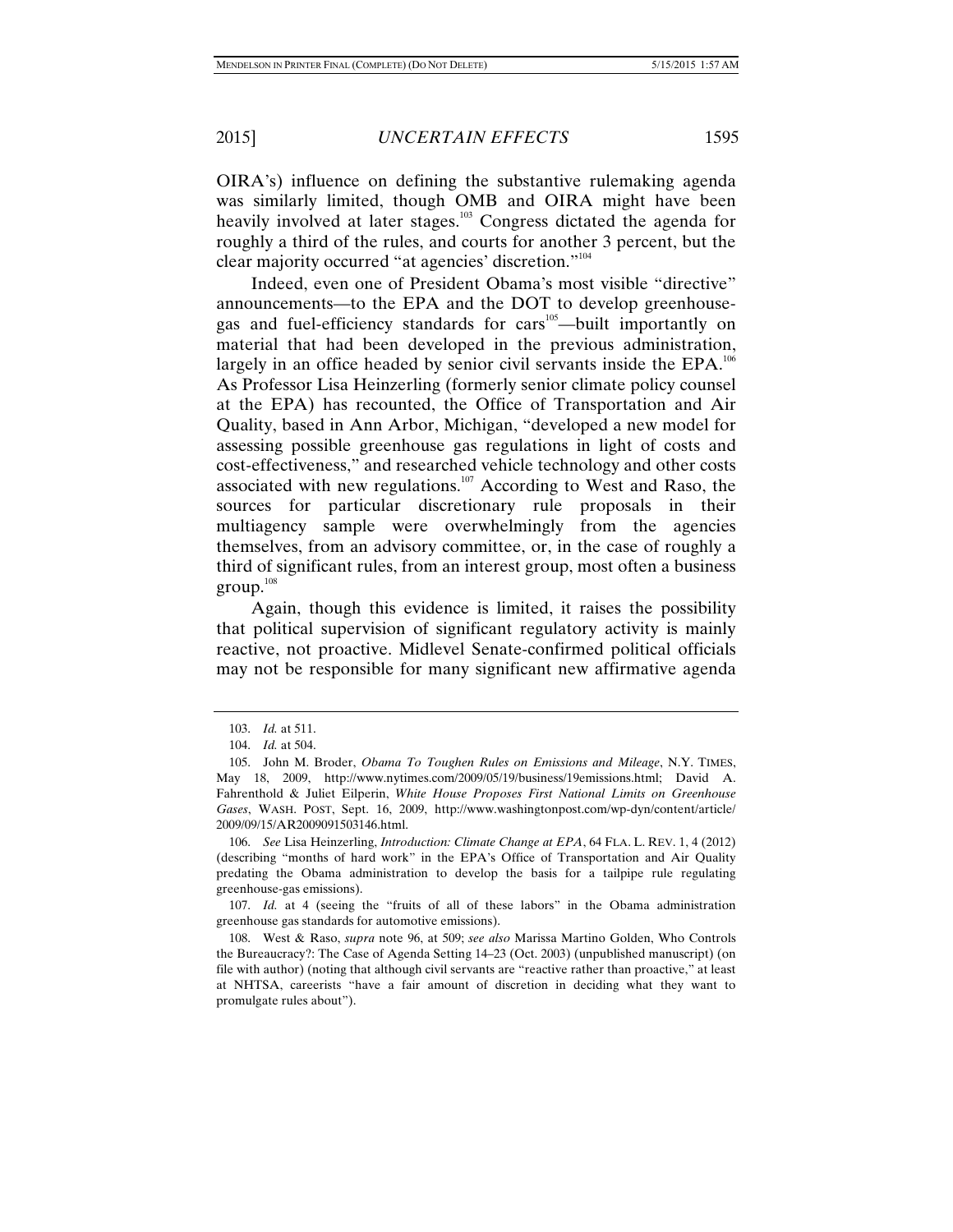items. In its reactive quality, internal political supervision ("politicization," in Professor Moe's words) may resemble the centralized political supervision of rulemaking that takes place in OIRA, responding to and deliberating over the quality of proposals developed largely within the agency's civil service ranks.

This discussion underscores how much can depend on the skills and responsiveness of career civil servants. These examples suggest a largely competent and responsive civil service, but suppose this were not the case. Even if an assistant secretary position were filled by a confirmed appointee, the likely shortness of the term, frequency of turnover, and length of time required to develop a new regulatory initiative would limit the assistant secretary's effectiveness in getting civil servants to change course or implement a new initiative.

But if, as suggested above, civil servants are competent and responsive, their greater involvement can have important benefits for policy development, because of their expertise and experience. Although rulemaking can be characterized by questions of value, it also undoubtedly requires both technical expertise and mature judgment. Some commentators have suggested that expert agency work may be best understood as incorporating a notion of "craft," including not simply rational analysis, but the ability to exercise judgment, over time, regarding "what works and what doesn't when ferreting out information, what evidence is reliable and what is not . . .<sup>"109</sup> Long experience with an agency's portfolio and an environment characterized by deliberation, professionalism, and a sense of public service may help develop both an individual's and an institution's ability to make such judgments.<sup>110</sup>

 <sup>109.</sup> *See* JERRY L. MASHAW, BUREAUCRATIC JUSTICE: MANAGING SOCIAL SECURITY DISABILITY CLAIMS 67 (1983), *quoted in* Sidney Shapiro, *The Failure To Understand Expertise in Administrative Law* (2014) (unpublished manuscript) (on file with author); Thomas O. McGarity, *The Internal Structure of EPA Rulemaking*, 54 LAW & CONTEMP. PROBS. 57, 61 (1991) ("The expertise upon which the rulemaking edifice rests is thus an 'institutional expertise' that transcends the knowledge and experience of any individual person or office within the agency.").

 <sup>110.</sup> *See* Sidney Shapiro & Elizabeth Fisher, Chevron *and the Legitimacy of "Expert" Public Administration*, 22 WM. & MARY BILL RTS. J. 465, 479 (2013) (arguing that the notion of "expertise" should include the "deliberative-constitutive" paradigm of expert public administration, characterized by institutional factors, including "[t]he capacity of agencies to assemble a diverse group of experts, to conduct a discursive process, and to reach a decision that reflects this expertise," guided by a pro-mission "organizational culture," "a sense of public services, and professionalism").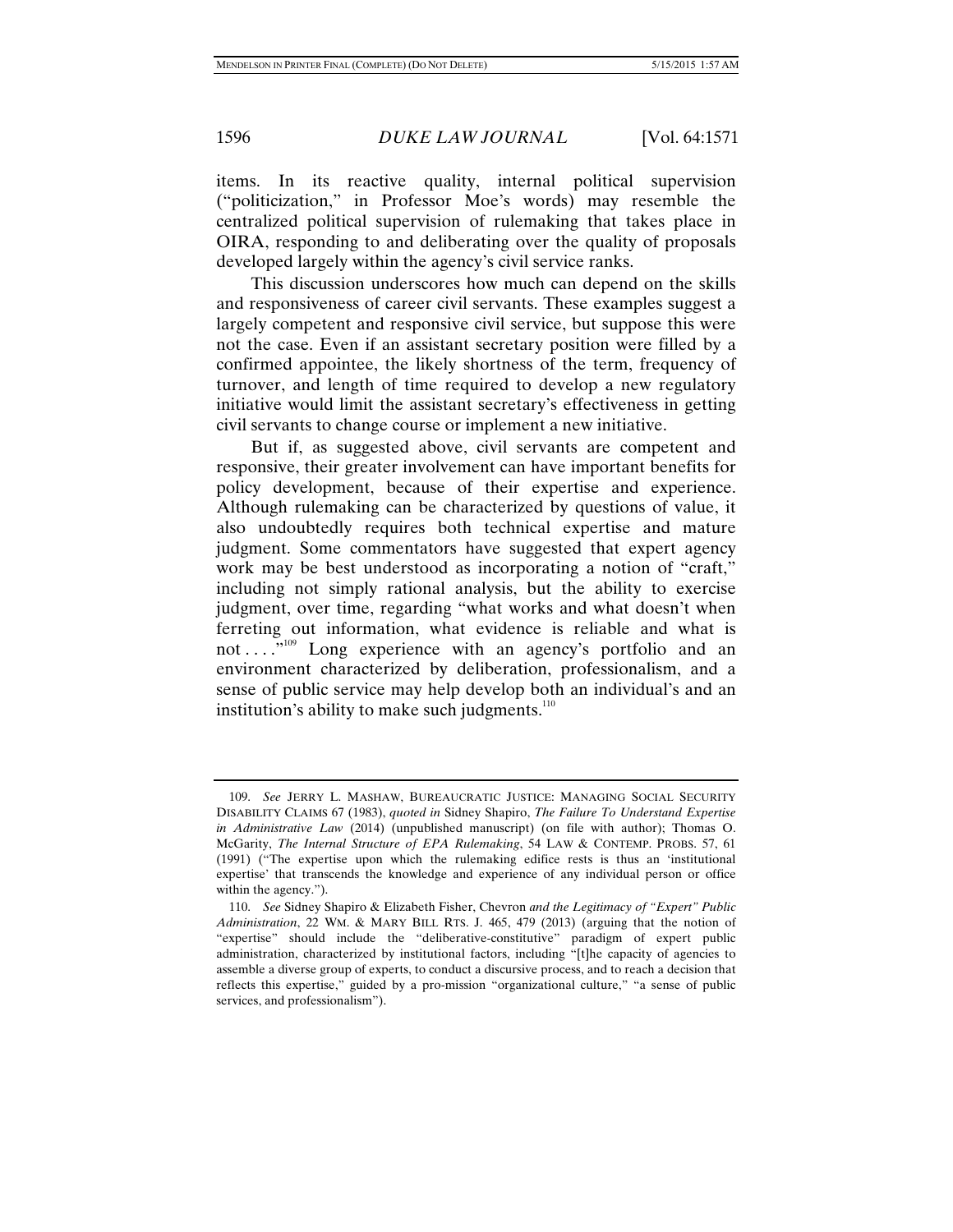Compared with newly arrived generalist political appointees, senior career civil servants may well be in a better position to offer such experience and judgment. To the extent confirmation delays increase an agency's tendency to rely upon the knowledge and judgment of experienced civil servants, that may have significant value in refining the agency's ultimate policy judgments.<sup>111</sup> Moreover, the scenario here is not complete elimination of political supervision. Because confirmation of heads of agencies is rarely delayed, and because confirmation is no obstacle to presidential appointment of a significant number of lower level officials, regulatory decision making will still be subject to some intra-agency political supervision. The pertinent question is the marginal value of a confirmed appointee at the midlevel.

#### *B. Supervision of Other Agency Decisions*

Beyond regulatory policy, the work of an assistant secretary or assistant administrator may simply be on other matters. Decisions may involve straightforward questions of management: How much more effort should a team devote to developing this or that variety of data? How should veterans' requests for health care be handled? What are the data-related challenges for a benefits program? $112$  And with respect to management of day-to-day program implementation, it is unclear that control by a newly confirmed political official is quite as critical.

The President may be held accountable for an agency's performance—for example, President Obama's approval ratings may have shifted to reflect public dissatisfaction with the Veterans' Administration hospitals' handling of veterans' health care needs, or the CDC's handling of American hospitals' preparedness for the Ebola virus.113 Moreover, an official making these decisions may have

 <sup>111.</sup> *Cf.* Mendelson, *supra* note 36, at 641–47 (discussing the benefits to agency diversity resulting from late-presidential-term hiring into the civil service).

 <sup>112.</sup> *See also* McGarity, *supra* note 109, at 61 ("The agency staff can usually provide highlevel political appointees with a rudimentary understanding of the relevant macro-issues, but agency decisionmakers must still rely heavily upon the staff [and] . . . must trust the staff to make the 'right' calls on [] scores of micro-issues . . . .").

 <sup>113.</sup> *E.g.*, Elise Viebeck, *Ebola Is 2014 October Surprise*, THE HILL (Oct. 15, 2014), http://thehill.com/policy/healthcare/220774-ebola-is-2014-october-surprise (describing the public debate over responsibility for handling Ebola-virus challenges); *Ebola Concerns, Obama and CDC Approval*, WASH. POST, Oct. 29, 2014, http://www.washingtonpost.com/politics/polling/ ebola-concerns-obama-cdc-approval/2014/11/04/c1bd23e0-5f5a-11e4-827b-2d813561bdfd\_page. html (noting 41 percent disapproval of Obama and 45 percent disapproval of the CDC); *see also*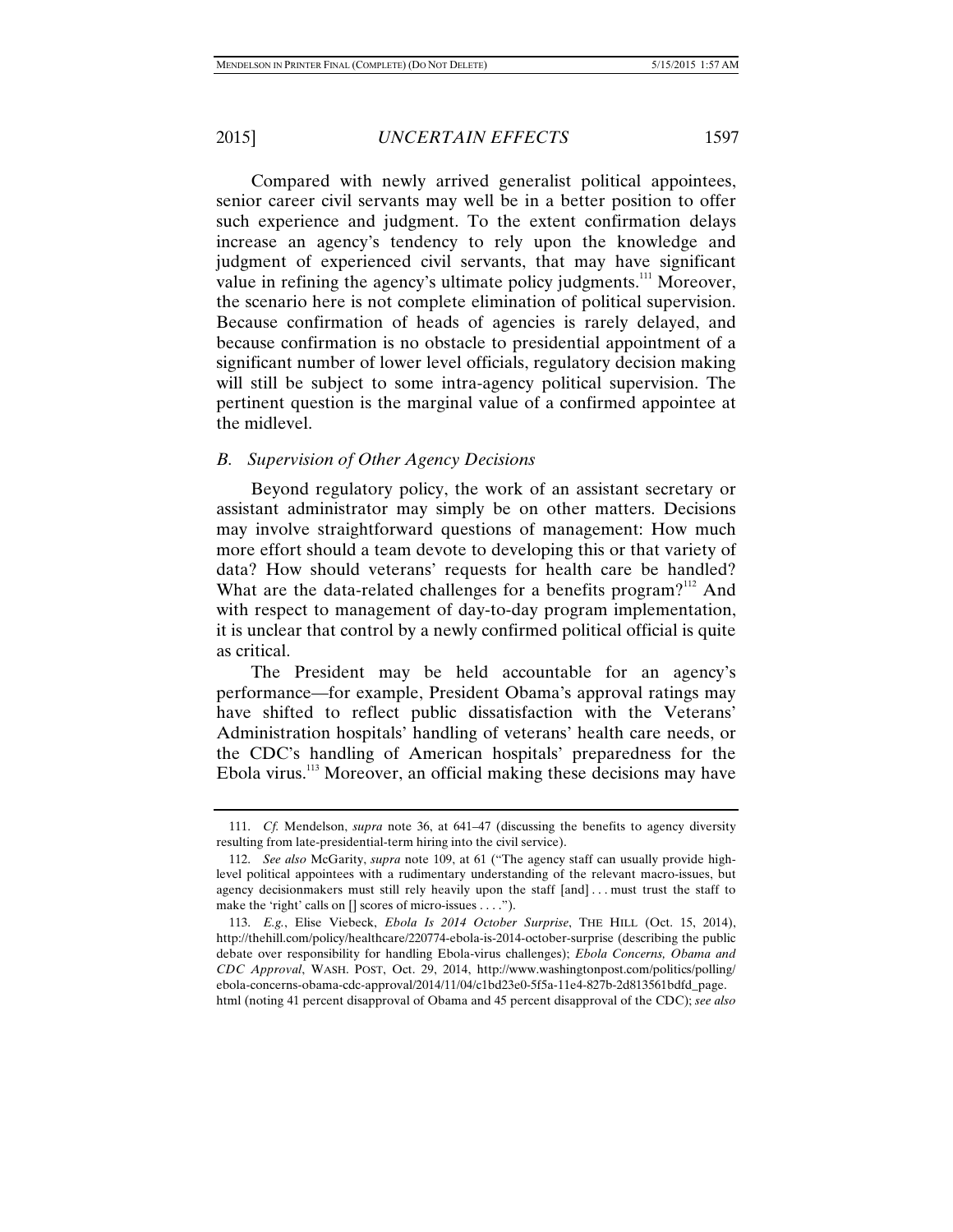to contend with values issues of the sort that some commentators associate with political decision making and electoral accountability. $114$ These values issues can include questions of resource allocation and how highly to prioritize certain values (such as the unbridled ability, say, to choose one's health care provider or avoid quarantine).<sup>115</sup> Further, assuming that midlevel political appointees tend to be agency outsiders and generalists, they may bring a fresh perspective and new skills not already possessed by agency insiders.<sup>116</sup>

Even so, implementation decisions may be characterized less by significant values issues than by issues of simple management, mechanics, and technical expertise. Adding another layer of Senateconfirmed political management could thus be less critical; having these issues supervised by an expert may be more important. As compared to a political appointee, a careerist may have greater program- and public-management expertise, including in the particular agency.<sup>117</sup> Such a senior civil servant, with long experience in the agency and its particular issues and programs, could also very plausibly know better the particular needs at the agency's front lines—what has worked and what has failed.<sup>118</sup> Again, this assumes that the White House has the ability to select such a competent and responsive civil servant to serve in an acting role.

Certainly, owing to Vacancies Reform Act rules that fill vacancies primarily by repositioning existing agency personnel, a

Cynthia R. Farina, *The Consent of the Governed: Against Simple Rules for a Complex World*, 72 CHI.-KENT L. REV. 987, 988 (1997) ("Increasingly, scholars (and, at times, the judiciary) look to the President not only to improve the managerial competence and efficiency with which regulation occurs but also, and more deeply, to supply the elusive essence of democratic legitimation.").

 <sup>114.</sup> *See, e.g.*, *supra* note 8 and accompanying text (noting Kagan's suggestion that agency officials lack both expertise and "democratic warrant" to make value judgments).

 <sup>115.</sup> *See, e.g.*, Mendelson, *supra* note 20, at 1136–37 (discussing the level of judgment built into agency decision making).

 <sup>116.</sup> LEWIS, *supra* note 72, at 177; *see also id.* at 141 (discussing the fact that "a long tradition holds that political appointees drawn from outside the civil service bring needed energy and responsiveness to federal management"); O'Connell, *supra* note 7, at 947 (arguing that "[n]ew leaders bring new ideas and fresh connections with certain relevant outside groups, forcing needed change and improving agency performance"). For reasons stated *infra* note 121 and accompanying text, the evidence seems decidedly mixed regarding whether new appointees tend to improve agency performance across the board.

 <sup>117.</sup> *See* Lewis, *supra* note 18, at 589 (discussing the advantages in expertise possessed by "careerists" as opposed to political appointees).

 <sup>118.</sup> *See* LEWIS, *supra* note 72, at 77 (finding that careerists were "the most likely to have worked in the bureau they manage, to have the most public management experience, and to have the longest tenures in their current positions").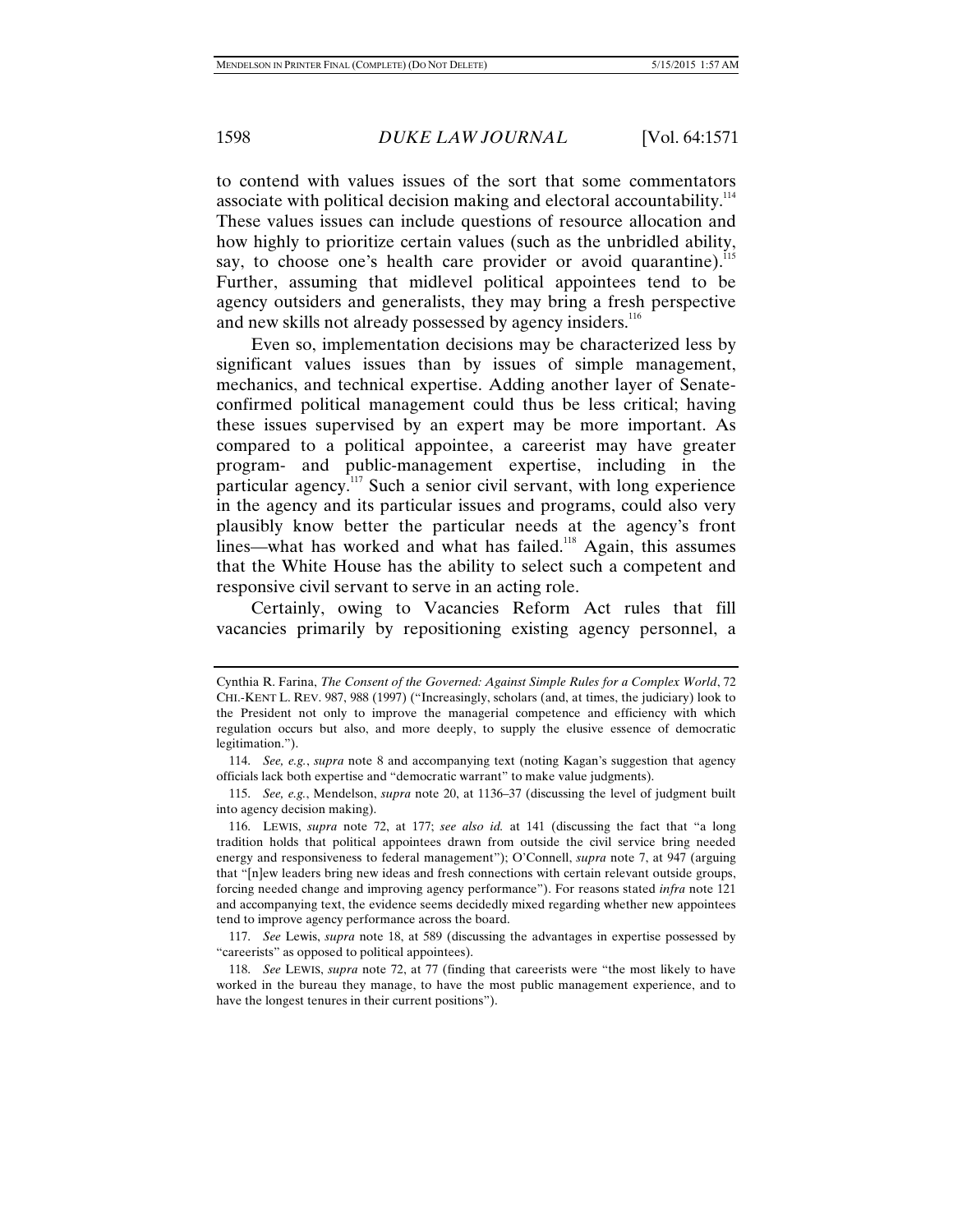confirmation delay represents one less person supervising the agency's work (or, alternatively, that of a different agency if the President chose to transfer a confirmed appointee into the acting position). But because an acting official is highly likely to be a longtime civil servant (either a former "first assistant" or a senior civil servant), the vacancy filled in this way may offer important benefits as compared with supervision by a political appointee. In short, the public may benefit from the presence of a longtime career civil servant. And if the President is indeed ultimately held accountable for the agency's performance, it may be to the President's advantage to have more experienced civil servants in these positions.

David Lewis, for example, discusses the poor response of the Federal Emergency Management Agency (FEMA) to Hurricane Katrina. FEMA was led at the time by Director Michael Brown (of "Brownie" fame), $119$  who had no previous expertise with emergency management. Senior political officials at FEMA below Brown's level did not take seriously the warnings of longtime career officials in the agency. This resulted in a failure of advance planning for Katrina and a very slow response. Lewis concludes that the failures were largely attributable to overpoliticization of the department, including a reduction in career civil servants with significant specific expertise.<sup>120</sup>

Lewis also collected aggregate data supporting the position that career civil servants tend to be better managers than political appointees. Based on so-called "PART" scores, a measure of agency performance devised in the George W. Bush administration, offices headed by careerists performed better than those headed by appointees.121 More specifically, Lewis found an office head's experience in the agency tended to significantly improve the

 <sup>119.</sup> *President Arrives in Alabama, Briefed on Hurricane Katrina*, Archived Press Release, Office of the Press Secretary, THE WHITE HOUSE (Sept. 2, 2005), http://georgewbushwhitehouse.archives.gov/news/releases/2005/09/20050902-2.html ("Brownie, you're doing a heck of a job.").

 <sup>120.</sup> LEWIS, *supra* note 72, at 169; *see* Verkuil, *supra* note 69, at 312 (discussing evidence that "political appointees are less effective managers than career officials").

 <sup>121.</sup> LEWIS, *supra* note 72, at 172–202 (2008) (analyzing the performance difference between careerists and appointees). According to Lewis, PART scoring was administered jointly by the OMB and the implementing agency, and it incorporated scoring on results, management, and planning, among other factors. *See* David E. Lewis, *Testing Pendleton's Premise: Do Political Appointees Make Worse Bureaucrats?*, 69 J. POL. 1073, 1075–76 (2007).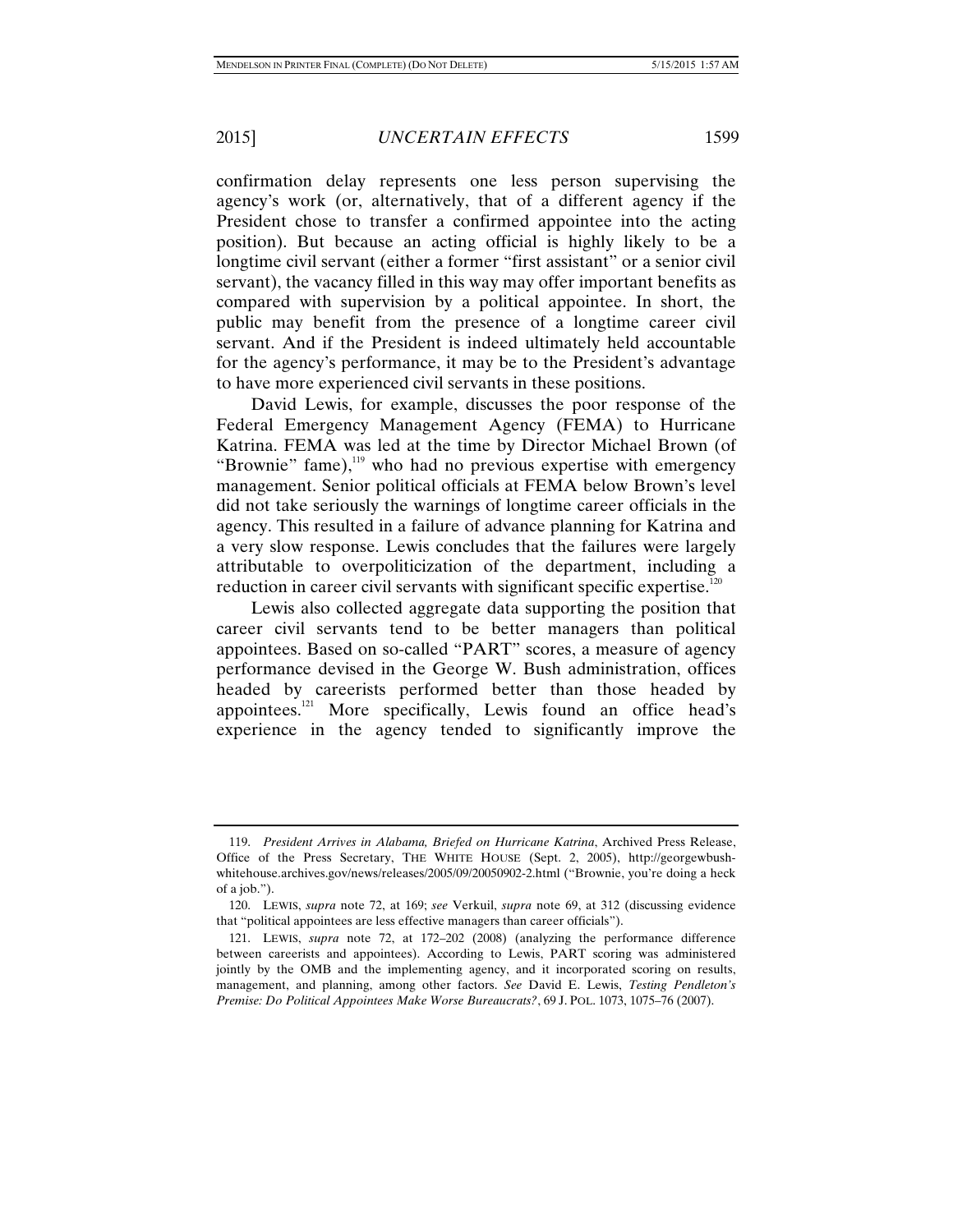performance of that office.<sup>122</sup> With respect to management, a senior civil servant appointed as an acting official may have more to offer than a political appointee. $123$ 

For another telling example, the White House often delays selecting political nominees to become agencies' chief financial officers.124 Because these jobs are characterized overwhelmingly by management issues, the White House may think it preferable for longtime career civil servants to occupy the positions.<sup>125</sup> These examples support the conclusion that acting civil servants possess some advantages compared with incoming political appointees; they are also consistent with a view of the civil service as competent and responsive.

A similar point might be made regarding supervision of programmatic enforcement decisions. Although such decisions offer significant potential for policymaking, the White House does not typically supervise individual enforcement decisions.<sup>126</sup> And with respect to such decisions, a longtime career official with specific experience with the issues the agency has handled over the years may well be better situated to exercise the necessary supervisory judgment than a newly arrived political official.

Finally, this analysis assumes the best of incoming confirmed political appointees—that they bring to bear generalist managerial expertise and a valuable fresh perspective as well as a particular

 <sup>122.</sup> LEWIS, *supra* note 72, at 181. But offices headed by an acting career civil servant in lieu of a confirmed nominee may be at a disadvantage relative to other offices in the agency. That may affect how the office fares in the allocation of personnel and budgetary resources.

 <sup>123.</sup> Lewis's study tends to support the conclusion that senior career civil servants are competent and hardworking, rather than resistant or shirking.

 <sup>124.</sup> *See* Lewis, *supra* note 18, at 592 (noting that midlevel positions aimed at management, "chief financial officers, and inspectors general . . . are some of the most persistently vacant Senate confirmed positions").

 <sup>125.</sup> *See, e.g.*, *id.* ("Such positions are ideally suited for long timers."). Similar considerations likely prompted the Senate's passage of Senate Resolution 116 in the 112th Congress, which provided for a streamlined confirmation process for approximately 270 positions, mainly appointments to boards of trustees and advisory councils, but also including the chief financial officers of all the cabinet agencies. *See* S. RES. 116, 112th Cong. (as passed by Senate, June 19, 2011). *See generally* MAEVE CAREY, CONG. RESEARCH SERV., R41872, PRESIDENTIAL APPOINTMENTS, THE SENATE'S CONFIRMATION PROCESS, AND CHANGES MADE IN THE 112TH CONGRESS app. B (2012).

 <sup>126.</sup> *See, e.g.*, Andrias, *supra* note 50, at 1072 n.191 and accompanying text (describing the White House's firm policy of no contact regarding pending agency enforcement actions); *see also id.* at 1059–63, 1067 (discussing "largely episodic and not institutionalized" presidential control of enforcement policy in the Obama, Reagan, Clinton, and George W. Bush administrations).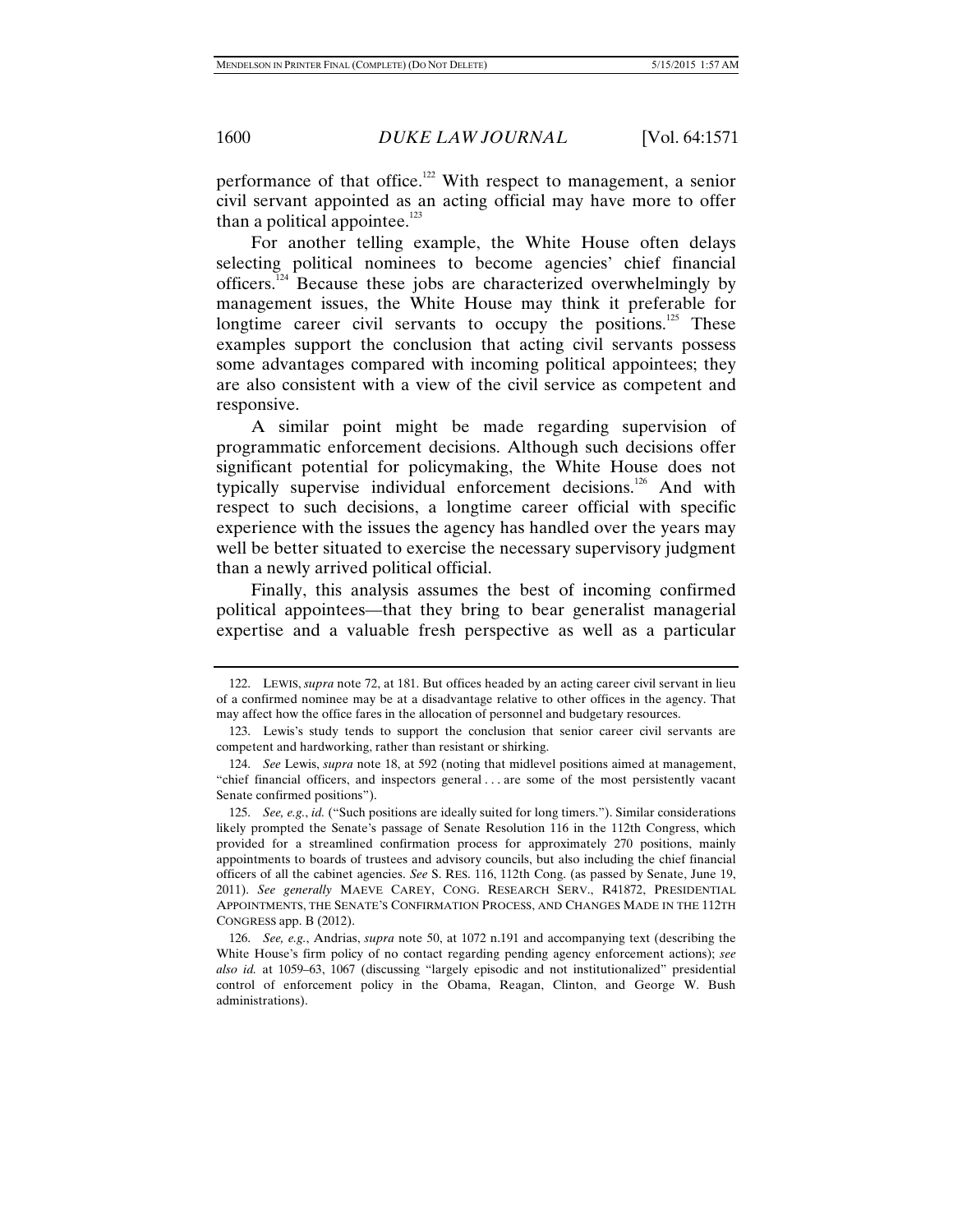responsiveness to White House supervision. If political managers are placed through patronage appointments, rather than based on their expertise, their managerial advantage over longtime civil servants likely would be further reduced. $127$ 

#### *C. Other Effects of Increasing Civil Service Responsibility*

At a more general level, placing career civil servants into acting roles pending a confirmation delay could improve agency morale. Assuming a civil servant is responsive, not resistant, to an administration's goals (likely a precondition for appointment as an acting official), greater engagement in policy issues may increase the civil servant's job satisfaction and, in turn, the likelihood that she will remain with the agency. This observation is consistent with other commentators' suggestions that greater engagement by career civil servants in important roles will reduce turnover in agencies, which seems likely to benefit the agency significantly.<sup>128</sup> Both those civil servants who have greater policy engagement opportunities and other civil servants who simply observe engagement by others may have higher job satisfaction and be less likely to leave because they perceive that the agency, in general, places a higher value on experienced career officials.

With respect to FEMA in particular, Lewis has observed that "[r]educing the number of appointees would have generated more stable leadership since career professionals would have then assumed important management positions."129 Of course, an acting official's having to return to the ranks once the Senate has confirmed the

 <sup>127.</sup> Lewis points out that members of Congress can be "willing partners to politicization," since it gives them an opportunity to "plac[e] their favorites into administration jobs." LEWIS, *supra* note 72, at 204.

 <sup>128.</sup> *See* Anthony M. Bertelli & David E. Lewis, *Policy Influence, Agency-Specific Expertise, and Exit in the Federal Service*, 23 J. PUB. ADMIN. RES. & THEORY 223, 225 (2014) (claiming that without senior executives choosing to remain in agency and invest in costly expertise, "congressional delegations as well as the effectiveness of the administrative state will suffer"); Lewis, *supra* note 121, at 1075 ("Increased turnover creates leadership vacuums, mixed signals about agency goals, an inability to credibly commit to reform, and generally poorer performance."); LEWIS, *supra* note 72, at 211 ("When appointees are brought in from outside the civil service . . . natural problems arise from . . . reduced morale and incentive to develop expertise."). *But see* O'Connell, *supra* note 7, at 947 (arguing that frequent turnover can benefit agencies by "foster[ing] creative solutions" (citation omitted)).

 <sup>129.</sup> LEWIS, *supra* note 72, at 169.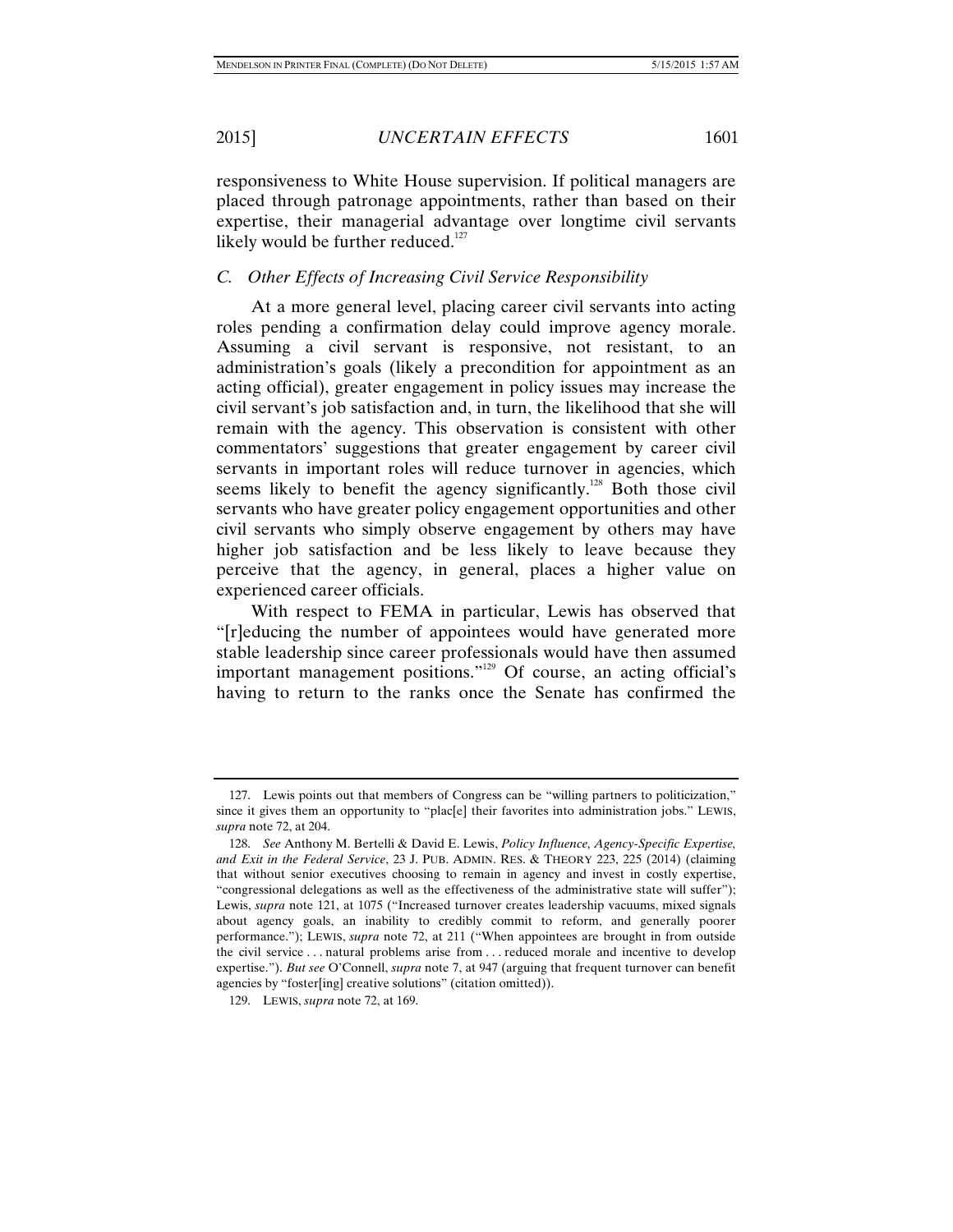appointee might undermine her newfound job satisfaction.<sup>130</sup> Others may, however, still retain some level of satisfaction from working in an institution where senior civil servants can possess significant policy influence. $131$ 

These potential advantages could be counterbalanced by other significant problems, however. First is the distinct increase in turnover resulting from confirmation delay and the accompanying need to appoint an acting official. For example, suppose that three separate individuals are appointed and confirmed, sequentially, for one assistant secretary position and that each serves the median term of roughly two years. A confirmation delay of a few months for each of them might prompt the appointment of an acting official, so that five or six separate individuals come to occupy the post in the course of a two-term administration. Each individual must learn the duties of the post, and those working in the office must adjust to the new boss. This level of turnover very likely will undercut the office's overall efficiency.<sup>132</sup>

Second, the instability and resource loss occasioned by persistent turnover or vacancies in a particular office may erode morale over the long term, even if such turnover can provide career civil servants with greater opportunities to serve in senior management positions. Finally, the perception that the White House does not see an office as sufficiently important to invest its resources in nominating an appointee and pressing the Senate to confirm may also undermine morale in the office.

Overall, previous analyses of the costs of vacancies may have implicitly overstated midlevel political appointees' responsibility for shaping agency policy initiatives.<sup>133</sup> Moreover, with respect to management of core implementation functions and individual enforcement decisions, long-term civil servants may have superior expertise relative to newly arrived political appointees. Placing long-

 <sup>130.</sup> *Id.* at 144 (noting the "demoralizing" situation for career civil servants when they are replaced by political appointees). Moreover, a career civil servant, as with an incoming political appointee, will need time to adjust to the demands of her new position.

 <sup>131.</sup> *See* Bertelli & Lewis, *supra* note 128, at 235.

 <sup>132.</sup> *See, e.g.*, Lewis, *supra* note 18, at 589–90 (noting the pervasive costs of management turnover).

 <sup>133.</sup> Of course, there are exceptions; a particular assistant secretary may make significant contributions either in presenting an agenda for legislative reform to Congress or in finalizing substantial regulations. The relevant question here is whether, across the executive branch, these gains are worth the costs of a thicker political layer.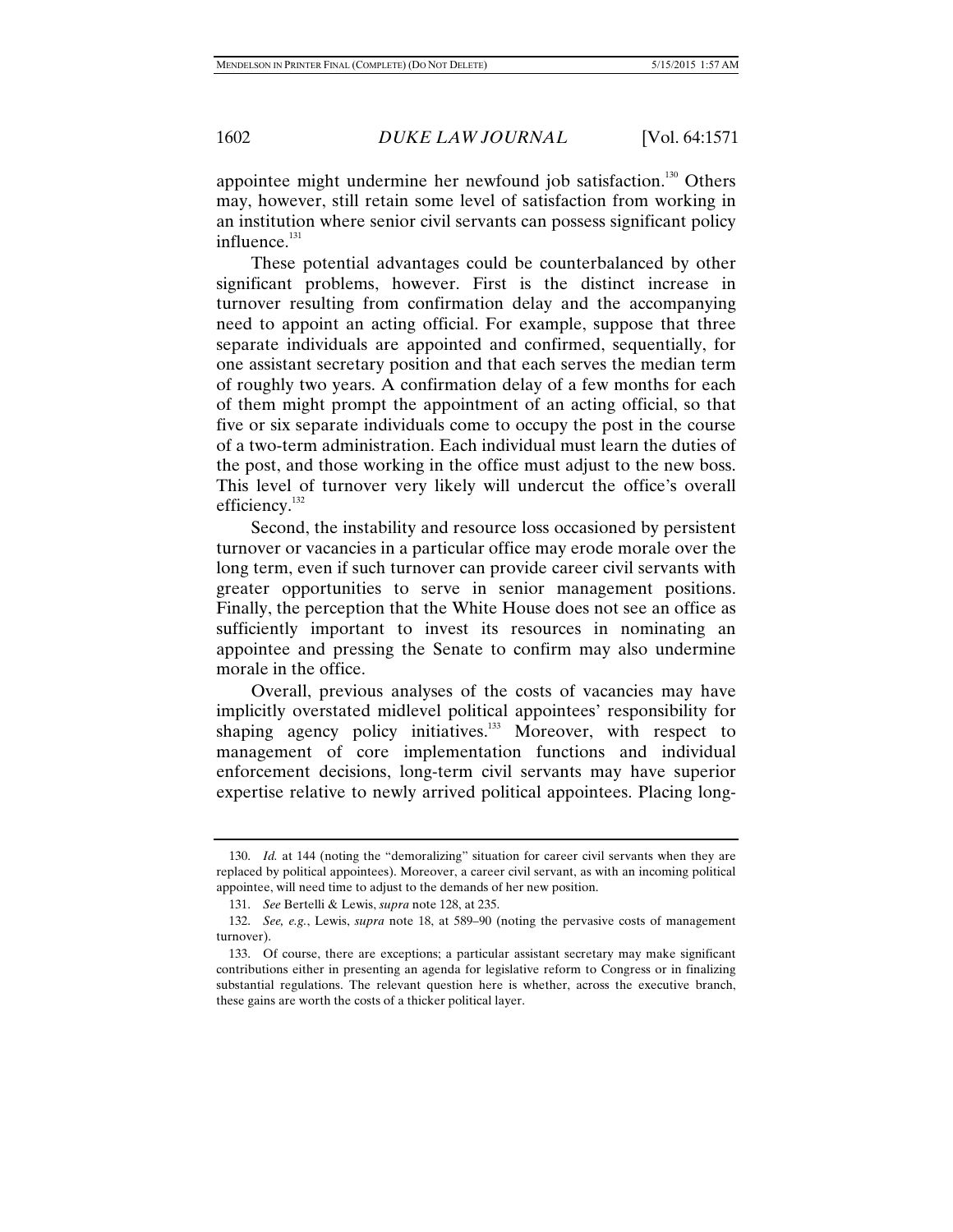term career officials into acting positions while awaiting confirmation may enhance not only the quality of management, but the job satisfaction and longevity of career civil servants—factors critical to agency effectiveness. (Again, this assumes a responsive, rather than a resistant, civil service overall.)

Certainly, vacancies caused by confirmation delays are problematic—but consider that a number of problems, particularly resource drains from confirmation-caused vacancies, turnover and the long-term erosion of morale, would be minimized if the positions were not designated as political in the first place, but filled as a matter of course by senior career civil servants. Assessing the true scale of the costs and benefits of filling these positions with political appointees subject to confirmation (and in turn to confirmation delay) would require a good deal more inquiry, including into the relative qualifications of senior career officials and midlevel political appointees subject to confirmation. It would also require more systematic inquiry into the relative importance of political control of the various agency functions that a midlevel political appointee supervises. Still, these examples suggest that the inquiry is worth undertaking.

#### **CONCLUSION**

A more complete understanding of the costs—and potential benefits—of Senate confirmation delays for agency functioning requires deeper inquiry into the specifics. Confirmation delays affect midlevel management more than other levels. Managers at this level may play both a limited role in overseeing policy and a pronounced role in core management. In this setting, a career civil servant may have as much to offer as a generalist appointee. Moreover, confirmation delays unquestionably reduce agency resources and increase turnover in these positions, which may interfere with officials' ability to represent the United States in some settings and negotiate with their confirmed counterparts within the agency and executive branch. Resolving costs and benefits definitively would require more inquiry across a range of agency officials and functions. The best one can say at this juncture: "It depends."

But the confirmation delay problem nonetheless provides another chance to reflect both on the structure of agency management and the contrast between political appointees and career civil servants. As Paul Light has argued, supervisory layers in the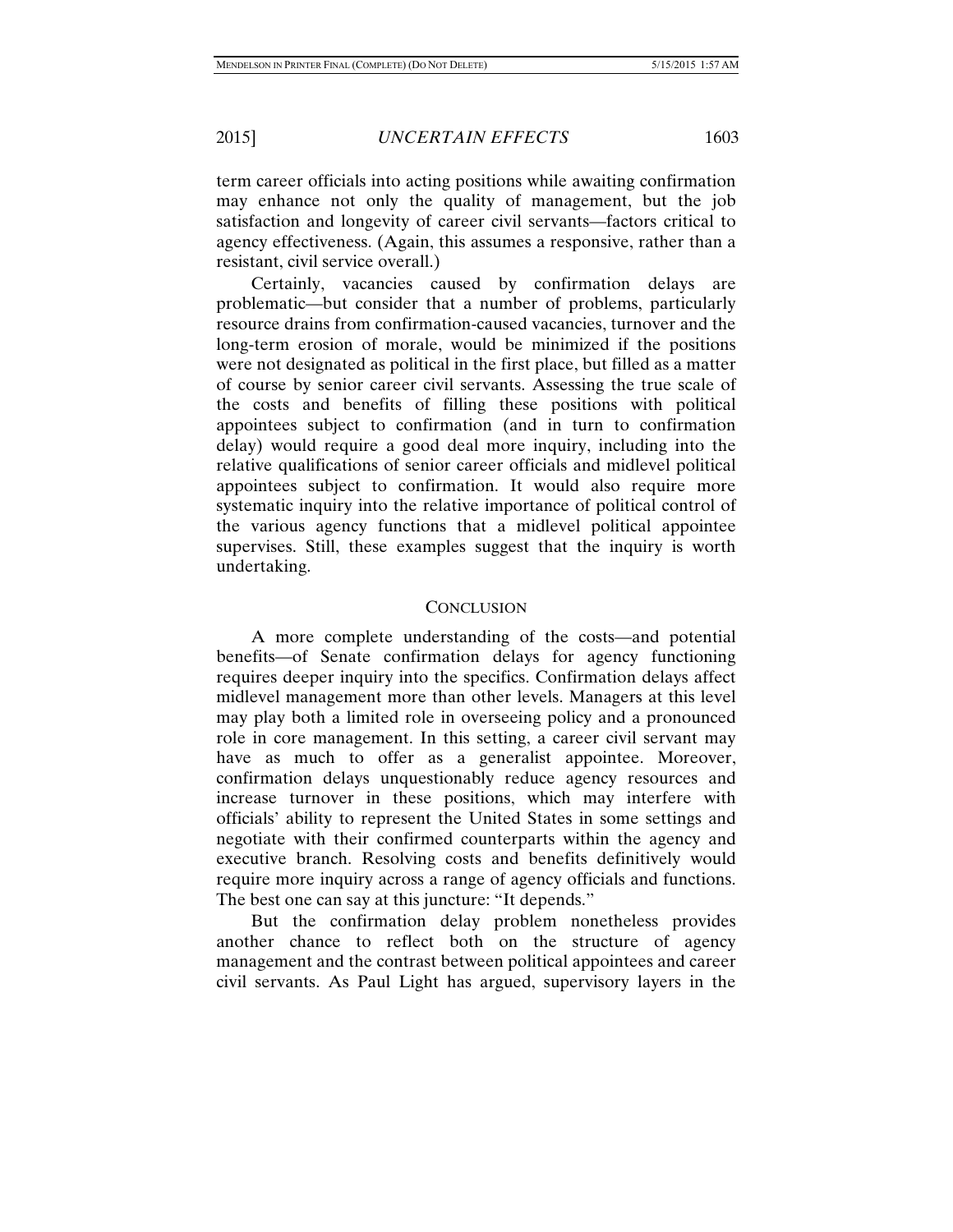agencies have thickened far beyond the point at which they are useful, occupying too many resources and interfering with performance.134 And as Lewis has pointed out, the extra political layers may add little in terms of agency functioning.<sup>135</sup>

A vacancy resulting from confirmation delay is one way to thin an agency's political management, but it is a haphazard and costly way of doing so. And with respect to particular positions in the middle of an agency's management structure, more focused reflection is needed on whether the position would be best filled by a confirmed political appointee or a career civil servant, or perhaps eliminated altogether. Again, much depends on the functions such a person must perform and on her qualifications.

Finally, it is worth returning briefly to the issue of legitimacy, with which this Article began. Administrative law commentators such as Stephenson tend to emphasize the necessity of the democratic connection. But this does not resolve the question of the optimal amount of democratic control. Past reform of the federal civil service requiring a focus on merit and eliminating the "spoils system" itself reflects a continuing consensus that complete political control of the bureaucracy, while perhaps "democratic," would not be legitimate.<sup>136</sup> "An overly politicized bureaucracy . . . cannot be responsive because it is not effective."<sup>137</sup>

Legitimacy is hard to measure, and many commentators including myself—have questioned how effectively a presidential election can convey voter preferences regarding the operation of the administrative state.<sup>138</sup> In this context, it may be worth considering

 <sup>134.</sup> LIGHT, *supra* note 38, at 61–95.

 <sup>135.</sup> *See supra* note 132 and accompanying text (discussing Lewis's findings). Of course, all this assumes that the thinning of the political layer would mean thinning overall, not simply thinning of Senate-confirmed political appointments and replacement with political appointments not requiring confirmation. The potential advantages come from increasing the role of the career civil service in agency management.

 <sup>136.</sup> *See generally* STEPHEN SKOWRONEK, BUILDING A NEW AMERICAN STATE: THE EXPANSION OF NATIONAL ADMINISTRATIVE CAPACITIES, 1877-1920, at 178–210 (1982) (describing efforts of Theodore Roosevelt, Taft, Wilson, and Harding to eliminate the "spoils system"); Christopher V. Fenlon, *The Spoils System in Check*?, 30 CARDOZO L. REV. 2295, 2301–02 & nn.22–30 (2009).

 <sup>137.</sup> LEWIS, *supra* note 72, at 207.

 <sup>138.</sup> *See* Farina, *supra* note 113, at 1000; Mendelson, *supra* note 36, at 617–19 (discussing why the presidential election process might imperfectly convey electoral preferences). Agencies might also be conceptualized as democratic because of the processes they use or because multiple interests are represented in agency discussions. *See* Mendelson, *supra* note 36, at 585–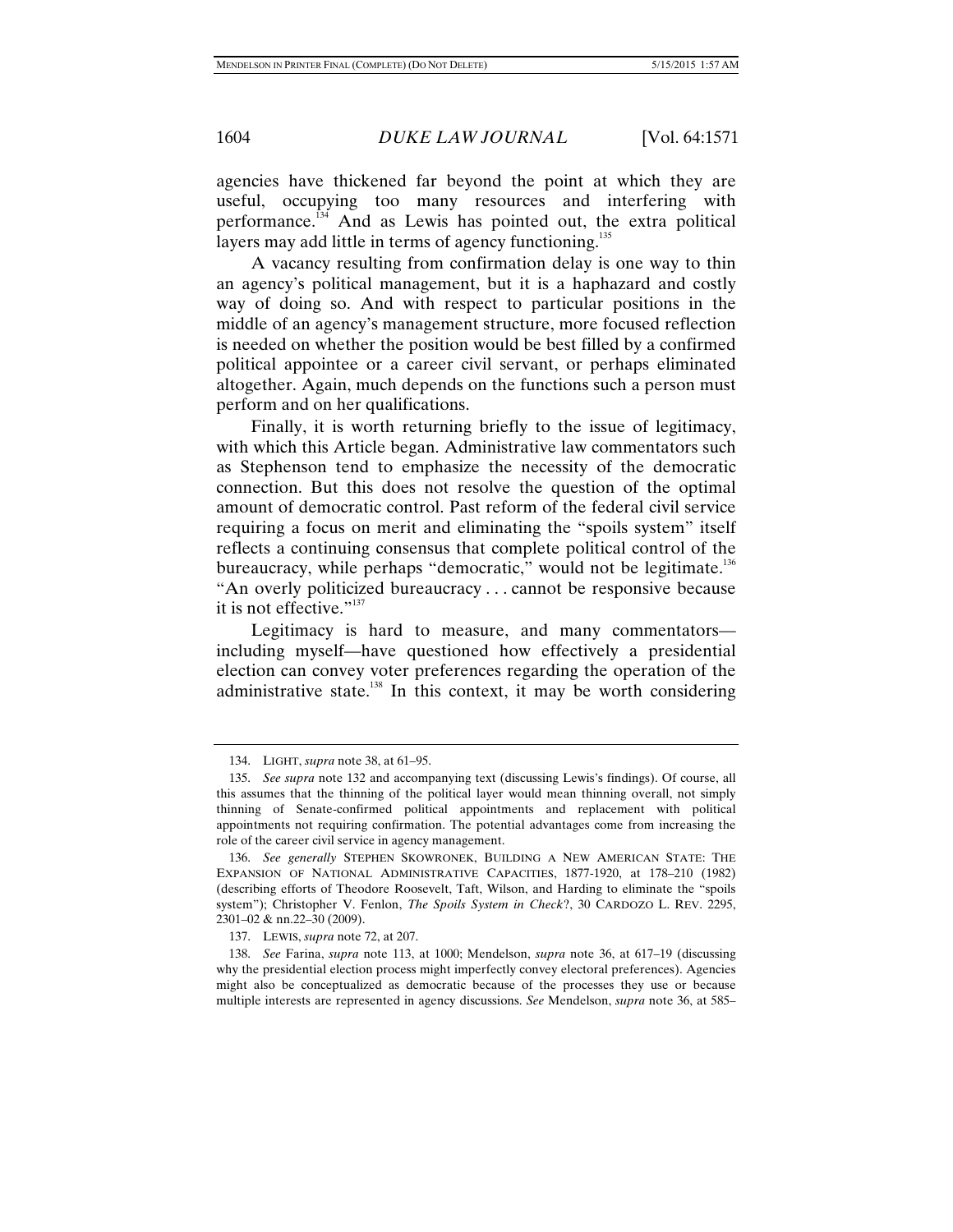other yardsticks for the administrative state's legitimacy. For example, Professor Francis Fukuyama has argued that a critical measure of a government's capacity and effectiveness is the "level of education and professionalization of government officials," and has further noted that "we trust highly educated professionals with a much higher degree of discretion."<sup>139</sup> For example, the public has condemned perceived political tampering with science, which has undermined the reputation of both administrations and agencies.<sup>140</sup> And as Fukuyama has pointed out, the public has greatest respect for highly expert agencies (such as the CDC and NASA) that invest considerable discretion in expert career officials.<sup>141</sup> The CDC's head is a political appointee not subject to Senate confirmation, $142$  and its listing of "most common jobs" is dominated by health and science professionals.143 The Pew Research Center recently reported very strong favorable ratings for both the CDC and NASA, even though "overall trust in government is near historic lows."<sup>144</sup> Public administration literature on the public's trust in government officials similarly emphasizes criteria other than political control.<sup>145</sup>

 141. Francis Fukuyama, *Remarks*, ADMIN. CONF. OF THE U.S. (June 6, 2014), http://acus.granicus.com/MediaPlayer.php?view\_id=2&clip\_id=130.

 143. *See Most Common Jobs at the CDC*, CTRS. FOR DISEASE CONTROL AND PREVENTION, http://www.cdc.gov/employment/menu\_topjobs.html (last updated Jan. 6, 2014).

<sup>86 (</sup>discussing "other conceptions of democratic legitimacy" resting more directly on agency decision making processes).

 <sup>139.</sup> Francis Fukuyama, *What Is Governance?*, 26 GOVERNANCE 347, 354 (2013).

 <sup>140.</sup> *See, e.g.*, Charlie Savage, *Report Finds Meddling in Interior Dept. Actions*, N.Y. TIMES, Dec. 15, 2008, http://www.nytimes.com/2008/12/16/washington/16interior.html (reporting that the Interior Department's inspector general concluded that Fish and Wildlife Service Deputy Assistant Secretary Julie MacDonald caused harm to species, as well as to "the morale and reputation" of the agency); *see also* Andrew C. Revkin, *Bush Aide Softened Greenhouse Gas Links to Global Warming*, N.Y. TIMES, June 8, 2005, http://www.nytimes.com/2005/06/08/ politics/08climate.html; Andrew C. Revkin & Matthew L. Wald, *Material Shows Weakening of Climate Reports*, N.Y. TIMES, Mar. 20, 2007, http://www.nytimes.com/2007/03/20/washington/ 20climate.html.

 <sup>142.</sup> *See* PLUM BOOK, *supra* note 54, at 66.

 <sup>144.</sup> *Most View the CDC Favorably; VA's Image Slips: Ratings of Government Agencies*, PEW RES. CENTER (Jan. 22, 2015), http://www.people-press.org/2015/01/22/most-view-the-cdcfavorably-vas-image-slips. Another factor possibly relevant to public trust, as yet unexamined, might be the sort of expertise understood to be resident in each agency. It could be, for example, that the public has greater trust in NASA's physicists than in the Department of Labor's economists.

 <sup>145.</sup> *See, e.g.*, David J. Houston & Lauren Howard Harding, *Public Trust in Government Administrators*, 16 PUB. INTEGRITY 53, 55, 69 (2014) (distinguishing between "trust based on competence" and "trust based on care;" advocating further research to "develop a more complete understanding of particularized trust in public servants," whether grounded in